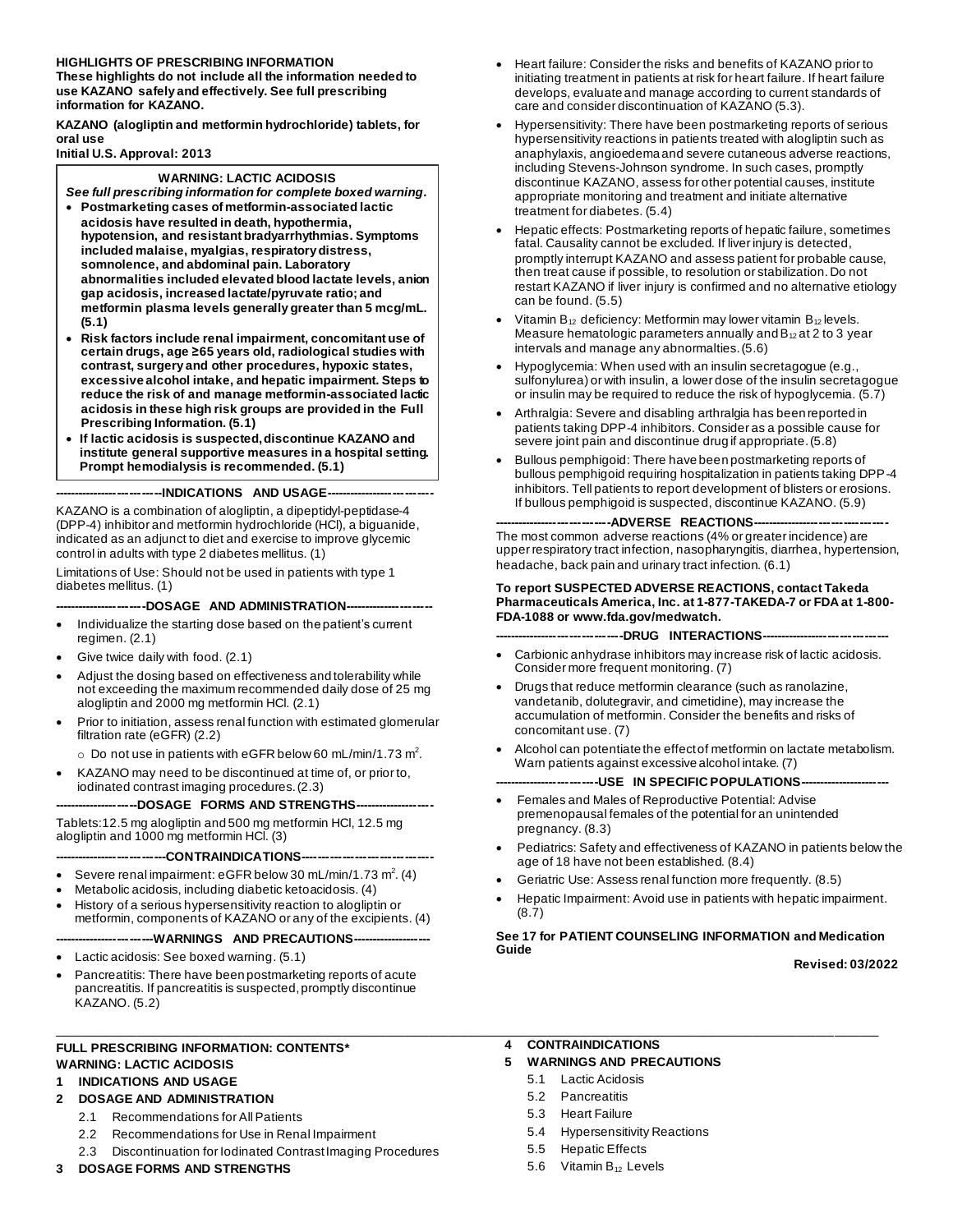- 5.7 Hypoglycemia with Concomitant Use with Insulin or Insulin Secretagogues
- 5.8 Severe and Disabling Arthralgia
- 5.9 Bullous Pemphigoid

#### **6 ADVERSE REACTIONS**

- 6.1 Clinical Trials Experience
- 6.2 Postmarketing Experience

#### **7 DRUG INTERACTIONS**

#### **8 USE IN SPECIFIC POPULATIONS**

- 8.1 Pregnancy
- 8.2 Lactation
- 8.3 Females and Males of Reproductive Potential
- 8.4 Pediatric Use
- 8.5 Geriatric Use
- 8.6 Renal Impairment

8.7 Hepatic Impairment

#### **10 OVERDOSAGE**

**11 DESCRIPTION**

#### **12 CLINICAL PHARMACOLOGY**

- 12.1 Mechanism of Action
- 12.2 Pharmacodynamics
- 12.3 Pharmacokinetics
- **13 NONCLINICAL TOXICOLOGY**

13.1 Carcinogenesis, Mutagenesis, Impairment of Fertility

**14 CLINICAL STUDIES**

**\_\_\_\_\_\_\_\_\_\_\_\_\_\_\_\_\_\_\_\_\_\_\_\_\_\_\_\_\_\_\_\_\_\_\_\_\_\_\_\_\_\_\_\_\_\_\_\_\_\_\_\_\_\_\_\_\_\_\_\_\_\_\_\_\_\_\_\_\_\_\_\_\_\_\_\_\_\_\_\_\_\_\_\_\_\_\_\_\_\_\_\_\_\_\_\_\_\_\_\_\_\_\_\_\_\_\_\_\_\_\_\_\_\_\_\_\_\_\_\_\_\_\_\_\_\_\_\_\_\_\_\_** 

- **16 HOW SUPPLIED/STORAGE AND HANDLING**
- **17 PATIENT COUNSELING INFORMATION**

\*Sections or subsections omitted from the full prescribing information are not listed.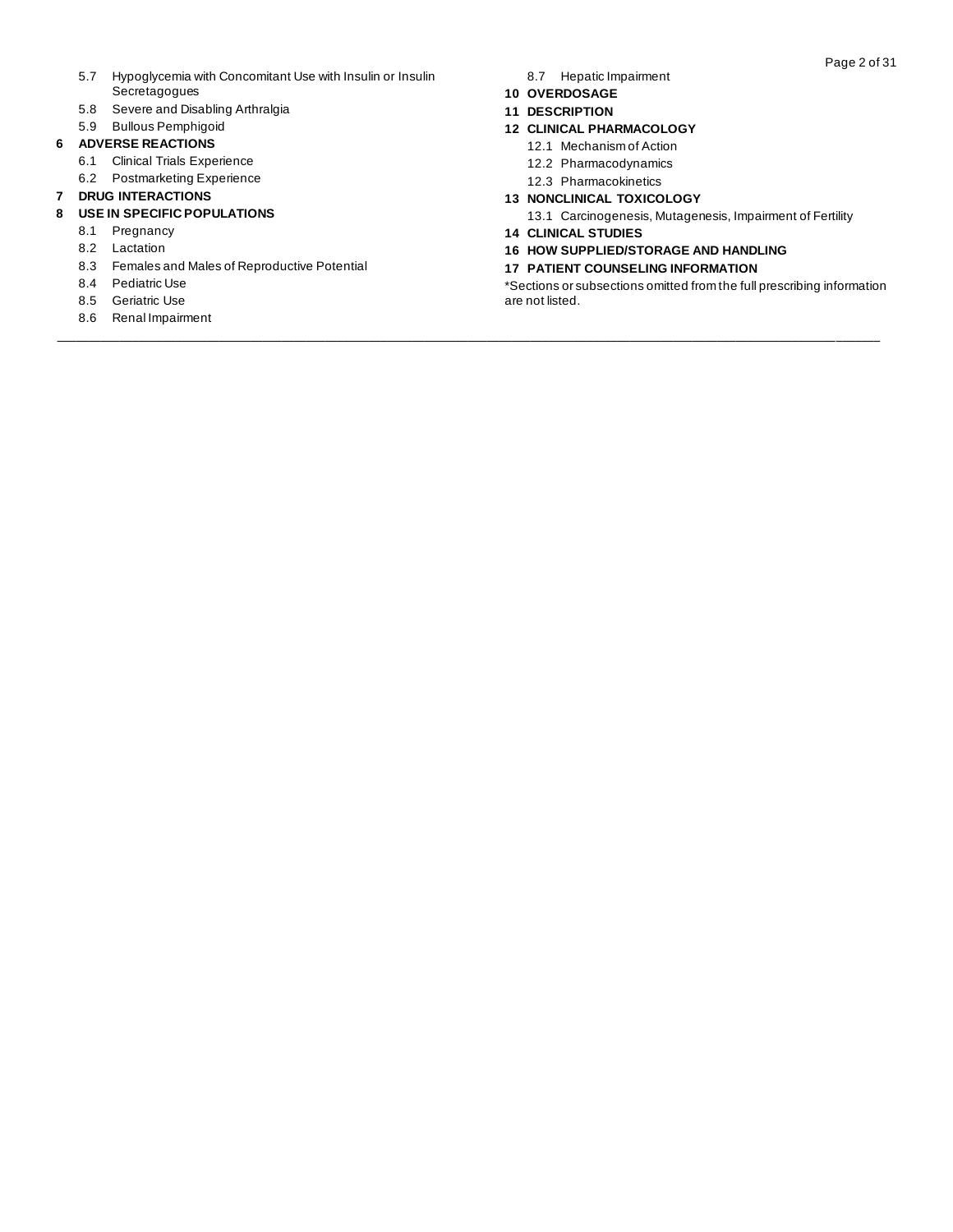# **WARNING: LACTIC ACIDOSIS**

**Postmarketing cases of metformin-associated lactic acidosis have resulted in death, hypothermia, hypotension, and resistant bradyarrhythmias. The onset of metforminassociated lactic acidosis is often subtle, accompanied only by nonspecific symptoms such as malaise, myalgias, respiratory distress, somnolence, and abdominal pain. Metformin-associated lactic acidosis was characterized by elevated blood lactate levels (greater than 5 mmol/L), anion gap acidosis (without evidence of ketonuria or ketonemia), an increased lactate/pyruvate ratio; and metformin plasma levels generally greater than 5 mcg/mL** *[see Warnings and Precautions (5.1)]***.**

**Risk factors for metformin-associated lactic acidosis include renal impairment, concomitant use of certain drugs (e.g., carbonic anhydrase inhibitors such as topiramate), age 65 years old or greater, having a radiological study with contrast, surgery and other procedures, hypoxic states (e.g., acute congestive heart failure), excessive alcohol intake, and hepatic impairment.**

**Steps to reduce the risk of and manage metformin-associated lactic acidosis in these high risk groups are provided in the Full Prescribing Information** *[see Dosage and Administration (2.2), Contraindications (4), Warnings and Precautions (5.1), Drug Interactions (7), and Use in Specific Populations (8.6, 8.7)]***.**

**If metformin-associated lactic acidosis is suspected, immediately discontinue KAZANO and institute general supportive measures in a hospital setting. Prompt hemodialysis is recommended** *[see Warnings and Precautions (5.1)]***.** 

# **1 INDICATIONS AND USAGE**

KAZANO is indicated as an adjunct to diet and exercise to improve glycemic control in adults with type 2 diabetes mellitus.

# Limitations of Use

KAZANO should not be used in patients with type 1 diabetes mellitus.

# **2 DOSAGE AND ADMINISTRATION**

# **2.1 Recommendations for All Patients**

- Healthcare providers should individualize the starting dose of KAZANO based on the patient's current regimen.
- KAZANO should be taken twice daily with food with gradual dose escalation to reduce the gastrointestinal (GI) side effects due to metformin. Do not split tablets.
- Dosing may be adjusted based on effectiveness and tolerability while not exceeding the maximum recommended daily dose of 25 mg alogliptin and 2000 mg metformin hydrochloride (HCl).
- The following doses are available:

12.5 mg alogliptin and 500 mg metformin HCl

12.5 mg alogliptin and 1000 mg metformin HCl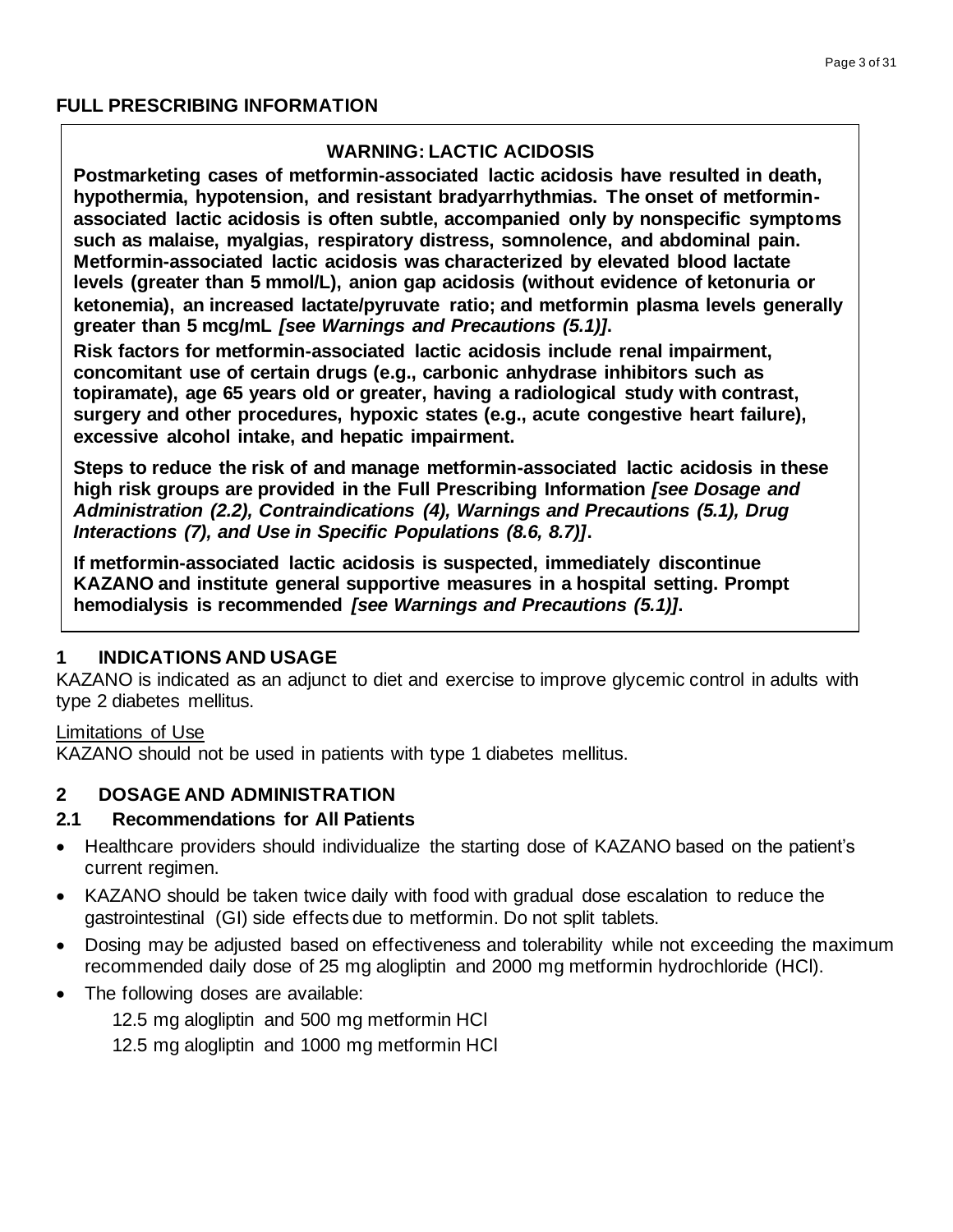# **2.2 Recommendations for Use in Renal Impairment**

Assess renal function prior to initiation of KAZANO and periodically thereafter.

KAZANO is contraindicated in patients with an estimated glomerular filtration rate (eGFR) below 30 mL/min/1.73 m<sup>2</sup> *[see Contraindications (4) and Warnings and Precautions (5.1)]*.

KAZANO is not recommended in patients with an eGFR between 30 and 59 mL/min/1.73 m<sup>2</sup> because these patients require a lower daily dosage of alogliptin than what is available in the fixed combination KAZANO product.

Kazano requires no dose adjustment in patients with an eGFR of 60 mL/min/1.73 m<sup>2</sup> or greater.

# **2.3 Discontinuation for Iodinated Contrast Imaging Procedures**

Discontinue KAZANO at the time of, or prior to, an iodinated contrast imaging procedure in patients with an eGFR between 30 and 60 mL/min/1.73 m<sup>2</sup>; in patients with a history of liver disease, alcoholism or heart failure; or in patients who will be administered intra-arterial iodinated contrast. Reevaluate eGFR 48 hours after the imaging procedure; restart KAZANO if renal function is stable *[see Warnings and Precautions (5.1)]*.

# **3 DOSAGE FORMS AND STRENGTHS**

- 12.5 mg/500 mg tablets are pale yellow, oblong, film-coated tablets with "12.5/500" debossed on one side and "322M" debossed on the other side
- 12.5 mg/1000 mg tablets are pale yellow, oblong, film-coated tablets with "12.5/1000" debossed on one side and "322M" debossed on the other side

# **4 CONTRAINDICATIONS**

KAZANO is contraindicated in patients with:

- Severe renal impairment (eGFR below 30 mL/min/1.73 m2) *[see Warnings and Precautions (5.1)].*
- Acute or chronic metabolic acidosis, including diabetic ketoacidosis with or without coma.
- Serious hypersensitivity reaction to alogliptin or metformin or any of the excipients in KAZANO, such as anaphylaxis, angioedema and severe cutaneous adverse reactions *[see Warnings and Precautions (5.4), Adverse Reactions (6.2)].*

# **5 WARNINGS AND PRECAUTIONS**

# **5.1 Lactic Acidosis**

# **Lactic Acidosis**

There have been postmarketing cases of metformin-associated lactic acidosis, including fatal cases. These cases had a subtle onset and were accompanied by nonspecific symptoms such as malaise, myalgias, abdominal pain, respiratory distress, or increased somnolence; however, hypothermia, hypotension and resistant bradyarrhythmias have occurred with severe acidosis. Metforminassociated lactic acidosis was characterized by elevated blood lactate concentrations (greater than 5 mmol/L), anion gap acidosis (without evidence of ketonuria or ketonemia), and an increased lactate:pyruvate ratio; metformin plasma levels generally greater than 5 mcg/mL. Metformin decreases liver uptake of lactate increasing lactate blood levels which may increase the risk of lactic acidosis, especially in patients at risk.

If metformin-associated lactic acidosis is suspected, general supportive measures should be instituted promptly in a hospital setting, along with immediate discontinuation of KAZANO. In KAZANO-treated patients with a diagnosis or strong suspicion of lactic acidosis, prompt hemodialysis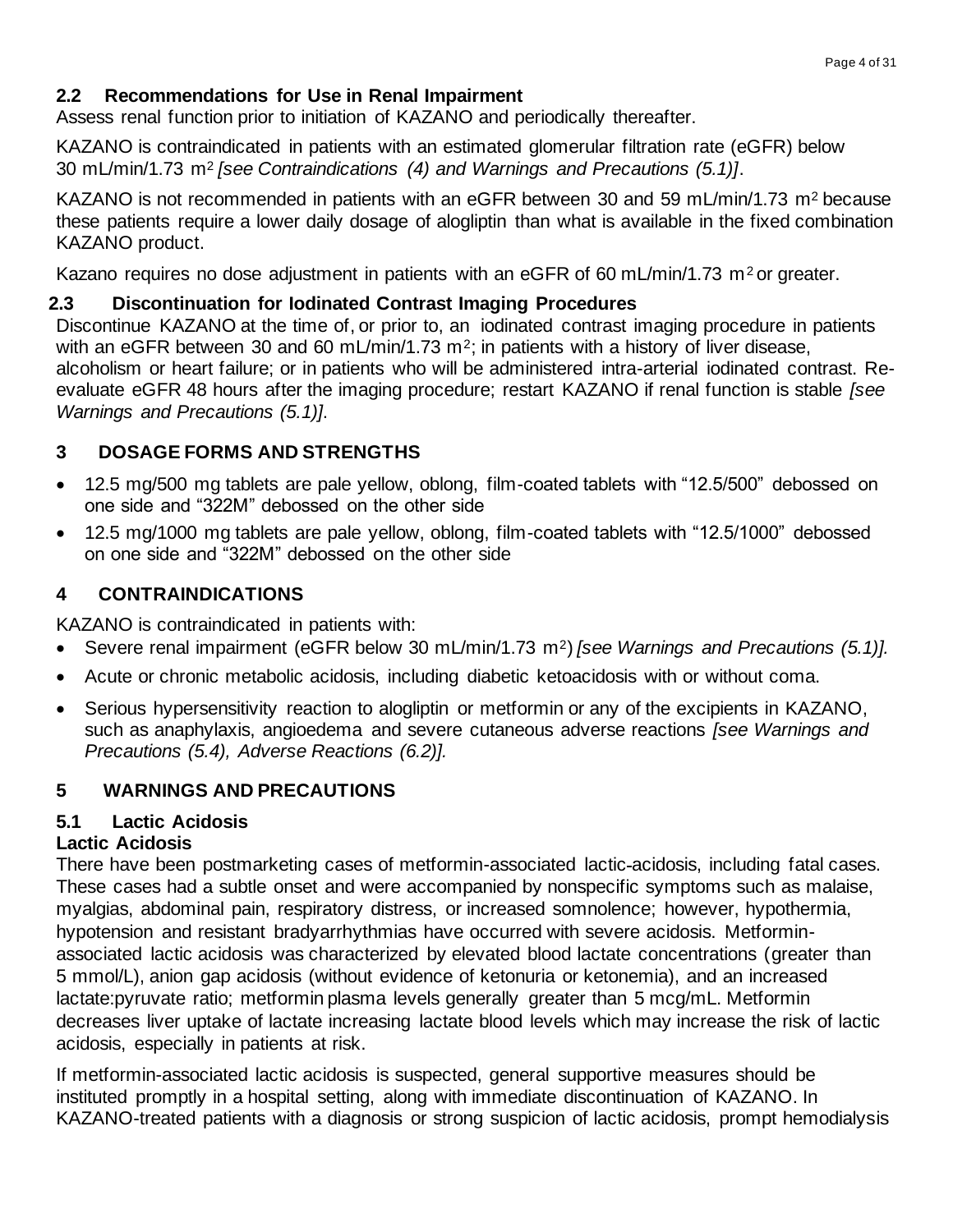is recommended to correct the acidosis and remove accumulated metformin (metformin hydrochloride is dialyzable, with a clearance of up to 170 mL/min under good hemodynamic conditions). Hemodialysis has often resulted in reversal of symptoms and recovery.

Educate patients and their families about the symptoms of lactic acidosis and if these symptoms occur instruct them to discontinue KAZANO and report these symptoms to their healthcare provider.

For each of the known and possible risk factors for metformin-associated lactic acidosis, recommendations to reduce the risk of and manage metformin-associated lactic acidosis are provided below:

#### **Renal Impairment**

The postmarketing metformin-associated lactic acidosis cases primarily occurred in patients with significant renal impairment. The risk of metformin accumulation and metformin-associated lactic acidosis increases with the severity of renal impairment because metformin is substantially excreted by the kidney. Clinical recommendations based upon the patient's renal function include *[see Dosage and Administration (2.2), Clinical Pharmacology (12.3)]:*

- Before initiating KAZANO, obtain an eGFR.
- KAZANO is contraindicated in patients with an eGFR less than 30 mL/min/1.73 m<sup>2</sup> *[see Contraindications (4)]*.
- KAZANO is not recommended in patients with an eGFR between 30 and 60 mL/min/1.73 m<sup>2</sup> because these patients require a lower dosage of alogliptin than what is available in the fixed combination KAZANO product.
- Obtain an eGFR at least annually in all patients taking KAZANO. In patients at increased risk for the development of renal impairment (e.g., the elderly), renal function should be assessed more frequently.

## **Drug Interactions**

The concomitant use of KAZANO with specific drugs may increase the risk of metformin-associated lactic acidosis: those that impair renal function, result in significant hemodynamic change, interfere with acid-base balance or increase metformin accumulation *[see Drug Interactions (7)].* Therefore, consider more frequent monitoring of patients.

## **Age 65 or Greater**

The risk of metformin-associated lactic acidosis increases with the patient's age because elderly patients have a greater likelihood of having hepatic, renal, or cardiac impairment than younger patients. Assess renal function more frequently in elderly patients *[see Use in Specific Populations (8.5)].*

## **Radiological Studies with Contrast**

Administration of intravascular iodinated contrast agents in metformin-treated patients has led to an acute decrease in renal function and the occurrence of lactic acidosis. Stop KAZANO at the time of, or prior to, an iodinated contrast imaging procedure in patients with an eGFR between 30 and 60 mL/min/1.73 m2; in patients with a history of hepatic impairment, alcoholism, or heart failure; or in patients who will be administered intra-arterial iodinated contrast. Re-evaluate eGFR 48 hours after the imaging procedure, and restart KAZANO if renal function is stable.

## **Surgery and Other Procedures**

Withholding of food and fluids during surgical or other procedures may increase the risk for volume depletion, hypotension and renal impairment. KAZANO should be temporarily discontinued while patients have restricted food and fluid intake.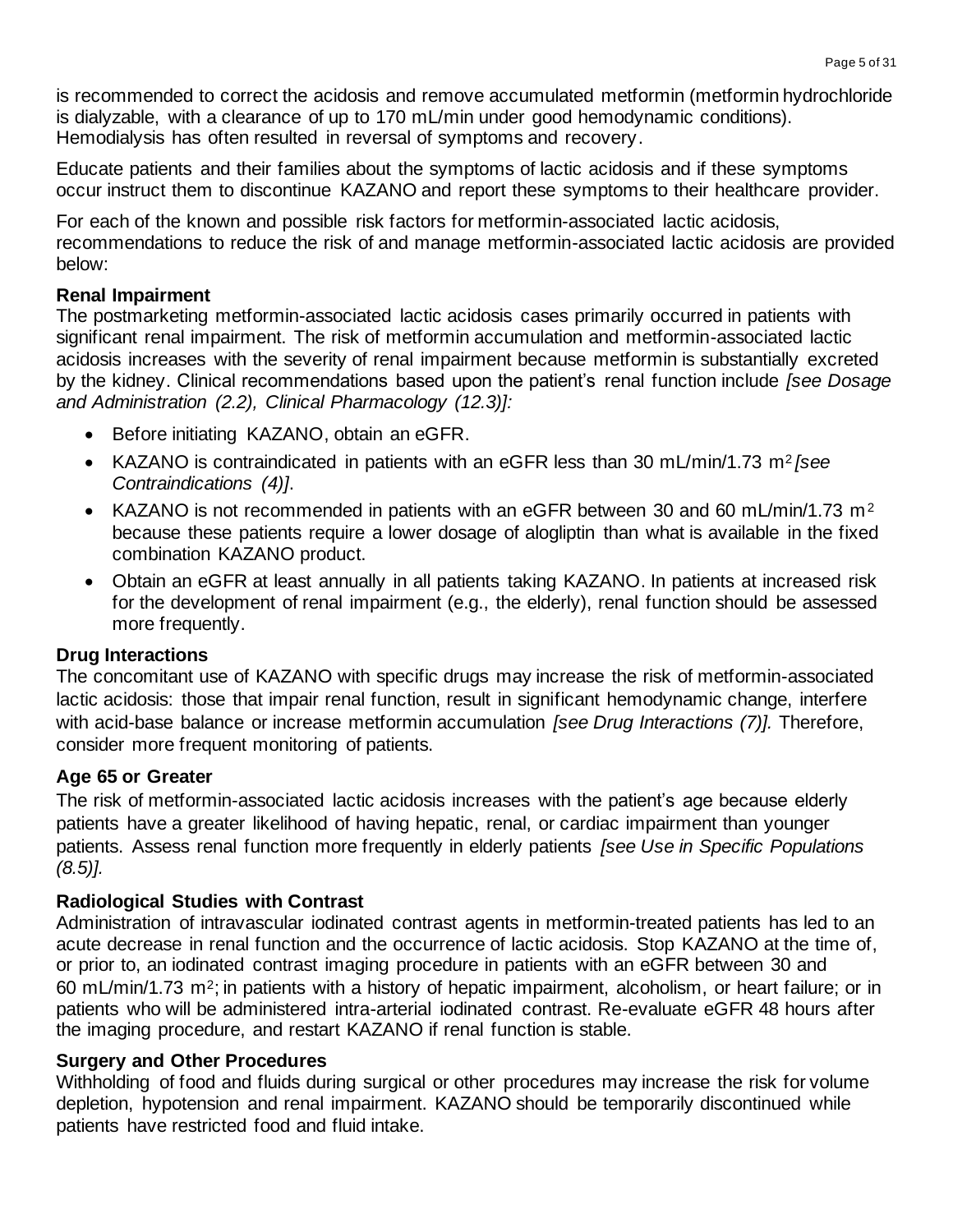# **Hypoxic States**

Several of the postmarketing cases of metformin-associated lactic acidosis occurred in the setting of acute congestive heart failure (particularly when accompanied by hypoperfusion and hypoxemia). Cardiovascular collapse (shock), acute myocardial infarction, sepsis, and other conditions associated with hypoxemia have been associated with lactic acidosis and may also cause prerenal azotemia. When such events occur, discontinue KAZANO.

# **Excessive Alcohol Intake**

Alcohol potentiates the effect of metformin on lactate metabolism and this may increase the risk of metformin-associated lactic acidosis. Warn patients against excessive alcohol intake while receiving KAZANO.

# **Hepatic Impairment**

Patients with hepatic impairment have developed with cases of metformin-associated lactic acidosis. This may be due to impaired lactate clearance resulting in higher lactate blood levels. Therefore, avoid use of KAZANO in patients with clinical or laboratory evidence of hepatic disease.

# **5.2 Pancreatitis**

Acute pancreatitis has been reported in the postmarketing setting and in randomized clinical trials. In glycemic control trials in patients with type 2 diabetes, acute pancreatitis was reported in 6 (0.2%) patients treated with alogliptin 25 mg and 2 (<0.1%) patients treated with active comparators or placebo. In the EXAMINE trial (a cardiovascular outcomes trial of patients with type 2 diabetes and high cardiovascular (CV) risk), acute pancreatitis was reported in 10 (0.4%) patients treated with alogliptin and in 7 (0.3%) patients treated with placebo.

It is unknown whether patients with a history of pancreatitis are at increased risk for pancreatitis while using KAZANO*.*

After initiation of KAZANO, patients should be observed for signs and symptoms of pancreatitis. If pancreatitis is suspected, alogliptin should promptly be discontinued and appropriate management should be initiated.

# **5.3 Heart Failure**

In the EXAMINE trial which enrolled patients with type 2 diabetes and recent acute coronary syndrome, 106 (3.9%) of patients treated with alogliptin and 89 (3.3%) of patients treated with placebo were hospitalized for congestive heart failure.

Consider the risks and benefits of KAZANO prior to initiating treatment in patients at risk for heart failure, such as those with a prior history of heart failure and a history of renal impairment, and observe these patients for signs and symptoms of heart failure during therapy. Patients should be advised of the characteristic symptoms of heart failure and should be instructed to immediately report such symptoms. If heart failure develops, evaluate and manage according to current standards of care and consider discontinuation of KAZANO.

# **5.4 Hypersensitivity Reactions**

There have been postmarketing reports of serious hypersensitivity reactions in patients treated with alogliptin. These reactions include anaphylaxis, angioedema and severe cutaneous adverse reactions, including Stevens-Johnson syndrome. If a serious hypersensitivity reaction is suspected, discontinue KAZANO, assess for other potential causes for the event and institute alternative treatment for diabetes *[see Adverse Reactions (6.2)]*. Use caution in patients with a history of angioedema with another dipeptidyl peptidase-4 (DPP-4) inhibitor because it is unknown whether such patients will be predisposed to angioedema with KAZANO.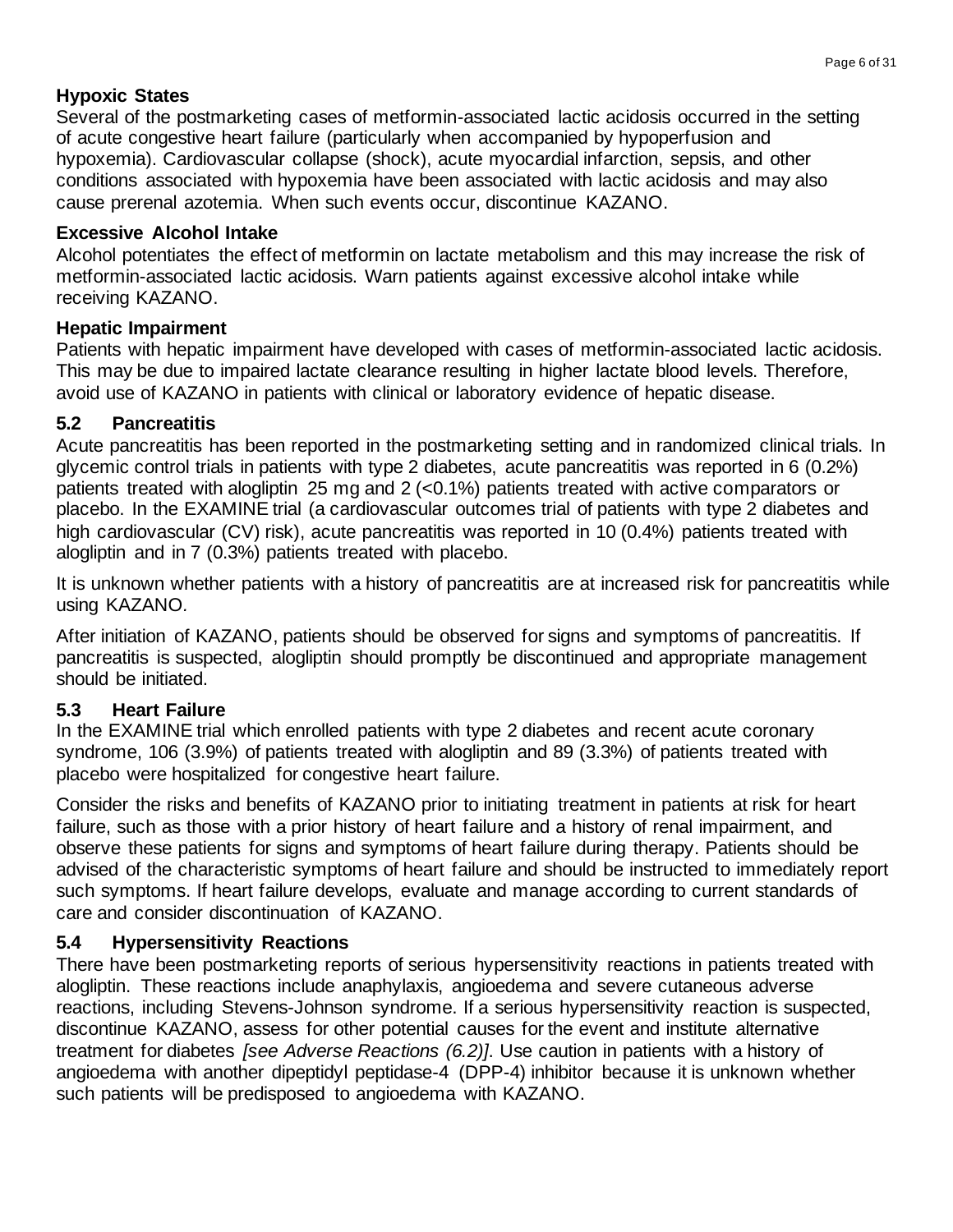# **5.5 Hepatic Effects**

There have been postmarketing reports of fatal and nonfatal hepatic failure in patients taking alogliptin, although some of the reports contain insufficient information necessary to establish the probable cause *[see Adverse Reactions (6.2)].*

In glycemic control trials in patients with type 2 diabetes, serum alanine aminotransferase (ALT) elevations greater than three times the upper limit of normal (ULN) were reported in 1.3% of patients treated with alogliptin 25 mg and 1.7% of patients treated with active comparators or placebo. In the EXAMINE trial (a cardiovascular outcomes trial of patients with type 2 diabetes and high cardiovascular (CV) risk), increases in serum alanine aminotransferase three times the upper limit of the reference range occurred in 2.4% of patients treated with alogliptin and in 1.8% of patients treated with placebo.

Measure liver tests promptly in patients who report symptoms that may indicate liver injury, including fatigue, anorexia, right upper abdominal discomfort, dark urine or jaundice. In this clinical context, if the patient is found to have clinically significant liver enzyme elevations and if abnormal liver tests persist or worsen, KAZANO should be interrupted and investigation done to establish the probable cause. KAZANO should not be restarted in these patients without another explanation for the liver test abnormalities.

# **5.6 Vitamin B<sup>12</sup> Levels**

In metformin clinical trials of 29-week duration, a decrease to subnormal levels of previously normal serum vitamin B<sup>12</sup> levels was observed in approximately 7% of patients. Such decrease, possibly due to interference with B<sub>12</sub> absorption from the B<sub>12</sub>-intrinsic factor complex, may be associated with anemia but appears to be rapidly reversible with discontinuation of metformin or vitamin B<sup>12</sup> supplementation. Certain individuals (those with inadequate vitamin B<sup>12</sup> or calcium intake or absorption) appear to be predisposed to developing subnormal vitamin B<sup>12</sup> levels. Measure hematologic parameters on an annual basis and vitamin B<sub>12</sub> at 2 to 3 year intervals in patients on KAZANO and manage any abnormalities *[see Adverse Reactions (6.1)].*

## **5.7 Hypoglycemia with Concomitant Use with Insulin or Insulin Secretagogues**

Insulin and insulin secretagogues, such as sulfonylureas, are known to cause hypoglycemia. Therefore, a lower dose of insulin or insulin secretagogue may be required to minimize the risk of hypoglycemia when used in combination with KAZANO.

## **5.8 Severe and Disabling Arthralgia**

There have been postmarketing reports of severe and disabling arthralgia in patients taking DPP-4 inhibitors. The time to onset of symptoms following initiation of drug therapy varied from one day to years. Patients experienced relief of symptoms upon discontinuation of the medication. A subset of patients experienced a recurrence of symptoms when restarting the same drug or a different DPP-4 inhibitor. Consider DPP-4 inhibitors as a possible cause for severe joint pain and discontinue drug if appropriate.

# **5.9 Bullous Pemphigoid**

Postmarketing cases of bullous pemphigoid requiring hospitalization have been reported with DPP-4 inhibitor use. In reported cases, patients typically recovered with topical or systemic immunosuppressive treatment and discontinuation of DPP-4 inhibitor. Tell patients to report development of blisters or erosions while receiving KAZANO. If bullous pemphigoid is suspected, KAZANO should be discontinued and referral to a dermatologist should be considered for diagnosis and appropriate treatment.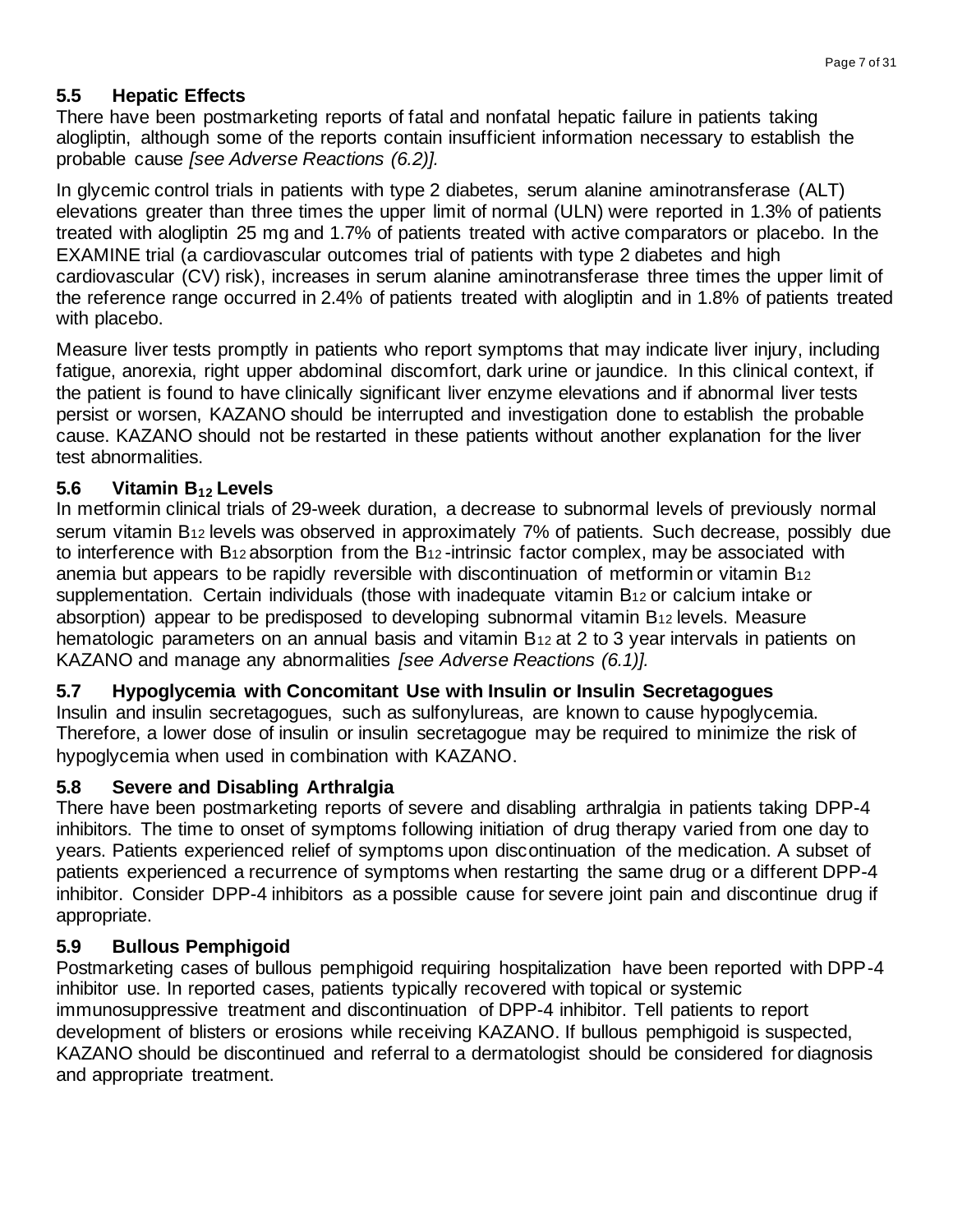# **6 ADVERSE REACTIONS**

The following serious adverse reactions are described below or elsewhere in the prescribing information:

- Pancreatitis *[see Warnings and Precautions (5.2)]*
- Heart Failure *[see Warnings and Precautions (5.3)]*
- Hypersensitivity Reactions *[see Warnings and Precautions (5.4)]*
- Hepatic Effects *[see Warnings and Precautions (5.5)]*
- Severe and Disabling Arthralgia *[see Warnings and Precautions (5.8)]*
- Bullous Pemphigoid *[see Warnings and Precautions (5.9)]*

## **6.1 Clinical Trials Experience**

Because clinical trials are conducted under widely varying conditions, adverse reaction rates observed in the clinical trials of a drug cannot be directly compared to rates in the clinical trials of another drug and may not reflect the rates observed in practice.

## **Alogliptin and Metformin Hydrochloride**

Over 2700 patients with type 2 diabetes have received alogliptin coadministered with metformin in four large, randomized, double-blind controlled clinical trials. The mean exposure to KAZANO was 58 weeks, with more than 1400 subjects treated for more than one year. These included two 26 week placebo-controlled studies, one 52 week active control study and an interim analysis of a 104 week active-controlled study. In the KAZANO arm, the mean duration of diabetes was approximately six years, the mean body mass index (BMI) was 31 kg/m<sup>2</sup> (56% of patients had a BMI ≥30 kg/m<sup>2</sup>) and the mean age was 55 years (18% of patients ≥65 years of age).

In a pooled analysis of these four controlled clinical studies, the overall incidence of adverse reactions was 74% in patients treated with KAZANO compared to 75% treated with placebo. Overall discontinuation of therapy due to adverse reactions was 6.2% with KAZANO compared to 1.9% in placebo, 6.4% in metformin and 5.0% in alogliptin.

Adverse reactions reported in ≥4% of patients treated with KAZANO and more frequently than in patients who received alogliptin, metformin or placebo are summarized in Table 1.

| Table 1. Adverse Reactions Reported in ≥4% of Patients Treated with KAZANO and More<br>Frequently Than in Patients Receiving Either Alogliptin, Metformin or Placebo |                                                                                       |         |          |        |  |  |  |  |
|----------------------------------------------------------------------------------------------------------------------------------------------------------------------|---------------------------------------------------------------------------------------|---------|----------|--------|--|--|--|--|
|                                                                                                                                                                      | <b>Number of Patients (%)</b>                                                         |         |          |        |  |  |  |  |
|                                                                                                                                                                      | <b>KAZANO*</b><br>Alogliptin <sup>t</sup><br>Metformin <sup>#</sup><br><b>Placebo</b> |         |          |        |  |  |  |  |
| $N = 2794$<br>$N = 222$<br>$N = 1592$<br>$N = 106$                                                                                                                   |                                                                                       |         |          |        |  |  |  |  |
| Upper respiratory tract<br>infection                                                                                                                                 | 224(8.0)                                                                              | 6(2.7)  | 105(6.6) | 3(2.8) |  |  |  |  |
| Nasopharyngitis                                                                                                                                                      | 191 (6.8)                                                                             | 7(3.2)  | 93(5.8)  | 2(1.9) |  |  |  |  |
| <b>Diarrhea</b>                                                                                                                                                      | 155(5.5)                                                                              | 4(1.8)  | 105(6.6) | 3(2.8) |  |  |  |  |
| Hypertension                                                                                                                                                         | 154 (5.5)                                                                             | 5(2.3)  | 96(6.0)  | 6(5.7) |  |  |  |  |
| Headache                                                                                                                                                             | 149 (5.3)                                                                             | 11(5.0) | 74 (4.6) | 3(2.8) |  |  |  |  |
| Back pain                                                                                                                                                            | 119 (4.3)                                                                             | 1(0.5)  | 72 (4.5) | 1(0.9) |  |  |  |  |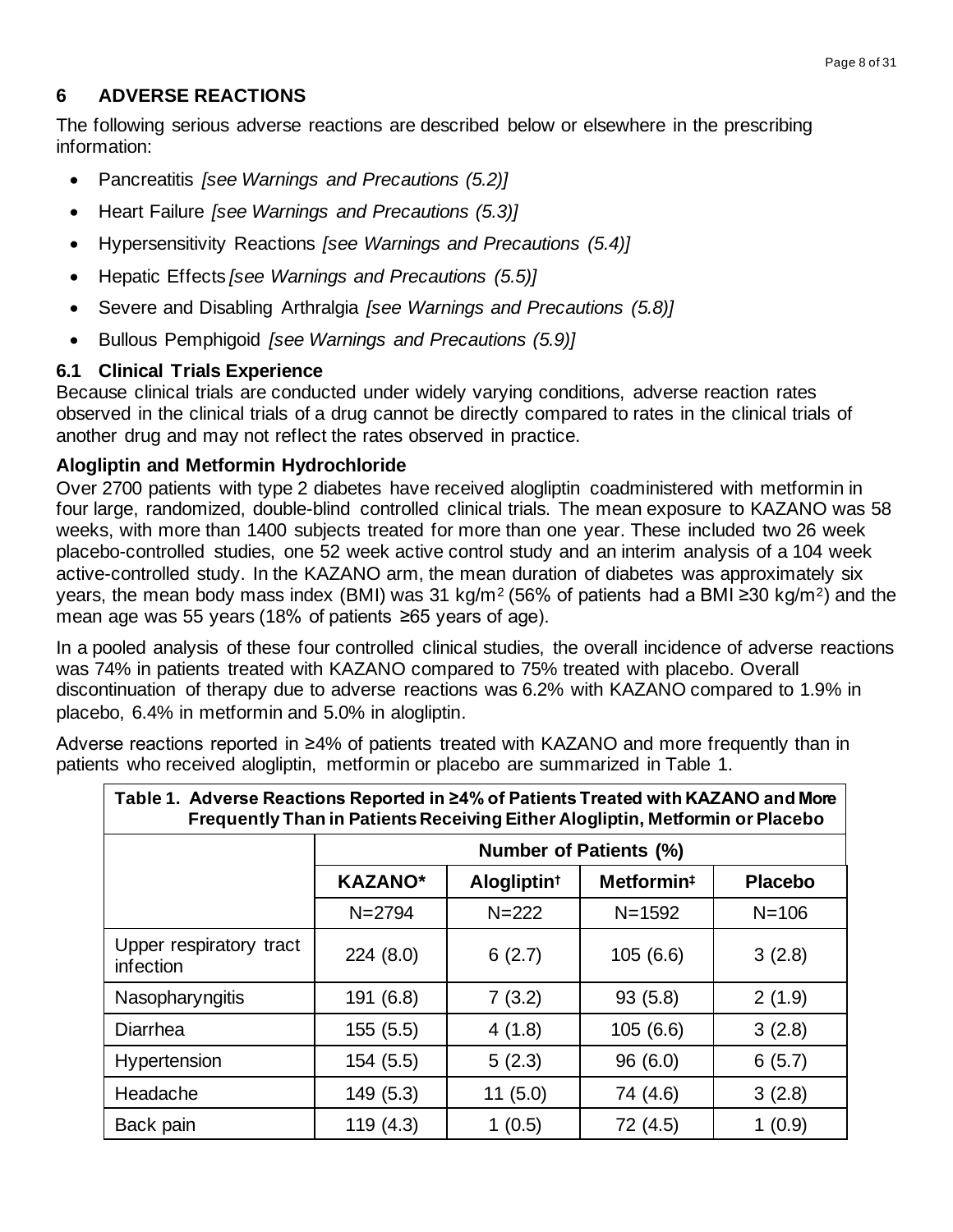| Urinary tract infection<br>116 (4.2)<br>59(3)<br>. |
|----------------------------------------------------|
|----------------------------------------------------|

\*KAZANO – includes data pooled for patients receiving alogliptin 25 and 12.5 mg combined with various dose of metformin

†Alogliptin – includes data pooled for patients receiving alogliptin 25 and 12.5 mg ‡Metformin – includes data pooled for patients receiving various doses of metformin

#### **Hypoglycemia**

In a 26 week, double-blind, placebo-controlled study of alogliptin in combination with metformin, the number of patients reporting hypoglycemia was 1.9% in the alogliptin 12.5 mg with metformin HCl 500 mg, 5.3% in the alogliptin 12.5 mg with metformin HCl 1000 mg, 1.8% in the metformin HCl 500 mg and 6.3% in the metformin HCl 1000 mg treatment groups.

In a 26 week placebo-controlled study of alogliptin 25 mg administered once daily as add-on to metformin regimen, the number of patients reporting hypoglycemic events was 0% in the alogliptin with metformin and 2.9% in the placebo treatment groups.

In a 52 week, active-controlled, double-blind study of alogliptin once daily as add-on therapy to the combination of pioglitazone 30 mg and metformin compared to the titration of pioglitazone 30 mg to 45 mg and metformin, the number of patients reporting hypoglycemia was 4.5% in the alogliptin 25 mg with pioglitazone 30 mg and metformin group versus 1.5% in the pioglitazone 45 mg with metformin group.

In an interim analysis conducted in a 104-week, double-blind, active-controlled study of alogliptin 25 mg in combination with metformin, the number of patients reporting hypoglycemia was 1.4% in the alogliptin 25 mg with metformin group versus 23.8% in the glipizide with metformin group.

#### **Alogliptin**

A total of 14,778 patients with type 2 diabetes participated in 14 randomized, double-blind, controlled clinical trials of whom 9052 subjects were treated with alogliptin, 3469 subjects were treated with placebo and 2257 were treated with an active comparator. The mean duration of diabetes was seven years, the mean body mass index (BMI) was 31 kg/m<sup>2</sup> (49% of patients had a BMI ≥30 kg/m<sup>2</sup>), and the mean age was 58 years (26% of patients ≥65 years of age). The mean exposure to alogliptin was 49 weeks with 3348 subjects treated for more than one year.

In a pooled analysis of these 14 controlled clinical trials, the overall incidence of adverse reactions was 73% in patients treated with alogliptin 25 mg compared to 75% with placebo and 70% with active comparator. Overall discontinuation of therapy due to adverse reactions was 6.8% with alogliptin 25 mg compared to 8.4% with placebo or 6.2% with active comparator.

Adverse reactions reported in ≥4% of patients treated with alogliptin 25 mg and more frequently than in patients who received placebo are summarized in Table 2.

| Table 2. Adverse Reactions Reported in ≥4% Patients Treated with Alogliptin 25 mg and<br>More Frequently Than in Patients Given Placebo in Pooled Studies |                               |                |                             |  |  |
|-----------------------------------------------------------------------------------------------------------------------------------------------------------|-------------------------------|----------------|-----------------------------|--|--|
|                                                                                                                                                           | <b>Number of Patients (%)</b> |                |                             |  |  |
|                                                                                                                                                           | <b>Alogliptin</b><br>$25$ mg  | <b>Placebo</b> | <b>Active</b><br>Comparator |  |  |
|                                                                                                                                                           | $N = 6447$                    | $N = 3469$     | $N = 2257$                  |  |  |
| Nasopharyngitis                                                                                                                                           | 309(4.8)                      | 152 (4.4)      | 113(5.0)                    |  |  |
| <b>Upper Respiratory Tract Infection</b>                                                                                                                  | 287 (4.5)                     | 121(3.5)       | 113(5.0)                    |  |  |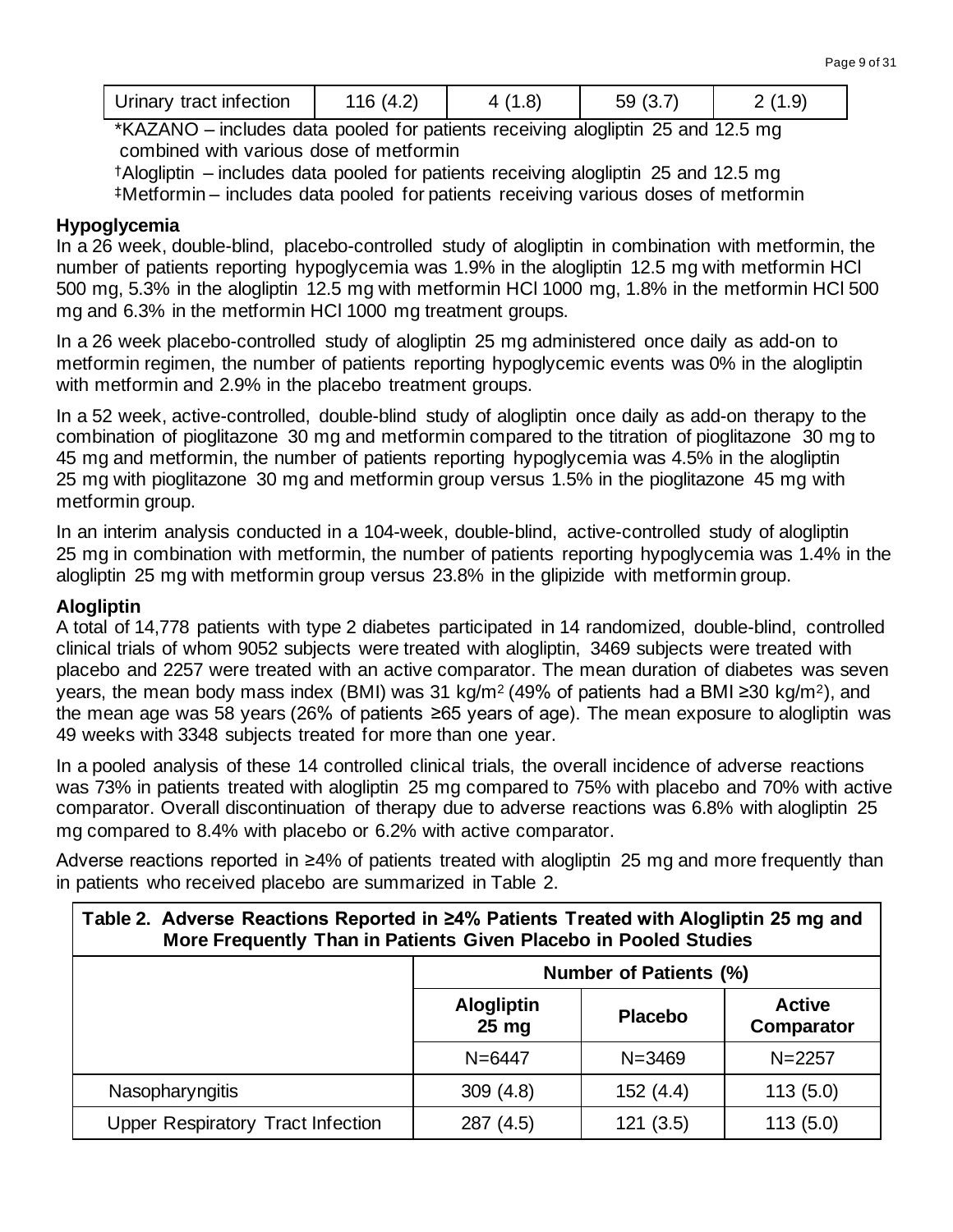|--|

#### **Hypoglycemia**

Hypoglycemic events were documented based upon a blood glucose value and/or clinical signs and symptoms of hypoglycemia.

In the monotherapy study, the incidence of hypoglycemia was 1.5% in patients treated with alogliptin compared to 1.6% with placebo. The use of alogliptin as add-on therapy to glyburide or insulin did not increase the incidence of hypoglycemia compared to placebo. In a monotherapy study comparing alogliptin to a sulfonylurea in elderly patients, the incidence of hypoglycemia was 5.4% with alogliptin compared to 26% with glipizide.

In the EXAMINE trial, the incidence of investigator reported hypoglycemia was 6.7% in patients receiving alogliptin and 6.5% in patients receiving placebo. Serious adverse reactions of hypoglycemia were reported in 0.8% of patients treated with alogliptin and in 0.6% of patients treated with placebo.

#### **Metformin Hydrochloride**

| Table 3. Most Common Adverse Reactions (25%) in a Placebo-Controlled<br>Clinical Study of Metformin Monotherapy* |                                                     |                             |  |  |  |
|------------------------------------------------------------------------------------------------------------------|-----------------------------------------------------|-----------------------------|--|--|--|
| <b>Adverse Reaction</b>                                                                                          | <b>Metformin</b><br><b>Monotherapy</b><br>$(n=141)$ | <b>Placebo</b><br>$(n=145)$ |  |  |  |
|                                                                                                                  | % of Patients                                       |                             |  |  |  |
| <b>Diarrhea</b>                                                                                                  | 11.7<br>53.2                                        |                             |  |  |  |
| Nausea/vomiting                                                                                                  | 25.5                                                | 8.3                         |  |  |  |
| Flatulence                                                                                                       | 12.1                                                | 5.5                         |  |  |  |
| Asthenia                                                                                                         | 9.2                                                 | 5.5                         |  |  |  |
| Indigestion                                                                                                      | 7.1                                                 | 4.1                         |  |  |  |
| Abdominal discomfort                                                                                             | 6.4                                                 | 4.8                         |  |  |  |
| Headache                                                                                                         | 5.7                                                 | 4.8                         |  |  |  |

\*Reactions that were more common in metformin than placebo-treated patients

## **Laboratory Abnormalities**

#### **Alogliptin and Metformin Hydrochloride**

No clinically meaningful differences were observed among treatment groups regarding hematology, serum chemistry or urinalysis results.

#### **Metformin Hydrochloride**

In metformin clinical trials of 29-week duration, a decrease to subnormal levels of previously normal serum vitamin B12 levels was observed in approximately 7% of patients.

#### **6.2 Postmarketing Experience**

The following adverse reactions have been identified during postmarketing use. Because these reactions are reported voluntarily from a population of uncertain size, it is not always possible to reliably estimate their frequency or establish a causal relationship to drug exposure.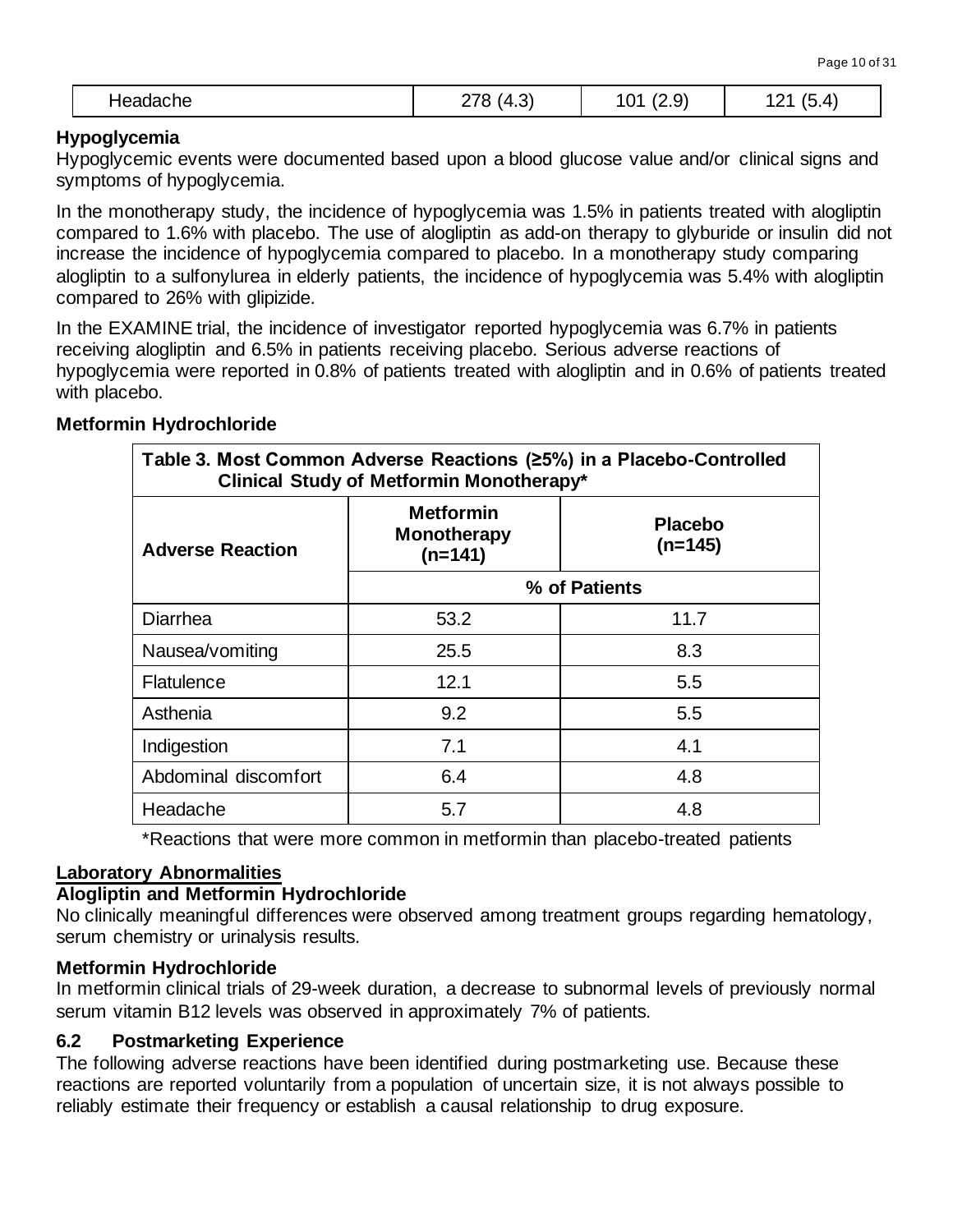# **Alogliptin**

*Gastrointestinal disorders:* acute pancreatitis, diarrhea, constipation, nausea, ileus

*Hepatobiliary disorders:* fulminant hepatic failure

*Immune system disorders:* hypersensitivity reactions including anaphylaxis

*Investigations:* hepatic enzyme elevations

*Musculoskeletal and Connective Tissue Disorders:* severe and disabling arthralgia, rhabdomyolysis

*Renal and urinary disorders:* tubulointerstitial nephritis

*Skin and subcutaneous tissue disorders:* angioedema, rash, urticaria and severe cutaneous adverse reactions including Stevens-Johnson syndrome, bullous pemphigoid

#### **Metformin**

*Hepatobiliary disorders:* Cholestatic, hepatocellular, mixed hepatocellular liver injury

## **7 DRUG INTERACTIONS**

#### **Metformin Hydrochloride**

| <b>Carbonic Anhydrase Inhibitors</b>     |                                                                                                                                                                                                                                                                                                                                                                              |  |  |  |
|------------------------------------------|------------------------------------------------------------------------------------------------------------------------------------------------------------------------------------------------------------------------------------------------------------------------------------------------------------------------------------------------------------------------------|--|--|--|
| Clinical Impact:                         | Carbonic anhydrase inhibitors frequently cause a decrease in serum<br>bicarbonate and induce non-anion gap, hyperchloremic metabolic acidosis.<br>Concomitant use of these drugs with KAZANO may increase the risk of lactic<br>acidosis.                                                                                                                                    |  |  |  |
| Intervention:                            | Consider more frequent monitoring of these patients.                                                                                                                                                                                                                                                                                                                         |  |  |  |
| Examples:                                | Topiramate, zonisamide, acetazolamide or dichlorphenamide                                                                                                                                                                                                                                                                                                                    |  |  |  |
|                                          | <b>Drugs that Reduce Metformin Clearance</b>                                                                                                                                                                                                                                                                                                                                 |  |  |  |
| Clinical Impact:                         | Concomitant use of drugs that interfere with common renal tubular transport<br>systems involved in the renal elimination of metformin (e.g., organic cationic<br>transporter-2 [OCT2]/multidrug and toxin extrusion [MATE] inhibitors) could<br>increase systemic exposure to metformin and may increase the risk for lactic<br>acidosis [see Clinical Pharmacology (12.3)]. |  |  |  |
| Intervention:                            | Consider the benefits and risks of concomitant use.                                                                                                                                                                                                                                                                                                                          |  |  |  |
| Examples:                                | Ranolazine, vandetanib, dolutegravir, and cimetidine                                                                                                                                                                                                                                                                                                                         |  |  |  |
| <b>Alcohol</b>                           |                                                                                                                                                                                                                                                                                                                                                                              |  |  |  |
| Clinical Impact:                         | Alcohol is known to potentiate the effect of metformin on lactate metabolism.                                                                                                                                                                                                                                                                                                |  |  |  |
| Intervention:                            | Warn patients against excessive alcohol intake while receiving KAZANO.                                                                                                                                                                                                                                                                                                       |  |  |  |
| <b>Insulin Secretagogues and Insulin</b> |                                                                                                                                                                                                                                                                                                                                                                              |  |  |  |
| Clinical Impact:                         | Coadministration of KAZANO with an insulin secretagogue (e.g.,<br>sulfonylurea) or with insulin may increase the risk of hypoglycemia.                                                                                                                                                                                                                                       |  |  |  |
|                                          | Intervention:   Patients may require a lower dose of the insulin secretagogue or insulin.                                                                                                                                                                                                                                                                                    |  |  |  |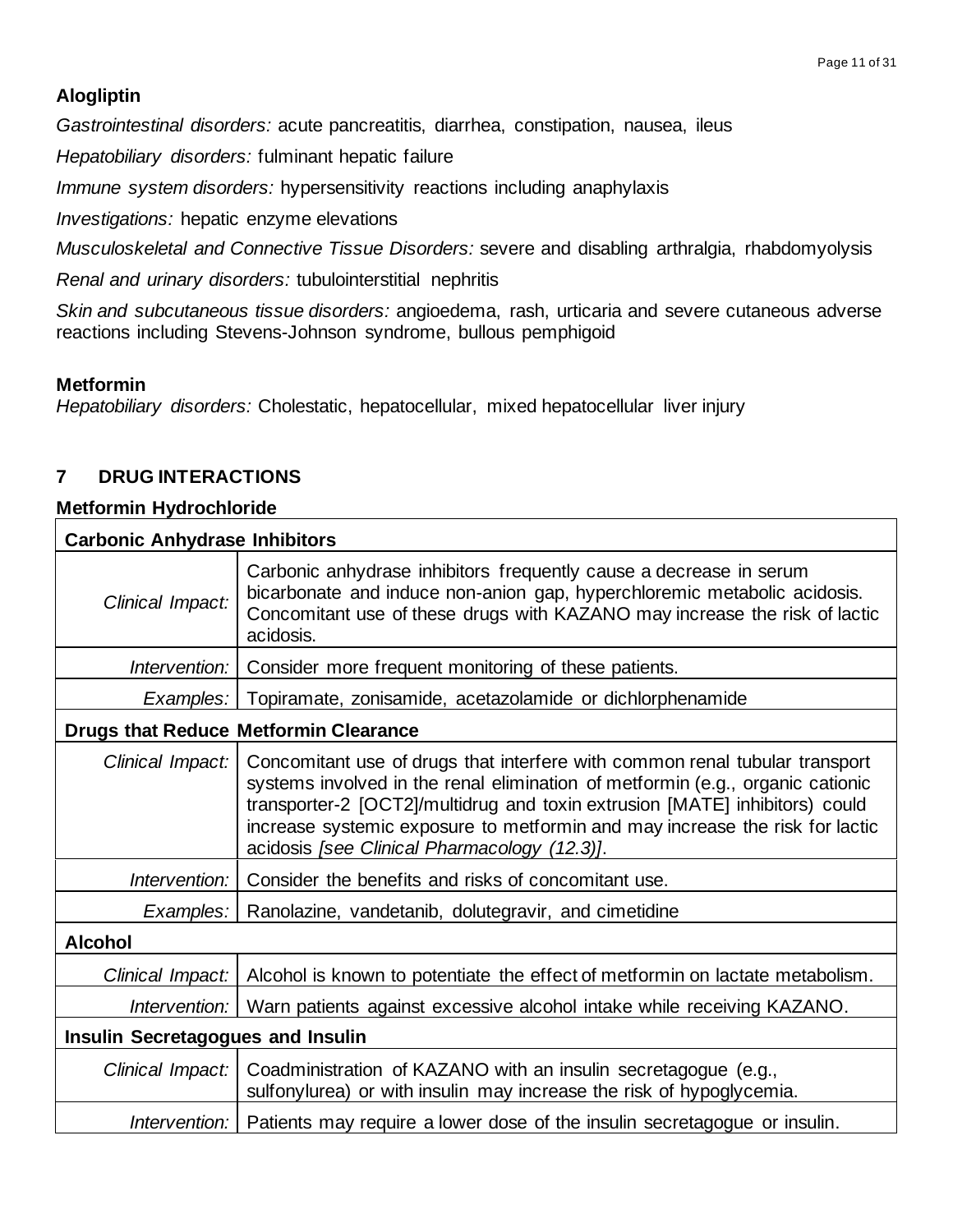| <b>Drugs Affecting Glycemic Control</b> |                                                                                                                                                                                                                                                                            |  |  |  |
|-----------------------------------------|----------------------------------------------------------------------------------------------------------------------------------------------------------------------------------------------------------------------------------------------------------------------------|--|--|--|
|                                         | Clinical Impact:   Certain drugs tend to produce hyperglycemia and may lead to loss of<br>glycemic control.                                                                                                                                                                |  |  |  |
| Intervention:                           | When such drugs are administered to a patient receiving KAZANO, the<br>patient should be closely observed for loss of blood glucose control. When<br>such drugs are withdrawn from a patient receiving KAZANO, the patient<br>should be observed closely for hypoglycemia. |  |  |  |
| Examples:                               | Thiazides and other diuretics, corticosteroids, phenothiazines, thyroid<br>products, estrogens, oral contraceptives, phenytoin, nicotinic acid,<br>sympathomimetics, calcium channel blocking drugs and isoniazid                                                          |  |  |  |

## **Alogliptin**

| Cytochrome (CYP) P450, CYP-Substrates or Inhibitors |                                                                                                                                                                                                                                                                                |  |  |  |
|-----------------------------------------------------|--------------------------------------------------------------------------------------------------------------------------------------------------------------------------------------------------------------------------------------------------------------------------------|--|--|--|
| Clinical Impact:                                    | Alogliptin is primarily renally excreted. Cytochrome (CYP) P450-related<br>metabolism is negligible. No significant drug-drug interactions were observed<br>with the CYP-substrates or inhibitors tested or with renally excreted drugs<br>[see Clinical Pharmacology (12.3)]. |  |  |  |

## **8 USE IN SPECIFIC POPULATIONS**

#### **8.1 Pregnancy**

#### Risk Summary

Limited available data with KAZANO or alogliptin in pregnant women are not sufficient to inform a drug-associated risk for major birth defects and miscarriage. Published studies with metformin use during pregnancy have not reported a clear association with metformin and major birth defect or miscarriage risk *[see Data]*. There are risks to the mother and fetus associated with poorly controlled diabetes in pregnancy *[see Clinical Considerations].*

Concomitant administration of alogliptin and metformin in pregnant rats during the period of organogenesis did not cause adverse developmental effects in offspring at maternal exposures up to 28 times and two times the 25 mg and 2000 mg clinical doses, respectively *[see Data]*.

The estimated background risk of major birth defects is 6-10% in women with pre-gestational diabetes with a HbA1c > 7 and has been reported to be as high as 20-25% in women with HbA1c > 10. The estimated background risk of miscarriage for the indicated population is unknown. In the U.S. general population, the estimated background risk of major defects and miscarriage in clinically recognized pregnancies is 2-4% and 15-20%, respectively.

#### Clinical Considerations

#### *Disease-associated maternal and/or embryo/fetal risk*

Poorly controlled diabetes in pregnancy increases the maternal risk for diabetic ketoacidosis, preeclampsia, spontaneous abortions, preterm delivery, and delivery complications. Poorly controlled diabetes increases the fetal risk for major malformations, still birth, and macrosomia related morbidity.

#### Data

#### *Human Data*

Published data from post-marketing studies do not report a clear association with metformin and major birth defects, miscarriage, or adverse maternal or fetal outcomes when metformin is used during pregnancy. However, these studies cannot definitely establish the absence of any metformin-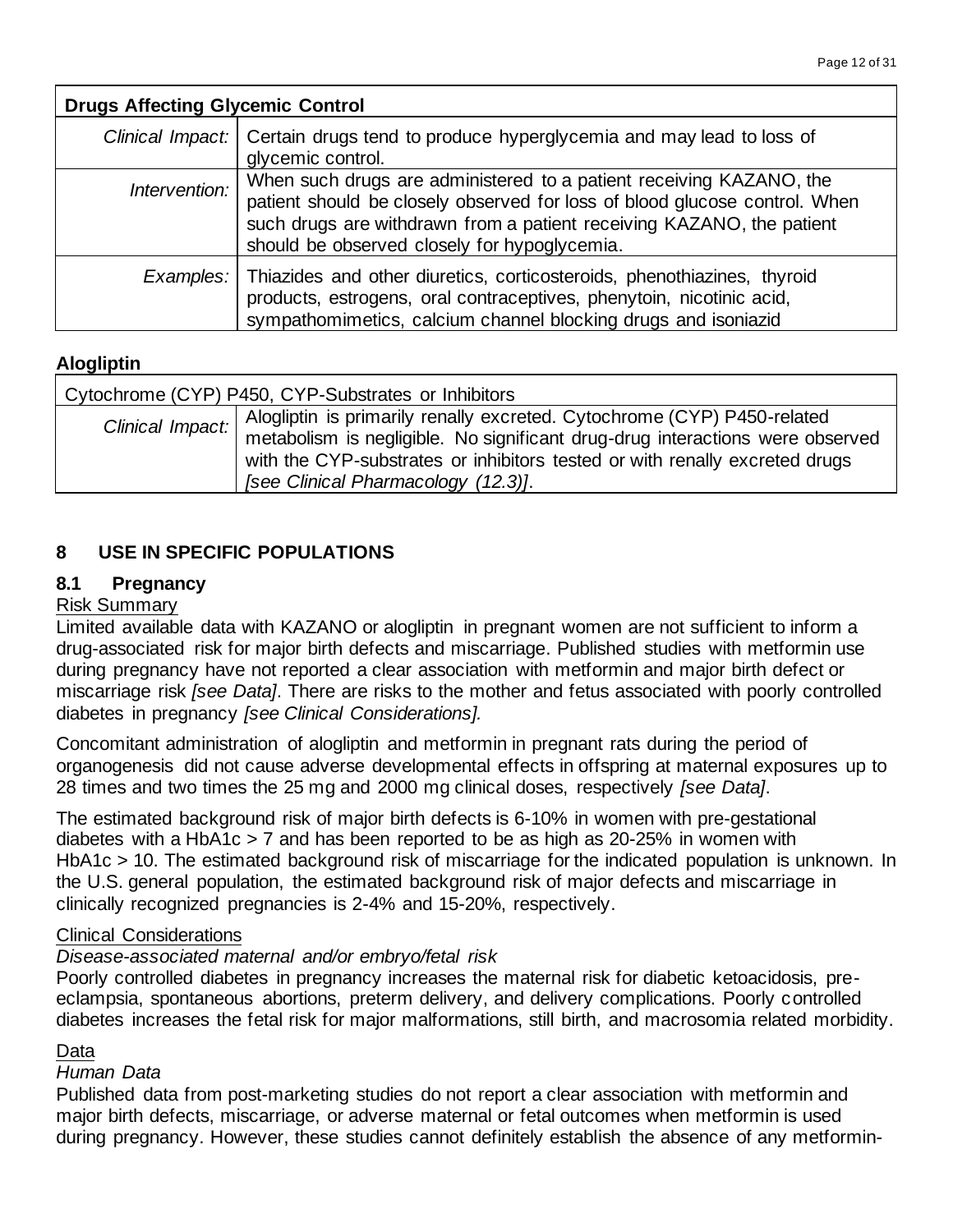associated risk because of methodological limitations, including small sample size and inconsistent comparator groups.

## *Animal Data*

## Alogliptin and Metformin

Concomitant administration of alogliptin and metformin in pregnant rats during the period of organogenesis did not cause adverse developmental effects in offspring at a dose of 100 mg/kg alogliptin and 150 mg/kg metformin , or approximately 28 and two times the clinical dose of alogliptin (25 mg) and metformin (2000 mg), respectively based on plasma drug exposure (AUC).

## **Alogliptin**

Alogliptin administered to pregnant rabbits and rats during the period of organogenesis did not cause adverse developmental effects at doses of up to 200 mg/kg and 500 mg/kg, or 149 times and 180 times the 25 mg clinical dose, respectively, based on plasma drug exposure (AUC). Placental transfer of alogliptin into the fetus was observed following oral dosing to pregnant rats.

No adverse developmental outcomes were observed in offspring when alogliptin was administered to pregnant rats during gestation and lactation at doses up to 250 mg/kg (approximately 95 times the 25 mg clinical dose, based on AUC).

## Metformin Hydrochloride

Metformin hydrochloride did not cause adverse developmental effects when administered to pregnant Sprague Dawley rats and rabbits up to 600 mg/kg/day during the period of organogenesis. This represents an exposure of about two to six times a clinical dose of 2000 mg based on body surface area (mg/m2) for rats and rabbits, respectively.

## **8.2 Lactation**

## Risk Summary

There is no information regarding the presence of KAZANO or alogliptin in human milk, the effects on the breastfed infant, or the effects on milk production*.* Alogliptin is present in rat milk. Limited published studies report that metformin is present in human milk *[see Data].* However, there is insufficient information to determine the effects of metformin on the breastfed infant and no available information on the effects of metformin on milk production. The developmental and health benefits of breastfeeding should be considered along with the mother's clinical need for KAZANO and any potential adverse effects on the breastfed infant from KAZANO or from the underlying maternal condition.

# Data

Published clinical lactation studies report that metformin is present in human milk which resulted in infant doses approximately 0.11% to 1% of the maternal weight-adjusted dosage and a milk/plasma ratio (based on AUC) ranging between 0.13 and 1. However, the studies were not designed to definitely establish the risk of use of metformin during lactation because of small sample size and limited adverse event data collected in infants.

# **8.3 Females and Males of Reproductive Potential**

There is the potential for unintended pregnancy with premenopausal women as therapy with metformin may result in ovulation in some premenopausal anovulatory women.

## **8.4 Pediatric Use**

Safety and effectiveness of KAZANO in pediatric patients have not been established.

# **8.5 Geriatric Use**

## **Alogliptin and Metformin Hydrochloride**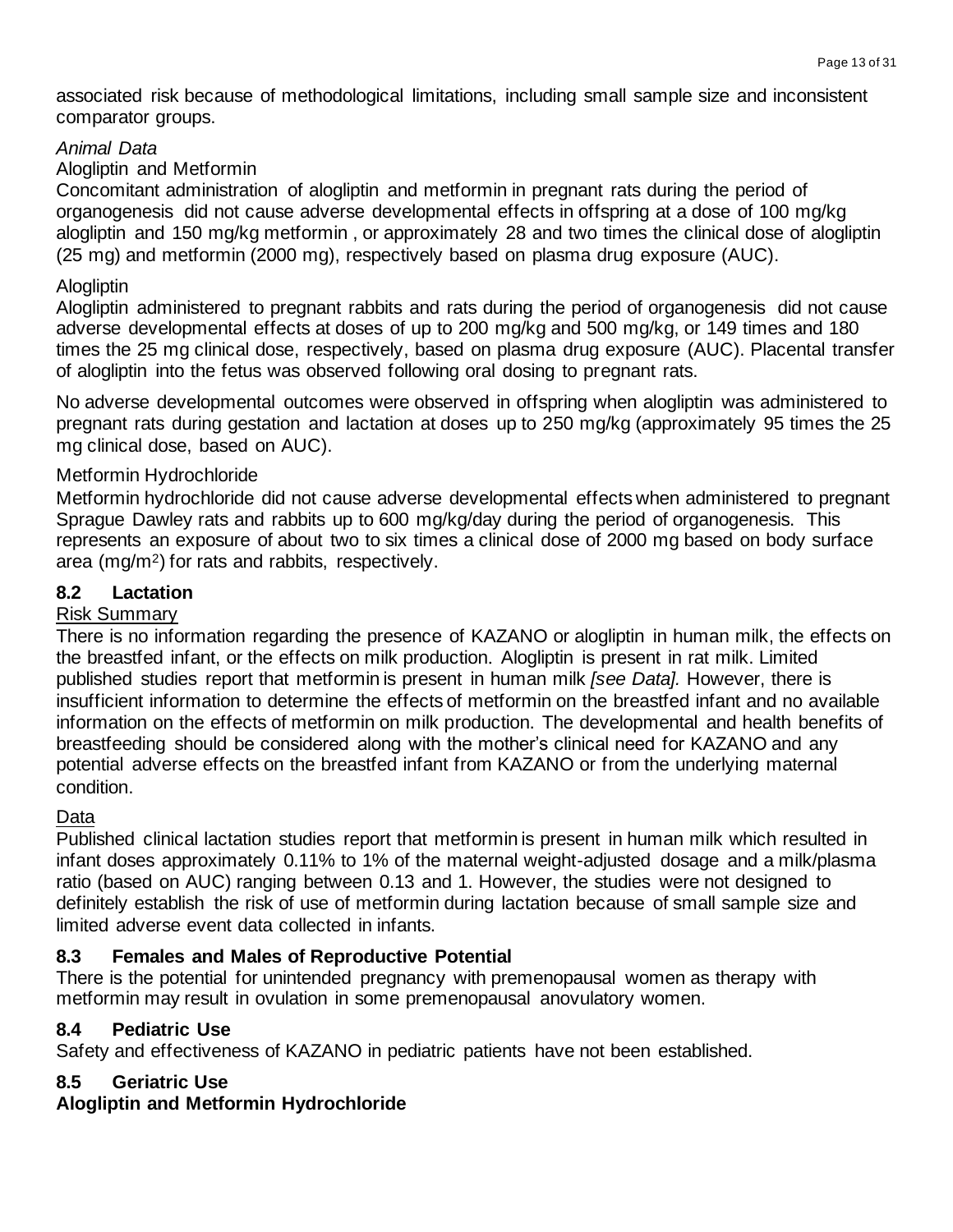Elderly patients are more likely to have decreased renal function. Monitor renal function in the elderly more frequently *[see Warnings and Precautions (5.1) and Clinical Pharmacology (12.3)]*.

Of the total number of patients ( $N = 2095$ ) in clinical safety and efficacy studies, 343 (16.4%) patients were 65 years and older and 37 (1.8%) patients were 75 years and older. No overall differences in safety or effectiveness were observed between these patients and younger patients. While this and other reported clinical experiences have not identified differences in responses between the elderly and younger patients, greater sensitivity of some older individuals cannot be excluded.

## **Alogliptin**

Of the total number of patients (N=9052) in clinical safety and efficacy studies treated with alogliptin, 2257 (24.9%) patients were 65 years and older and 386 (4.3%) patients were 75 years and older. No overall differences in safety or effectiveness were observed between patients 65 years and over and younger patients.

#### **Metformin Hydrochloride**

Controlled studies of metformin did not include sufficient numbers of subjects age 65 and over to determine whether they respond differently from younger patients. Other reported clinical experience has not identified differences in responses between the elderly and younger patients.

In general, dose selection for an elderly patient should be cautious, usually starting at the low end of the dosing range, reflecting the greater frequency of decreased hepatic, renal and cardiac function, and of concomitant disease or other drug therapy and the higher risk of lactic acidosis. Assess renal function more frequently in elderly patients *[see Contraindications (4), Warnings and Precautions (5.1) and Clinical Pharmacology (12.3)].*

#### **8.6 Renal Impairment**

Metformin is substantially excreted by the kidney, and the risk of metformin accumulation and lactic acidosis increases with the degree of renal impairment. KAZANO is contraindicated in severe renal impairment, patients with an eGFR below 30 mL/min/1.73 m<sup>2</sup> *[see Dosage and Administration (2.2), Contraindications (4), Warnings and Precautions (5.1) and Clinical Pharmacology (12.3)]*.

#### **8.7 Hepatic Impairment**

Use of metformin in patients with hepatic impairment has been associated with some cases of lactic acidosis. KAZANO is not recommended in patients with hepatic impairment *[see Warnings and Precautions (5.1)]*.

## **10 OVERDOSAGE**

Overdose of metformin has occurred, including ingestion of amounts greater than 50 grams. Hypoglycemia was reported in approximately 10% of cases, but no causal association with metformin has been established. Lactic acidosis has been reported in approximately 32% of metformin overdose cases *[see Warnings and Precautions (5.1)]*.

In the event of an overdose, it is reasonable to institute the necessary clinical monitoring and supportive therapy as dictated by the patient's clinical status. Per clinical judgment, it may be reasonable to initiate removal of unabsorbed material from the gastrointestinal tract.

Alogliptin is minimally dialyzable; over a three-hour hemodialysis session, approximately 7% of the drug was removed. Therefore, hemodialysis is unlikely to be beneficial in an overdose situation. It is not known if alogliptin is dialyzable by peritoneal dialysis.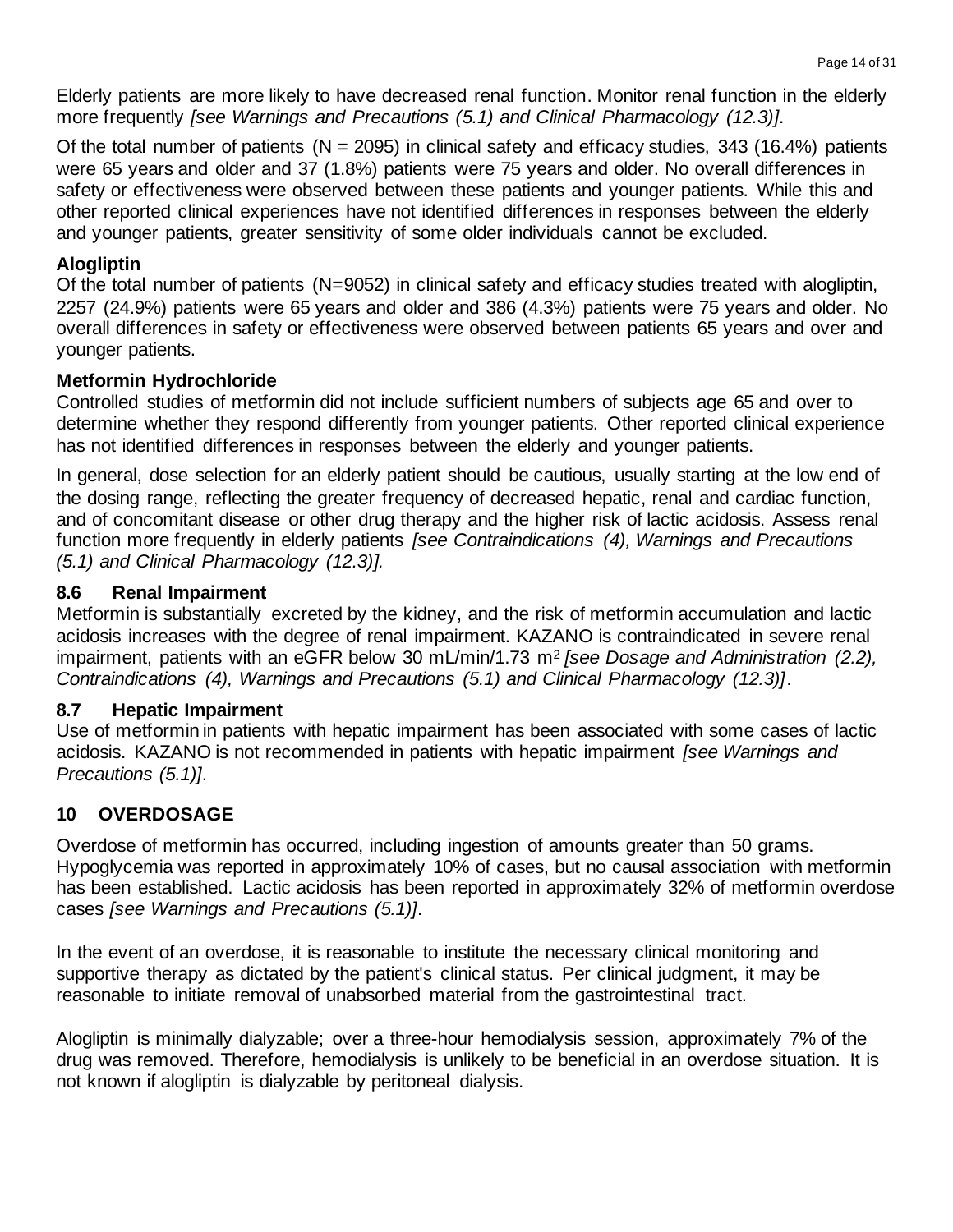Metformin is dialyzable with a clearance of up to 170 mL/min under good hemodynamic conditions. Hemodialysis may be useful for removal of accumulated drug from patients in whom metformin overdosage is suspected.

To contact the poison control center, call 1-800-222-1222.

## **11 DESCRIPTION**

KAZANO tablets contain two oral antihyperglycemic drugs used in the management of type 2 diabetes: alogliptin and metformin hydrochloride.

## **Alogliptin**

Alogliptin is a selective, orally bioavailable inhibitor of the enzymatic activity of dipeptidyl peptidase-4 (DPP-4). Chemically, alogliptin is prepared as a benzoate salt, which is identified as 2-({6-[(3*R*)-3 aminopiperidin-1-yl]-3-methyl-2,4-dioxo-3,4-dihydropyrimidin-1(2*H*)-yl}methyl)benzonitrile monobenzoate. It has a molecular formula of C18H21N5O2•C7H6O<sup>2</sup> and a molecular weight of 461.51 daltons; the structural formula is:



Alogliptin benzoate is a white to off-white crystalline powder containing one asymmetric carbon in the aminopiperidine moiety. It is soluble in dimethylsulfoxide, sparingly soluble in water and methanol, slightly soluble in ethanol and very slightly soluble in octanol and isopropyl acetate.

## **Metformin Hydrochloride**

Metformin hydrochloride (*N,N*-dimethylimidodicarbonimidic diamide hydrochloride) is not chemically or pharmacologically related to any other classes of oral antihyperglycemic agents. Metformin hydrochloride is a white to off-white crystalline compound with a molecular formula of C<sub>4</sub>H<sub>11</sub>N<sub>5</sub>•HCl and a molecular weight of 165.63. Metformin hydrochloride is freely soluble in water and is practically insoluble in acetone, ether and chloroform. The pKa of metformin is 12.4. The pH of a 1% aqueous solution of metformin hydrochloride is 6.68. The structural formula is as shown:



KAZANO is available as a tablet for oral administration containing 17 mg alogliptin benzoate equivalent to 12.5 mg alogliptin and:

• 500 mg metformin hydrochloride which is equivalent to 389.93 mg metformin base (12.5 mg/500 mg) or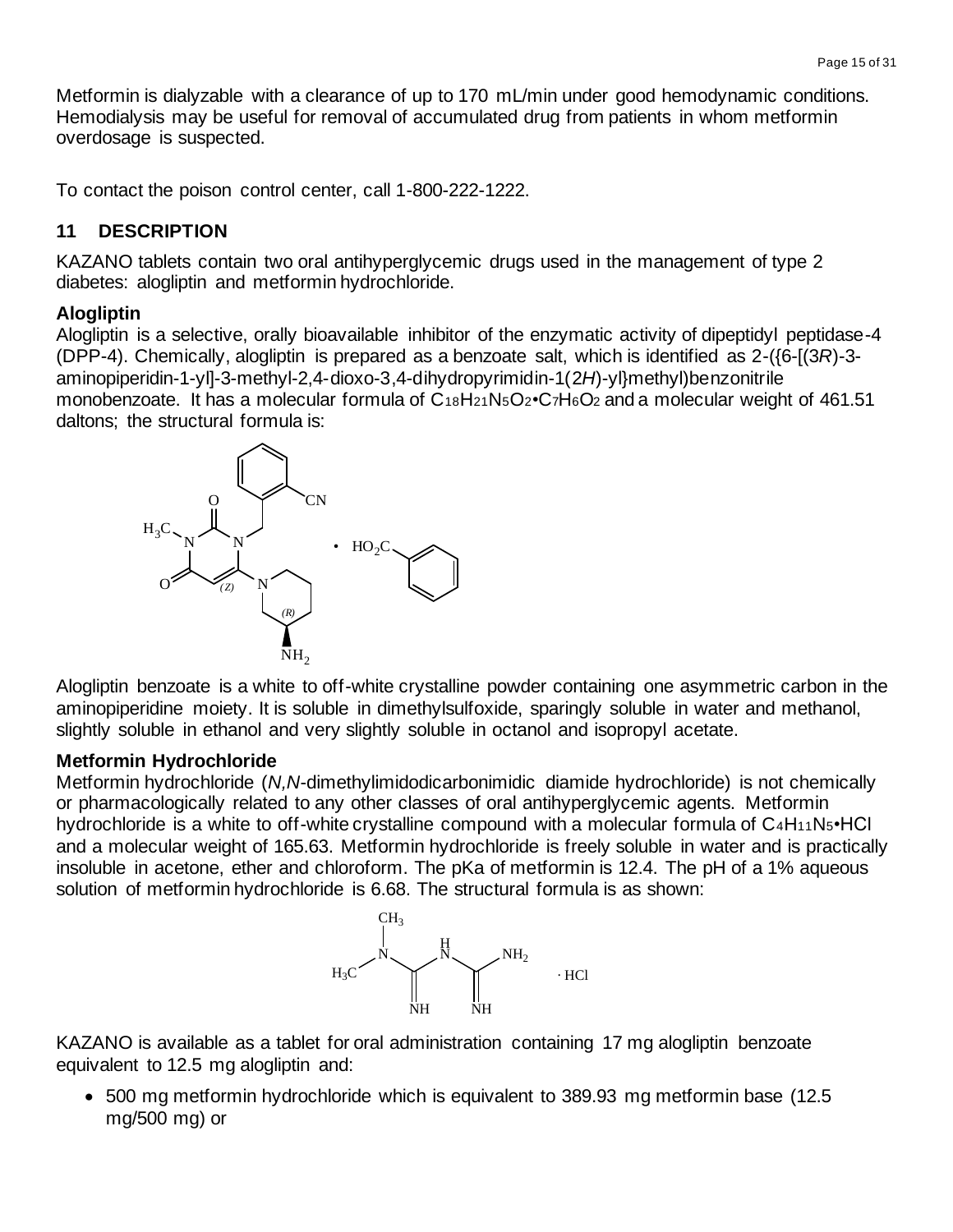• 1000 mg metformin hydrochloride which is equivalent to 779.86 mg metformin base (12.5 mg/1000 mg).

KAZANO tablets contain the following inactive ingredients: mannitol, microcrystalline cellulose, povidone, crospovidone, and magnesium stearate; the tablets are film-coated with hypromellose 2910, talc, titanium dioxide and ferric oxide yellow.

## **12 CLINICAL PHARMACOLOGY**

## **12.1 Mechanism of Action**

## **Alogliptin and Metformin Hydrochloride**

KAZANO combines two antihyperglycemic agents with complementary and distinct mechanisms of action to improve glycemic control in patients with type 2 diabetes: alogliptin, a selective inhibitor of DPP-4, and metformin HCl, a member of the biguanide class.

## **Alogliptin**

Increased concentrations of the incretin hormones such as glucagon-like peptide-1 (GLP-1) and glucose-dependent insulinotropic polypeptide (GIP) are released into the bloodstream from the small intestine in response to meals. These hormones cause insulin release from the pancreatic beta cells in a glucose-dependent manner but are inactivated by the dipeptidyl peptidase-4 (DPP-4) enzyme within minutes. GLP-1 also lowers glucagon secretion from pancreatic alpha cells, reducing hepatic glucose production. In patients with type 2 diabetes, concentrations of GLP-1 are reduced but the insulin response to GLP-1 is preserved. Alogliptin is a DPP-4 inhibitor that slows the inactivation of the incretin hormones, thereby increasing their bloodstream concentrations and reducing fasting and postprandial glucose concentrations in a glucose-dependent manner in patients with type 2 diabetes mellitus. Alogliptin selectively binds to and inhibits DPP-4 but not DPP-8 or DPP-9 activity *in vitro* at concentrations approximating therapeutic exposures.

## **Metformin Hydrochloride**

Metformin is a biguanide that improves glucose tolerance in patients with type 2 diabetes, lowering both basal and postprandial plasma glucose. Metformin decreases hepatic glucose production, decreases intestinal absorption of glucose and improves insulin sensitivity by increasing peripheral glucose uptake and utilization. With metformin therapy, insulin secretion remains unchanged while fasting insulin levels and daylong plasma insulin response may actually decrease.

# **12.2 Pharmacodynamics**

## **Alogliptin**

Single-dose administration of alogliptin to healthy subjects resulted in a peak inhibition of DPP-4 within two to three hours after dosing. The peak inhibition of DPP-4 exceeded 93% across doses of 12.5 mg to 800 mg. Inhibition of DPP-4 remained above 80% at 24 hours for doses greater than or equal to 25 mg. Peak and total exposure over 24 hours to active GLP-1 were three- to four-fold greater with alogliptin (at doses of 25 to 200 mg) than placebo. In a 16 week, double-blind, placebocontrolled study, alogliptin 25 mg demonstrated decreases in postprandial glucagon while increasing postprandial active GLP-1 levels compared to placebo over an eight hour period following a standardized meal. It is unclear how these findings relate to changes in overall glycemic control in patients with type 2 diabetes mellitus. In this study, alogliptin 25 mg demonstrated decreases in twohour postprandial glucose compared to placebo (-30 mg/dL versus 17 mg/dL, respectively).

Multiple-dose administration of alogliptin to patients with type 2 diabetes also resulted in a peak inhibition of DPP-4 within one to two hours and exceeded 93% across all doses (25 mg, 100 mg and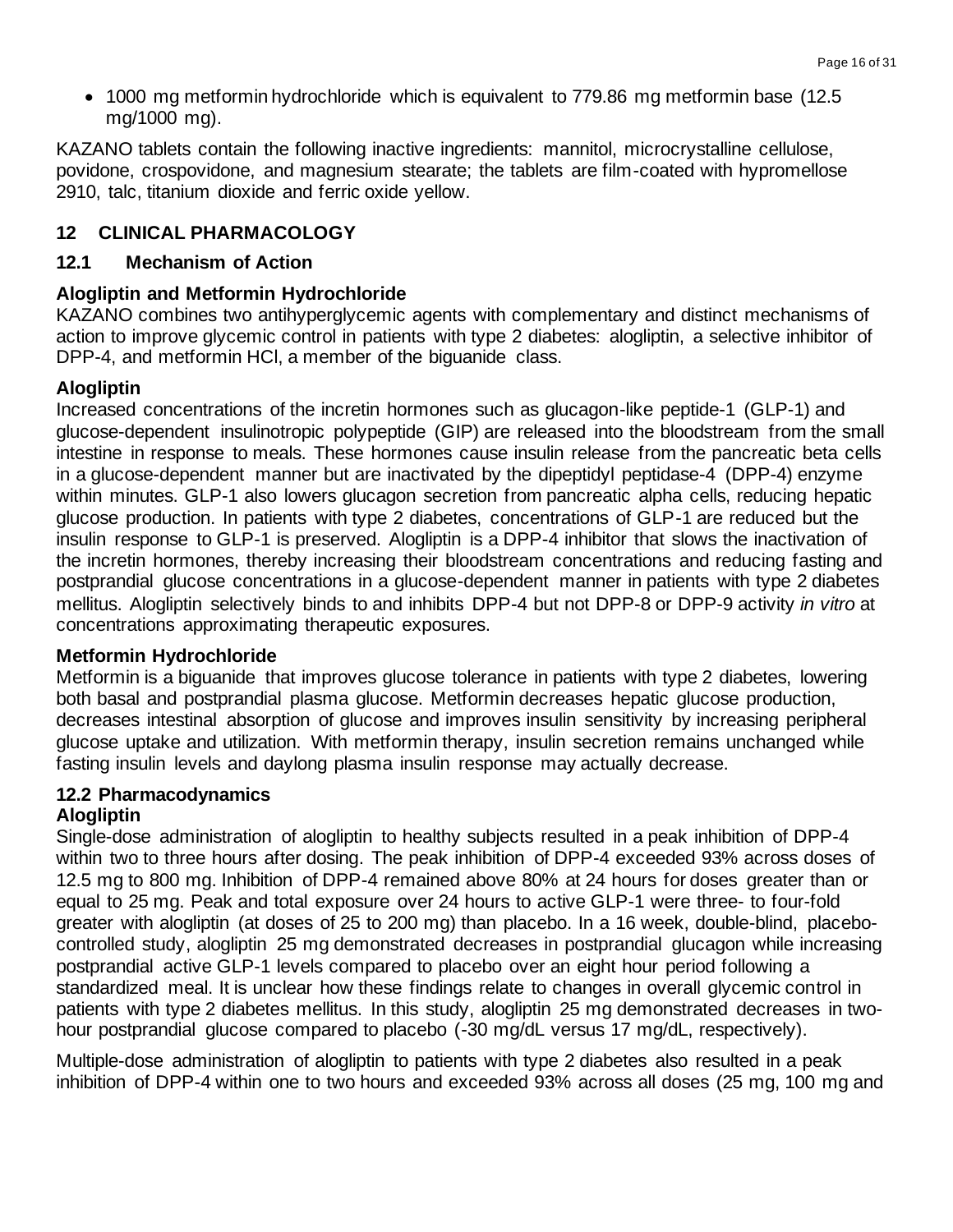400 mg) after a single dose and after 14 days of once-daily dosing. At these doses of alogliptin, inhibition of DPP-4 remained above 81% at 24 hours after 14 days of dosing.

#### **12.3 Pharmacokinetics**

## **Absorption and Bioavailability**

#### *Alogliptin and Metformin Hydrochloride*

In bioequivalence studies of KAZANO, the area under the plasma concentration curve (AUC) and maximum concentration (C<sub>max</sub>) of both the alogliptin and the metformin component following a single dose of the combination tablet were bioequivalent to the alogliptin 12.5 mg concomitantly administered with metformin HCl 500 or 1000 mg tablets under fasted conditions in healthy subjects. Administration of KAZANO with food resulted in no change in total exposure (AUC) of alogliptin and metformin. Mean peak plasma concentrations of alogliptin and metformin were decreased by 13% and 28%, respectively, when administered with food. There was no change in time to peak plasma concentrations ( $T_{\text{max}}$ ) for alogliptin under fed conditions, however, there was a delayed  $T_{\text{max}}$  for metformin of 1.5 hours. These changes are not likely to be clinically significant.

#### *Alogliptin*

The absolute bioavailability of alogliptin is approximately 100%. Administration of alogliptin with a high-fat meal results in no significant change in total and peak exposure to alogliptin. Alogliptin may therefore be administered with or without food.

#### *Metformin Hydrochloride*

The absolute bioavailability of metformin following administration of a 500 mg metformin HCl tablet given under fasting conditions is approximately 50% to 60%. Studies using single oral doses of metformin HCl tablets 500 mg to 1500 mg and 850 mg to 2550 mg indicate that there is a lack of dose proportionality with increasing doses, which is due to decreased absorption rather than an alteration in elimination. Food decreases the extent of and slightly delays the absorption of metformin, as shown by approximately a 40% lower mean peak plasma concentration (Cmax), a 25% lower area under the plasma concentration versus time curve (AUC), and a 35-minute prolongation of time to peak plasma concentration (Tmax) following administration of a single 850 mg tablet of metformin HCl with food compared to the same tablet strength administered fasting. The clinical relevance of these decreases is unknown.

#### **Distribution**

#### *Alogliptin*

Following a single, 12.5 mg intravenous infusion of alogliptin to healthy subjects, the volume of distribution during the terminal phase was 417 L, indicating that the drug is well distributed into tissues.

Alogliptin is 20% bound to plasma proteins.

#### *Metformin Hydrochloride*

The apparent volume of distribution (V/F) of metformin following single oral doses of immediate release metformin HCI tablets 850 mg averaged 654  $\pm$  358 L. Metformin is negligibly bound to plasma proteins. Metformin partitions into erythrocytes, most likely as a function of time.

# **Metabolism**

## *Alogliptin*

Alogliptin does not undergo extensive metabolism and 60% to 71% of the dose is excreted as unchanged drug in the urine.

Two minor metabolites were detected following administration of an oral dose of [14C] alogliptin, *N*demethylated, M-I (less than 1% of the parent compound), and *N*-acetylated alogliptin, M-II (less than 6% of the parent compound). M-I is an active metabolite and is an inhibitor of DPP-4 similar to the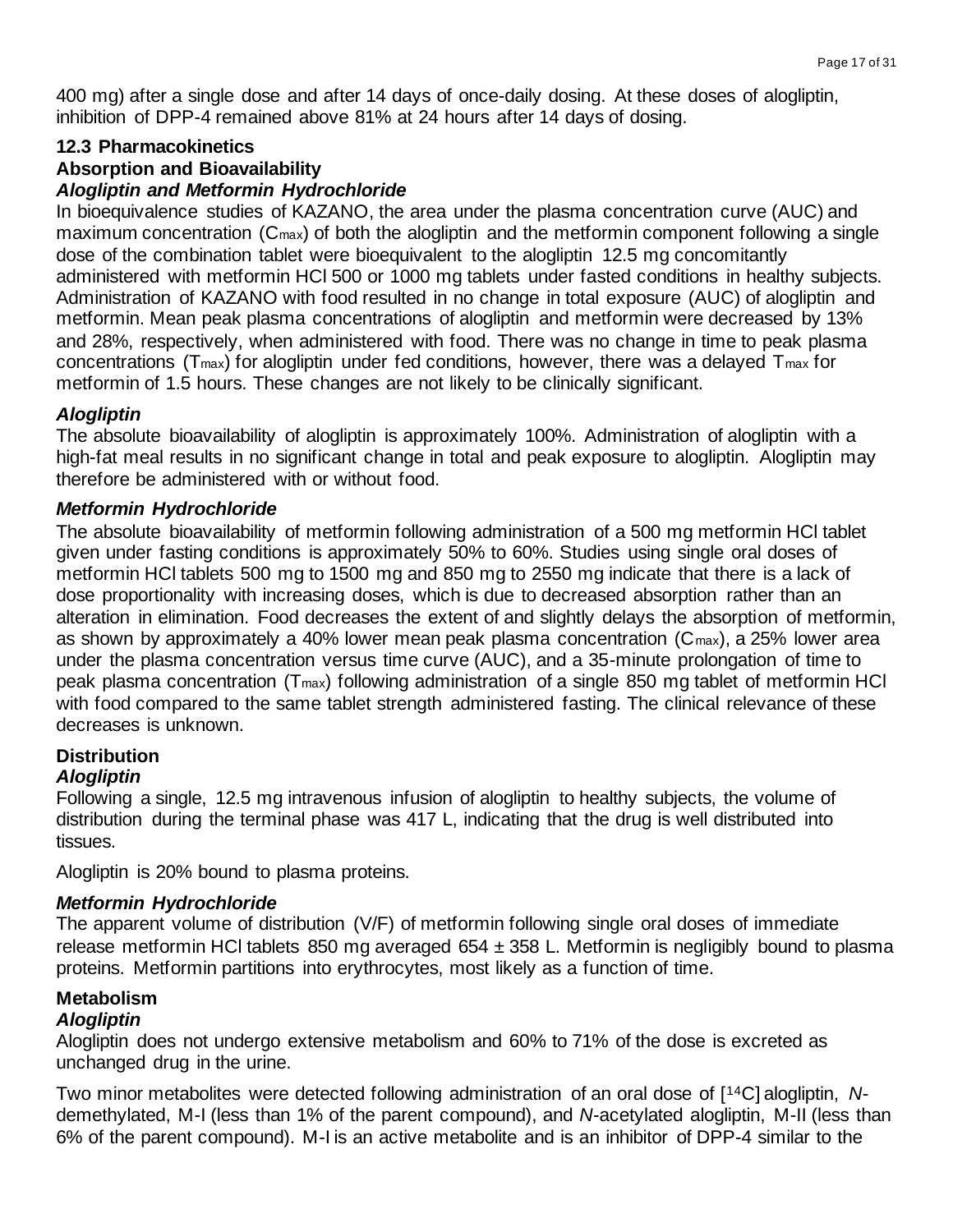parent molecule; M-II does not display any inhibitory activity toward DPP-4 or other DPP-related enzymes. *In vitro* data indicate that CYP2D6 and CYP3A4 contribute to the limited metabolism of alogliptin.

Alogliptin exists predominantly as the (*R*)-enantiomer (more than 99%) and undergoes little or no chiral conversion *in vivo* to the (*S*)-enantiomer. The (*S*)-enantiomer is not detectable at the 25 mg dose.

#### *Metformin Hydrochloride*

Intravenous single-dose studies in healthy subjects demonstrate that metformin is excreted unchanged in the urine and does not undergo hepatic metabolism (no metabolites have been identified in humans) or biliary excretion.

## **Excretion and Elimination**

#### *Alogliptin*

The primary route of elimination of [14C] alogliptin-derived radioactivity occurs via renal excretion (76%) with 13% recovered in the feces, achieving a total recovery of 89% of the administered radioactive dose. The renal clearance of alogliptin (9.6 L/hr) indicates some active renal tubular secretion and systemic clearance was 14.0 L/hr.

#### *Metformin Hydrochloride*

Renal clearance is approximately 3.5 times greater than creatinine clearance, which indicates that tubular secretion is the major route of metformin elimination. Following oral administration, approximately 90% of the absorbed drug is eliminated via the renal route within the first 24 hours, with a plasma elimination half-life of approximately 6.2 hours. In blood, the elimination half-life is approximately 17.6 hours, suggesting that the erythrocyte mass may be a compartment of distribution.

#### **Special Populations Renal Impairment**

## *Metformin Hydrochloride*

In patients with decreased renal function (based on measured creatine clearance), the plasma and blood half-life of metformin is prolonged and the renal clearance is decreased *[see Contraindications (4), Warnings and Precautions (5.1)].*

## **Hepatic Impairment**

## *Alogliptin*

Total exposure to alogliptin was approximately 10% lower and peak exposure was approximately 8% lower in patients with moderate hepatic impairment (Child-Pugh Grade B) compared to healthy subjects. The magnitude of these reductions is not considered to be clinically meaningful. Patients with severe hepatic impairment (Child-Pugh Grade C) have not been studied.

#### *Metformin Hydrochloride*

No pharmacokinetic studies of metformin have been conducted in subjects with hepatic impairment.

#### **Gender** *Alogliptin*

No dose adjustment is necessary based on gender. Gender did not have any clinically meaningful effect on the pharmacokinetics of alogliptin.

#### *Metformin Hydrochloride*

Metformin pharmacokinetic parameters did not differ significantly between normal subjects and patients with type 2 diabetes when analyzed according to gender. Similarly, in controlled clinical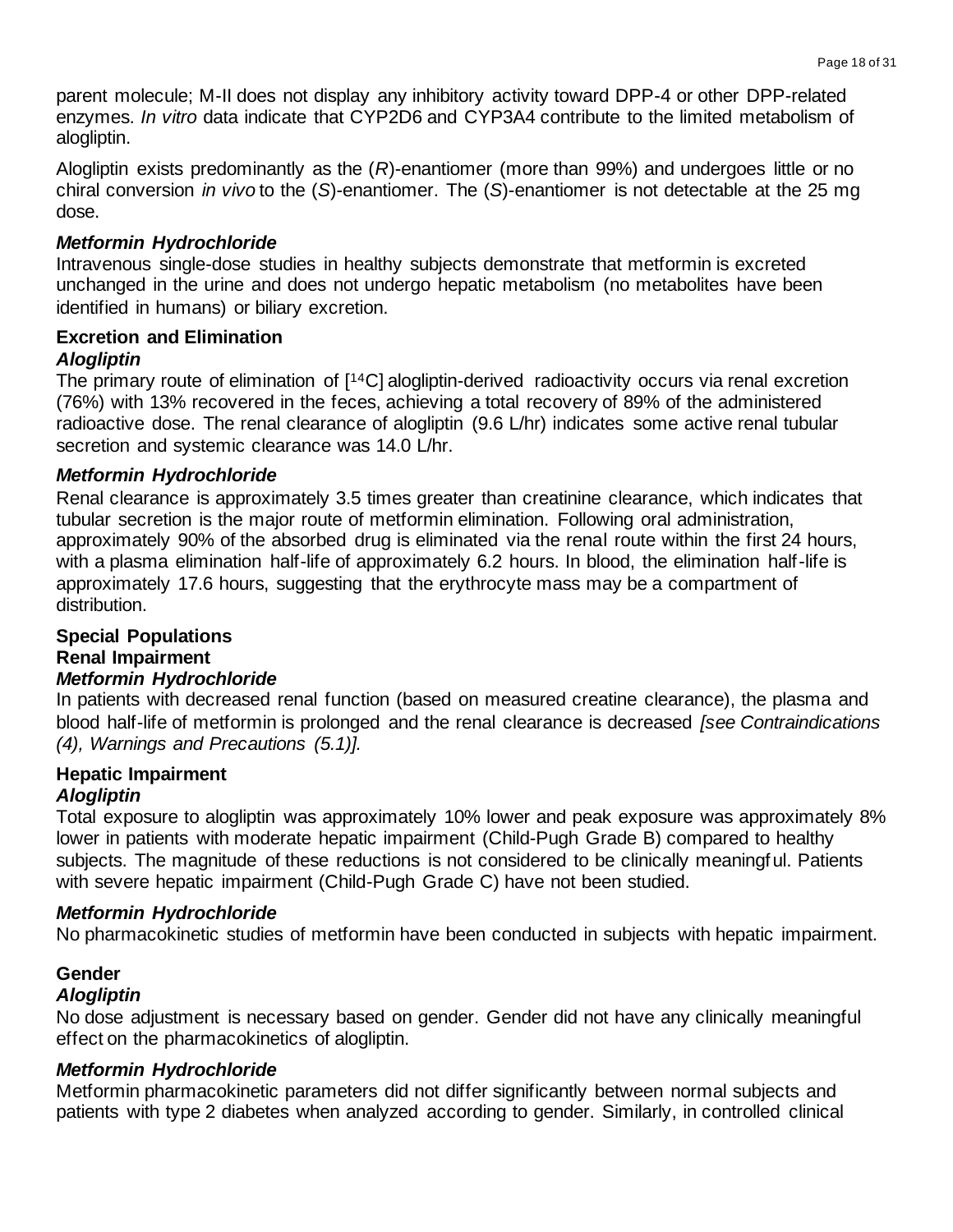studies in patients with type 2 diabetes, the antihyperglycemic effect of metformin hydrochloride tablets was comparable in males and females.

#### **Geriatric**

Due to declining renal function in the elderly, measurement of creatinine clearance should be obtained prior to initiation of therapy.

## *Alogliptin*

No dose adjustment is necessary based on age. Age did not have any clinically meaningful effect on the pharmacokinetics of alogliptin.

## *Metformin Hydrochloride*

Limited data from controlled pharmacokinetic studies of metformin in healthy elderly subjects suggest that total plasma clearance of metformin is decreased, the half-life is prolonged, and Cmax is increased, compared to healthy young subjects. From these data it appears that the change in metformin pharmacokinetics with aging is primarily accounted for by a change in renal function.

## **Pediatrics**

Studies characterizing the pharmacokinetics of alogliptin in pediatric patients have not been performed.

# **Race**

#### *Alogliptin*

No dose adjustment of alogliptin is necessary based on race. Race (white, black and Asian) did not have any clinically meaningful effect on the pharmacokinetics of alogliptin.

#### *Metformin Hydrochloride*

No studies of metformin pharmacokinetic parameters according to race have been performed. In controlled clinical studies of metformin in patients with type 2 diabetes, the antihyperglycemic effect was comparable in whites (n=249), blacks (n=51) and Hispanics (n=24).

## **Drug Interactions**

## **Alogliptin and Metformin Hydrochloride**

Administration of alogliptin 100 mg once daily with metformin HCl 1000 mg twice daily for six days had no meaningful effect on the pharmacokinetics of alogliptin or metformin.

Specific pharmacokinetic drug interaction studies with KAZANO have not been performed, although such studies have been conducted with the individual components of KAZANO (alogliptin and metformin).

## **Alogliptin**

## *In Vitro* **Assessment of Drug Interactions**

*In vitro* studies indicate that alogliptin is neither an inducer of CYP1A2, CYP2B6, CYP2C9, CYP2C19 and CYP3A4, nor an inhibitor of CYP1A2, CYP2C8, CYP2C9, CYP2C19, CYP3A4 and CYP2D6 at clinically relevant concentrations.

#### *In Vivo Assessment of Drug Interactions*

## **Effects of Alogliptin on the Pharmacokinetics of Other Drugs**

In clinical studies, alogliptin did not meaningfully increase the systemic exposure to the following drugs that are metabolized by CYP isozymes or excreted unchanged in urine *(Figure 1)*. No dose adjustment of alogliptin is recommended based on results of the described pharmacokinetic studies.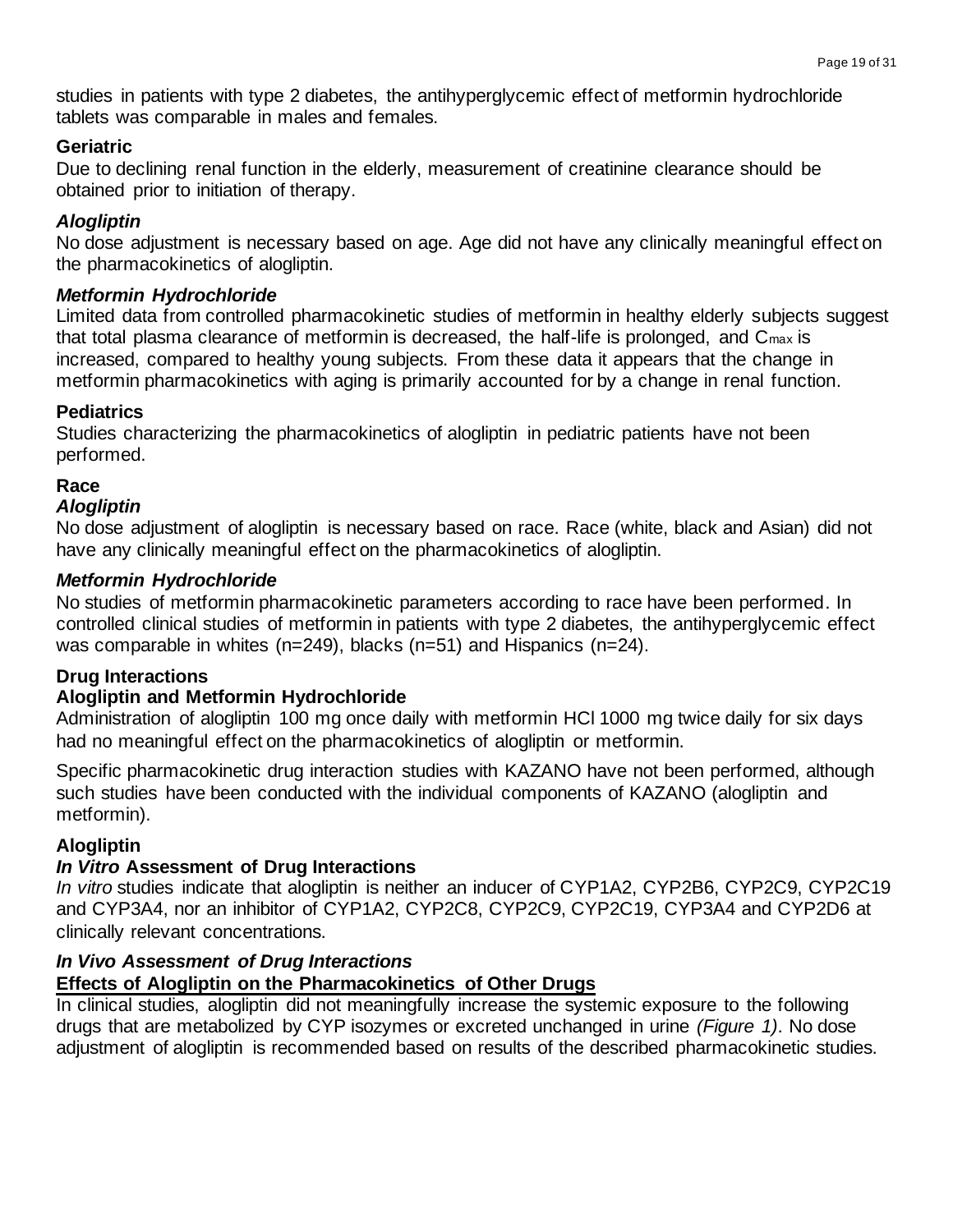#### **Figure 1. Effect of Alogliptin on the Pharmacokinetic Exposure to Other Drugs** tion

| <b>ALOGLIPTIN</b>                           | , ., , , , ,<br>Coadministrated Drug               | <b>PK</b>          | Ratio and 90% CI                               | Recommendat        |
|---------------------------------------------|----------------------------------------------------|--------------------|------------------------------------------------|--------------------|
| Renally Excreted:<br>ALOGLIPTIN 100 mg      | METFORMIN 1000 mg                                  | <b>AUC</b>         |                                                | No dose adjustment |
| Once daily for 6 days                       | Twice daily for 6 days                             | Cmax               |                                                |                    |
| ALOGLIPTIN 100 mg<br>Once daily for 6 days  | CIMETIDINE 400 ma<br>Once daily for 6 days         | <b>AUC</b><br>Cmax |                                                | No dose adjustment |
| CYP1A2 Substrate:                           |                                                    |                    |                                                |                    |
| ALOGLIPTIN 25 mg<br>Once daily for 7 days   | (R)-WARFARIN*<br>Once daily for 7 days             | <b>AUC</b><br>Cmax |                                                | No dose adjustment |
| ALOGLIPTIN 100 mg                           | CAFFEINE 200 mg**                                  | <b>AUC</b>         |                                                | No dose adjustment |
| Once daily for 7 days                       | Single Dose                                        | Cmax               |                                                |                    |
| CYP2C8 Substrate:                           |                                                    |                    |                                                |                    |
| ALOGLIPTIN 25 mg<br>Once daily for 12 days  | PIOGLITAZONE 45 mg<br>Once daily for 12 days       | <b>AUC</b><br>Cmax |                                                | No dose adjustment |
| CYP2C9 Substrate:                           |                                                    |                    |                                                |                    |
| ALOGLIPTIN 25 ma<br>Once daily for 8 days   | GLYBURIDE 5 mg<br>Single Dose                      | <b>AUC</b><br>Cmax |                                                | No dose adjustment |
| ALOGLIPTIN 25 mg                            | (S)-WARFARIN*                                      | <b>AUC</b>         |                                                | No dose adjustment |
| Once daily for 7 days                       | Once daily for 7 days                              | Cmax               |                                                |                    |
| ALOGLIPTIN 100 mg<br>Once daily for 7 days  | TOLBUTAMIDE 500 mg**<br>Single Dose                | <b>AUC</b><br>Cmax |                                                | No dose adjustment |
| CYP2D6 Substrate:                           |                                                    |                    |                                                |                    |
| ALOGLIPTIN 100 mg                           | DEXTROMETHORPHAN 30 mg**                           | <b>AUC</b>         |                                                | No dose adjustment |
| Once daily for 7 days                       | Single Dose                                        | Cmax               |                                                |                    |
| CYP3A4 Substrate:<br>ALOGLIPTIN 25 mg       | ATORVASTATIN 80 mg                                 | <b>AUC</b>         |                                                | No dose adjustment |
| Once daily for 7 days                       | Once daily for 7 days                              | Cmax               |                                                |                    |
| ALOGLIPTIN 25 mg<br>Once daily for 21 days  | ETHINYL ESTRADIOL 35 mcg<br>Once daily for 21 days | <b>AUC</b><br>Cmax |                                                | No dose adjustment |
| ALOGLIPTIN 25 mg                            | NORETHINDRONE 1 mg                                 | <b>AUC</b>         |                                                | No dose adjustment |
| Once daily for 21 days                      | Once daily for 21 days                             | Cmax               |                                                |                    |
| ALOGLIPTIN 100 mg<br>Once daily for 7 days  | MIDAZOLAM 4 mg**<br>Single Dose                    | <b>AUC</b><br>Cmax |                                                | No dose adjustment |
| Pgp Substrate:                              |                                                    |                    |                                                |                    |
| ALOGLIPTIN 25 mg                            | DIGOXIN 0.2 mg                                     | <b>AUC</b>         |                                                | No dose adjustment |
| Once daily for 10 days<br>ALOGLIPTIN 100 mg | Once daily for 10 days<br>FEXOFENADINE 80 mg**     | Cmax<br><b>AUC</b> |                                                | No dose adjustment |
| Once daily for 7 days                       | Single Dose                                        | Cmax               |                                                |                    |
|                                             |                                                    | 0.6                | 0.8<br>1.0<br>1.2<br>1.4<br>1.6                |                    |
|                                             |                                                    |                    | Ratio of Alogliptin + Other Drug vs Other Drug |                    |

\*Warfarin was given once daily at a stable dose in the range of 1 mg to 10 mg. Alogliptin had no significant effect on the prothrombin time (PT) or International Normalized Ratio (INR).

\*\*Caffeine (1A2 substrate), tolbutamide (2C9 substrate), dextromethorphan (2D6 substrate), midazolam (3A4 substrate) and fexofenadine (P-gp substrate) were administered as a cocktail.

#### *Effects of Other Drugs on the Pharmacokinetics of Alogliptin*

There are no clinically meaningful changes in the pharmacokinetics of alogliptin when alogliptin is administered concomitantly with the drugs described below *(Figure 2).*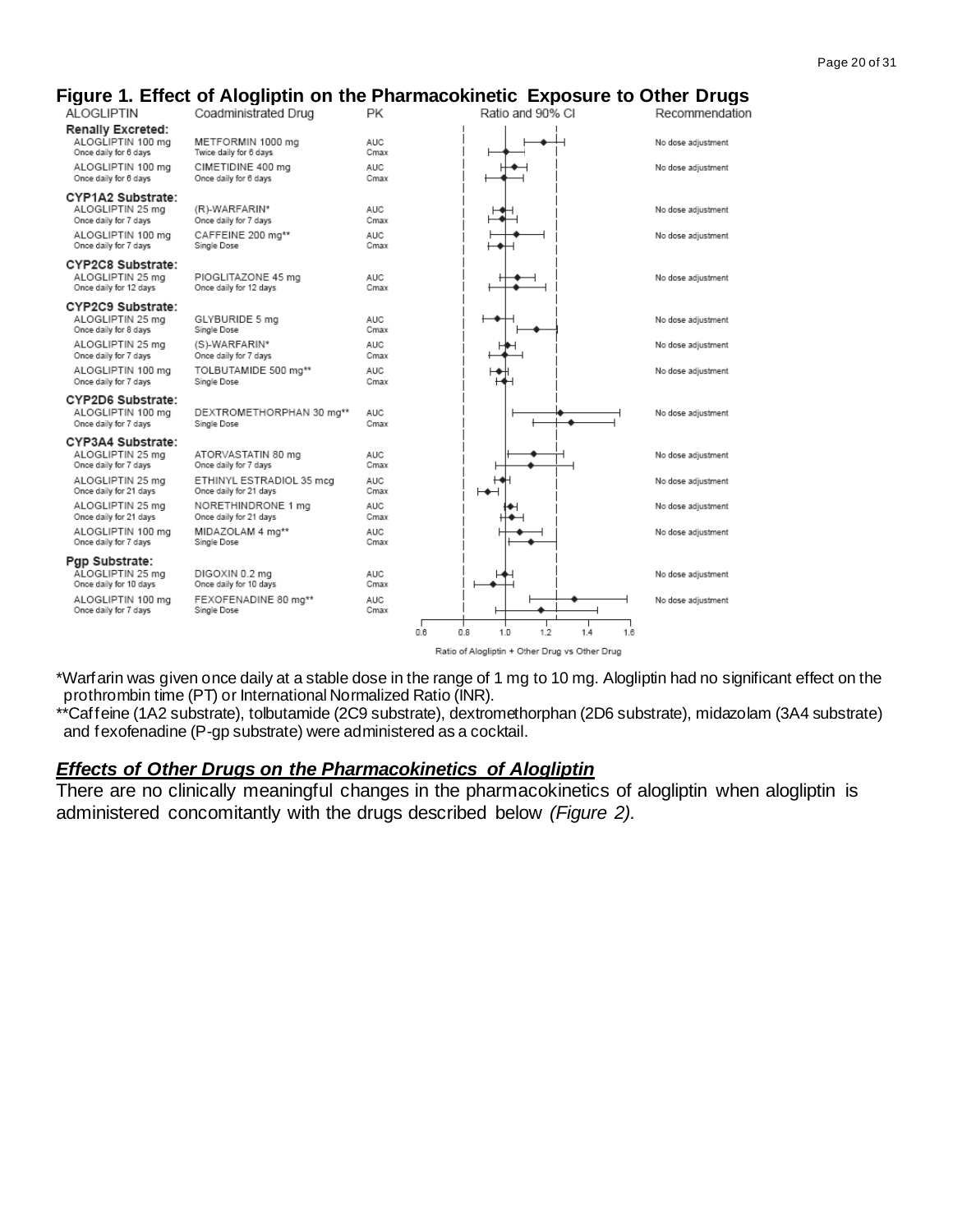

## **Metformin Hydrochloride**

Pharmacokinetic drug interaction studies have been performed on metformin *(Tables 4 and 5)*.

| Table 4. Effect of Coadministered Drug on Plasma Metformin Systemic Exposure                                                                                     |                                                                                             |                                                      |                                                                                               |                  |  |  |  |  |
|------------------------------------------------------------------------------------------------------------------------------------------------------------------|---------------------------------------------------------------------------------------------|------------------------------------------------------|-----------------------------------------------------------------------------------------------|------------------|--|--|--|--|
| <b>Coadministered</b><br><b>Drug</b>                                                                                                                             | Dose of<br>Coadministered Drug*                                                             | Dose of<br><b>Metformin</b>                          | <b>Geometric Mean Ratio (ratio</b><br>with/without coadministered drug)<br>No effect $= 1.00$ |                  |  |  |  |  |
|                                                                                                                                                                  |                                                                                             | HCI*                                                 | AUC <sup>+</sup>                                                                              | $C_{\text{max}}$ |  |  |  |  |
|                                                                                                                                                                  | No dosing adjustments required for the following:                                           |                                                      |                                                                                               |                  |  |  |  |  |
| Glyburide                                                                                                                                                        | $0.99$ <sup>§</sup><br>$500$ mg <sup><math>\ddagger</math></sup><br>0.98<br>5 <sub>mg</sub> |                                                      |                                                                                               |                  |  |  |  |  |
| Furosemide                                                                                                                                                       | 40 mg                                                                                       | $1.09$ <sup>§</sup><br>$1.22$ <sup>§</sup><br>850 mg |                                                                                               |                  |  |  |  |  |
| <b>Nifedipine</b>                                                                                                                                                | $10 \,\mathrm{mg}$                                                                          | 850 mg                                               | 1.16<br>1.21                                                                                  |                  |  |  |  |  |
| Propranolol                                                                                                                                                      | 40 mg                                                                                       | 850 mg<br>0.94<br>0.90                               |                                                                                               |                  |  |  |  |  |
| Ibuprofen                                                                                                                                                        | 400 mg                                                                                      | $1.05$ <sup>§</sup><br>$1.07$ <sup>§</sup><br>850 mg |                                                                                               |                  |  |  |  |  |
| Drugs that are eliminated by renal tubular secretion may increase the accumulation of metformin<br>[see Warnings and Precautions (5) and Drug Interactions (7)]. |                                                                                             |                                                      |                                                                                               |                  |  |  |  |  |
| Cimetidine                                                                                                                                                       | 400 mg                                                                                      | 850 mg                                               | 1.40                                                                                          | 1.61             |  |  |  |  |
| Carbonic anhydrase inhibitors may cause metabolic acidosis [see Warnings and Precautions (5) and<br>Drug Interactions (7)]                                       |                                                                                             |                                                      |                                                                                               |                  |  |  |  |  |
| Topiramate                                                                                                                                                       | 100 mg <sup>1</sup>                                                                         | 500 mg <sup>1</sup>                                  | $1.25$ <sup>1</sup>                                                                           | 1.17             |  |  |  |  |
| *All metformin and coadministered drugs were given as single doses                                                                                               |                                                                                             |                                                      |                                                                                               |                  |  |  |  |  |

 $† AUC = AUC<sub>0</sub>$ .

‡metformin hydrochloride extended-release tablets 500 mg

§Ratio of arithmetic means

¶At steady-state with topiramate 100 mg every 12 hours and metformin 500 mg every 12 hours; AUC = AUC0-12h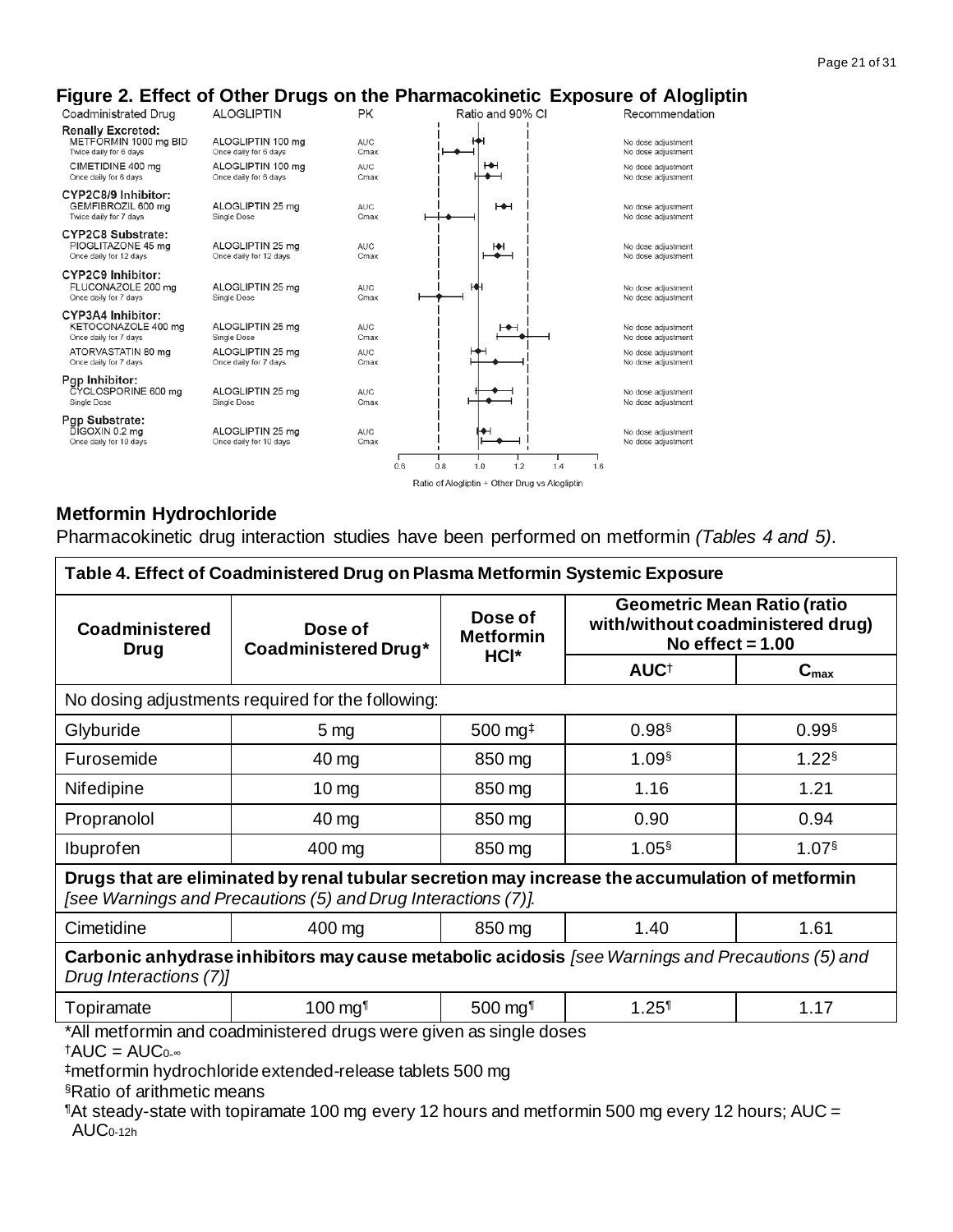| Table 5. Effect of Metformin on Coadministered Drug Systemic Exposure |                                        |                                           |                                                                                               |                     |  |  |  |
|-----------------------------------------------------------------------|----------------------------------------|-------------------------------------------|-----------------------------------------------------------------------------------------------|---------------------|--|--|--|
| <b>Coadministered</b><br><b>Drug</b>                                  | <b>Dose of Coadministered</b><br>Drug* | Dose of<br><b>Metformin</b><br>HCI*       | <b>Geometric Mean Ratio (ratio</b><br>with/without coadministered drug)<br>No effect $= 1.00$ |                     |  |  |  |
|                                                                       |                                        |                                           | AUC <sup>+</sup>                                                                              | $C_{\text{max}}$    |  |  |  |
| No dosing adjustments required for the following:                     |                                        |                                           |                                                                                               |                     |  |  |  |
| Glyburide                                                             | 5 <sub>mg</sub>                        | $500$ mg <sup><math>\ddagger</math></sup> | 0.78§                                                                                         | 0.63                |  |  |  |
| Furosemide                                                            | 40 mg                                  | 850 mg                                    | $0.87$ <sup>§</sup>                                                                           | $0.69$ <sup>§</sup> |  |  |  |
| Nifedipine                                                            | $10 \,\mathrm{mg}$                     | 850 mg                                    | $1.10^{+}$                                                                                    | 1.08                |  |  |  |
| Propranolol                                                           | 40 mg                                  | 850 mg                                    | 1.01 <sup>‡</sup>                                                                             | 0.94                |  |  |  |
| Ibuprofen                                                             | 400 mg                                 | 850 mg                                    | $0.97$ <sup>1</sup>                                                                           | $1.01$ <sup>1</sup> |  |  |  |
| Cimetidine                                                            | 400 mg                                 | 850 mg                                    | $0.95^{\ddagger}$                                                                             | 1.01                |  |  |  |

\*All metformin and coadministered drugs were given as single doses

†AUC =  $AUC_0$ .∞

‡AUC0-24 hr reported

§Ratio of arithmetic means, p-value of difference <0.05

¶Ratio of arithmetic means

## **13 NONCLINICAL TOXICOLOGY**

#### **13.1 Carcinogenesis, Mutagenesis, Impairment of Fertility Alogliptin and Metformin Hydrochloride**

No carcinogenicity, mutagenicity or impairment of fertility studies have been conducted with KAZANO. The following data are based on findings in studies performed with alogliptin or metformin individually.

## **Alogliptin**

Rats were administered oral doses of 75, 400 and 800 mg/kg alogliptin for two years. No drug-related tumors were observed up to 75 mg/kg or approximately 32 times the maximum recommended clinical dose of 25 mg, based on area under the plasma concentration curve (AUC) exposure. At higher doses (approximately 308 times the maximum recommended clinical dose of 25 mg), a combination of thyroid C-cell adenomas and carcinomas increased in male but not female rats. No drug-related tumors were observed in mice after administration of 50, 150 or 300 mg/kg alogliptin for two years, or up to approximately 51 times the maximum recommended clinical dose of 25 mg, based on AUC exposure.

Alogliptin was not mutagenic or clastogenic, with and without metabolic activation, in the Ames test with *S. typhimurium* and *E. coli* or the cytogenetic assay in mouse lymphoma cells. Alogliptin was negative in the *in vivo* mouse micronucleus study.

In a fertility study in rats, alogliptin had no adverse effects on early embryonic development, mating or fertility, at doses up to 500 mg/kg, or approximately 172 times the clinical dose based on plasma drug exposure (AUC).

#### **Metformin Hydrochloride**

Long-term carcinogenicity studies have been performed in rats (dosing duration of 104 weeks) and mice (dosing duration of 91 weeks) at doses up to and including 900 mg/kg and 1500 mg/kg, respectively. These doses are both approximately four times the maximum recommended human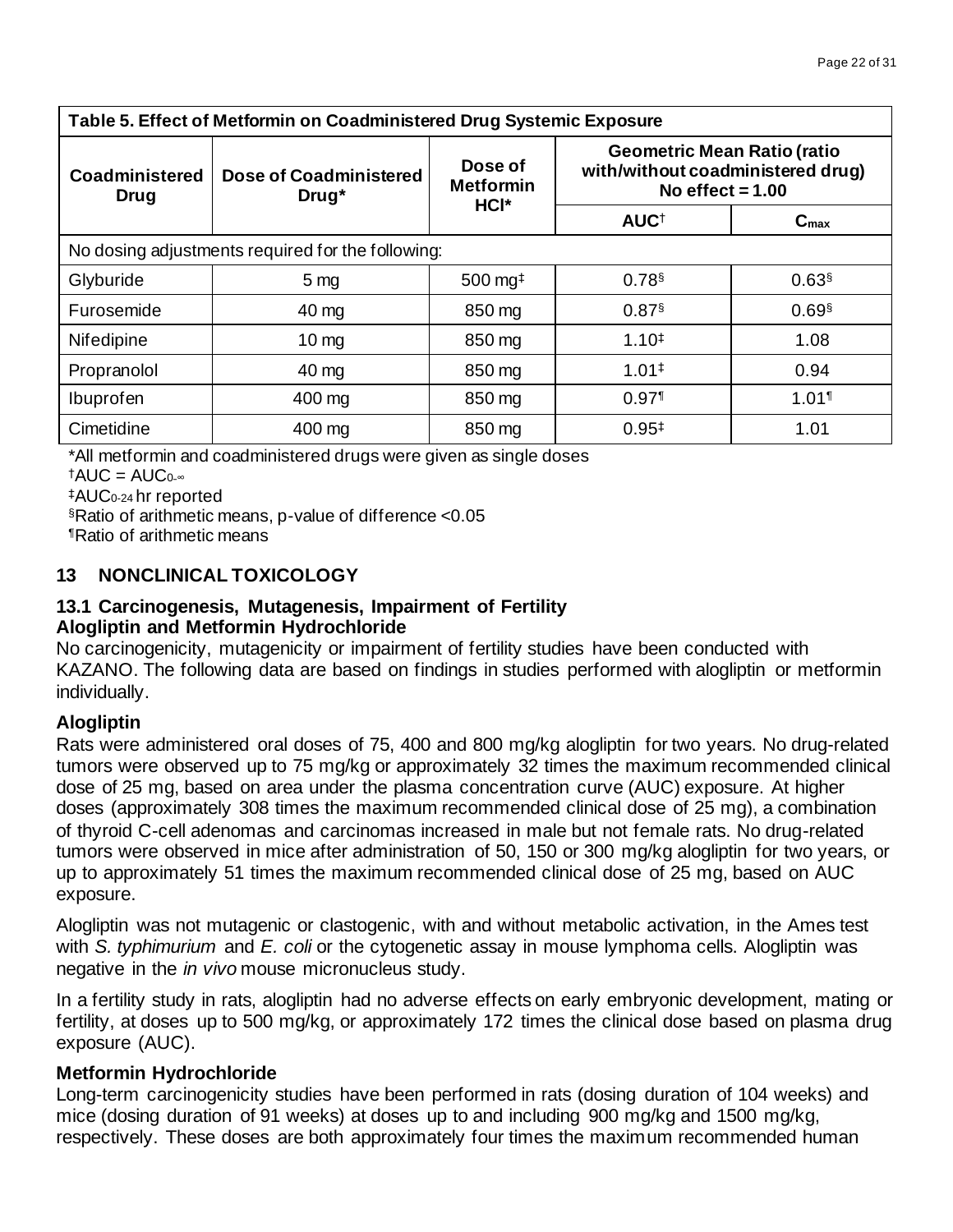daily dose of 2000 mg based on body surface area comparisons. No evidence of carcinogenicity with metformin was found in either male or female mice. Similarly, there was no tumorigenic potential observed with metformin in male rats. There was an increased incidence of benign stromal uterine polyps in female rats treated with 900 mg/kg.

There was no evidence of a mutagenic potential of metformin in the following *in vitro* tests: Ames test (*S. typhimurium*), gene mutation test (mouse lymphoma cells) or chromosomal aberrations test (human lymphocytes). Results in the *in vivo* mouse micronucleus test were also negative.

Fertility of male or female rats was unaffected by metformin when administered at doses as high as 600 mg/kg, which is approximately three times the maximum recommended human daily dose based on body surface area comparisons.

## **14 CLINICAL STUDIES**

The coadministration of alogliptin and metformin has been studied in patients with type 2 diabetes inadequately controlled on either diet and exercise alone, on metformin alone or metformin in combination with a thiazolidinedione.

There have been no clinical efficacy studies conducted with KAZANO; however, bioequivalence of KAZANO with coadministered alogliptin and metformin tablets was demonstrated, and efficacy of the combination of alogliptin and metformin has been demonstrated in three Phase 3 efficacy studies.

A total of 2095 patients with type 2 diabetes were randomized in three double-blind, placebo- or active-controlled clinical safety and efficacy studies conducted to evaluate the effects of KAZANO on glycemic control. The racial distribution of patients exposed to study medication was 69.2% white, 16.3% Asian, 6.5% black and 8.0% other racial groups. The ethnic distribution was 24.3% Hispanic. Patients had an overall mean age of approximately 54.4 years (range 22 to 80 years). In patients with type 2 diabetes, treatment with KAZANO produced clinically meaningful and statistically significant improvements in A1C versus comparator. As is typical for trials of agents to treat type 2 diabetes, the mean reduction in hemoglobin A1c (A1C) with KAZANO appears to be related to the degree of A1C elevation at baseline.

#### **Alogliptin and Metformin Coadministration in Patients with Type 2 Diabetes Inadequately Controlled on Diet and Exercise**

In a 26 week, double-blind, placebo-controlled study, a total of 784 patients inadequately controlled on diet and exercise alone (mean baseline  $A1C = 8.4\%$ ) were randomized to one of seven treatment groups: placebo; metformin HCl 500 mg or metformin HCl 1000 mg twice daily, alogliptin 12.5 mg twice daily, or alogliptin 25 mg daily; alogliptin 12.5 mg in combination with metformin HCl 500 mg or metformin HCl 1000 mg twice daily. Both coadministration treatment arms (alogliptin 12.5 mg + metformin HCl 500 mg and alogliptin 12.5 mg + metformin HCl 1000 mg) resulted in significant improvements in A1C *(Figure 3)* and FPG when compared with their respective individual alogliptin and metformin component regimens *(Table 6)*. Coadministration treatment arms demonstrated improvements in two-hour postprandial glucose (PPG) compared to alogliptin alone or metformin alone *(Table 6)*. A total of 12% of patients receiving alogliptin 12.5 mg + metformin HCl 500 mg, 3% of patients receiving alogliptin 12.5 mg + metformin HCl 1000 mg, 17% of patients receiving alogliptin 12.5 mg, 23% of patients receiving metformin HCl 500 mg, 11% of patients receiving metformin HCl 1000 mg and 39% of patients receiving placebo required glycemic rescue.

Improvements in A1C were not affected by gender, age, race or baseline BMI. The mean decrease in body weight was similar between metformin alone and alogliptin when coadministered with metformin. Lipid effects were neutral.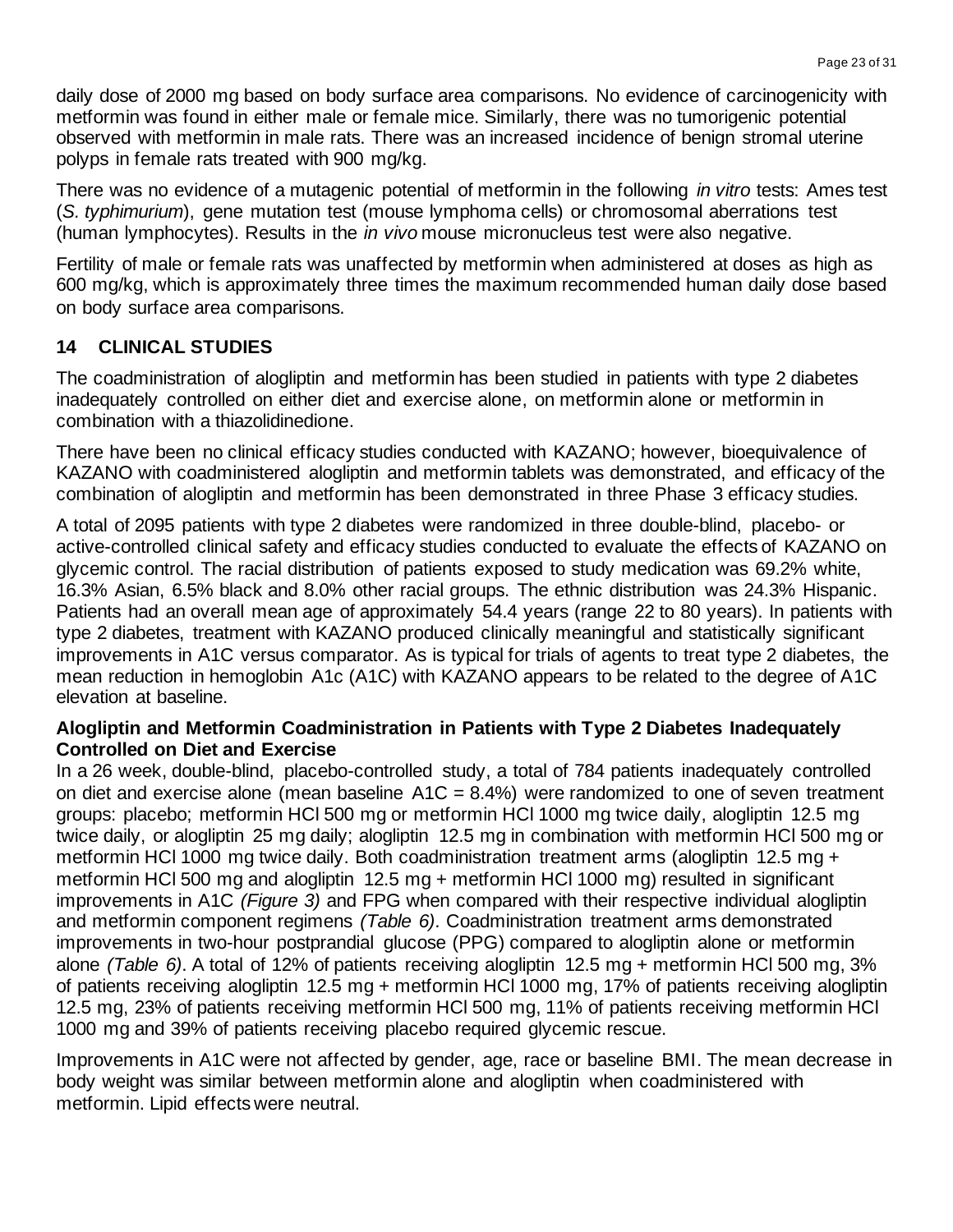**Table 6. Glycemic Parameters at Week 26 for Alogliptin and Metformin Alone and in Combination in Patients with Type 2 Diabetes**

|                                                                                             | Placebo                  | Alogliptin<br>$12.5 \text{ mg}$<br>twice<br>daily | <b>Metformin</b><br>HCI<br>500 mg<br>twice daily | <b>Metformin</b><br>HCI<br>1000 ma<br>twice daily | Alogliptin<br>$12.5$ mg<br>+ Metformin HCI<br>500 mg<br>twice daily | <b>Alogliptin</b><br>$12.5$ mg<br>+ Metformin HCI<br>1000 mg<br>twice daily |
|---------------------------------------------------------------------------------------------|--------------------------|---------------------------------------------------|--------------------------------------------------|---------------------------------------------------|---------------------------------------------------------------------|-----------------------------------------------------------------------------|
| A1C (%)*                                                                                    | $N = 102$                | $N = 104$                                         | $N = 103$                                        | $N = 108$                                         | $N = 102$                                                           | $N = 111$                                                                   |
| Baseline (mean)                                                                             | 8.5                      | 8.4                                               | 8.5                                              | 8.4                                               | 8.5                                                                 | 8.4                                                                         |
| Change from baseline<br>(adjusted mean <sup>†</sup> )                                       | 0.1                      | $-0.6$                                            | $-0.7$                                           | $-1.1$                                            | $-1.2$                                                              | $-1.6$                                                                      |
| Difference from metformin<br>(adjusted mean <sup>†</sup> with $95%$<br>confidence interval) |                          |                                                   |                                                  |                                                   | $-0.6^{\ddagger}$<br>$(-0.9, -0.3)$                                 | $-0.4^{\ddagger}$<br>$(-0.7, -0.2)$                                         |
| Difference from alogliptin (adjusted<br>mean <sup>†</sup> with 95% confidence<br>interval)  | $\overline{\phantom{a}}$ |                                                   |                                                  |                                                   | $-0.7^{\ddagger}$<br>$(-1.0, -0.4)$                                 | $-1.0^{+}$<br>$(-1.3, -0.7)$                                                |
| % of Patients (n/N) achieving<br>A <sub>1</sub> C < $7\%$ <sup>§</sup>                      | 4%<br>(4/102)            | 20%<br>(21/104)                                   | 27%<br>(28/103)                                  | 34%<br>(37/108)                                   | 47%‡<br>(48/102)                                                    | 59%‡<br>(66/111)                                                            |
| FPG (mg/dL)*                                                                                | $N = 105$                | $N = 106$                                         | $N = 106$                                        | $N = 110$                                         | $N = 106$                                                           | $N = 112$                                                                   |
| Baseline (mean)                                                                             | 187                      | 177                                               | 180                                              | 181                                               | 176                                                                 | 185                                                                         |
| Change from baseline<br>(adjusted mean <sup>†</sup> )                                       | 12                       | $-10$                                             | $-12$                                            | $-32$                                             | $-32$                                                               | $-46$                                                                       |
| Difference from metformin<br>(adjusted mean <sup>†</sup> with 95%<br>confidence interval)   |                          |                                                   |                                                  |                                                   | $-20^{+}$<br>$(-33, -8)$                                            | $-14^{\ddagger}$<br>$(-26, -2)$                                             |
| Difference from alogliptin (adjusted<br>mean <sup>†</sup> with 95% confidence<br>interval)  |                          |                                                   |                                                  |                                                   | $-22^{\ddagger}$<br>$(-35, -10)$                                    | $-36^{\ddagger}$<br>$(-49, -24)$                                            |
| 2-Hour PPG (mg/dL) <sup>1</sup>                                                             | $N=26$                   | $N = 34$                                          | $N=28$                                           | $N=37$                                            | $N = 31$                                                            | $N=37$                                                                      |
| Baseline (mean)                                                                             | 263                      | 272                                               | 247                                              | 266                                               | 261                                                                 | 268                                                                         |
| Change from baseline<br>(adjusted mean <sup>†</sup> )                                       | $-21$                    | $-43$                                             | $-49$                                            | $-54$                                             | $-68$                                                               | $-86‡$                                                                      |
| Difference from metformin<br>(adjusted mean <sup>†</sup> with 95%<br>confidence interval)   |                          |                                                   |                                                  |                                                   | $-19$<br>$(-49, 11)$                                                | $-32^{+}$<br>$(-58, -5)$                                                    |
| Difference from alogliptin (adjusted<br>mean <sup>†</sup> with 95% confidence<br>interval)  |                          |                                                   |                                                  |                                                   | $-25$<br>$(-53, 3)$                                                 | $-43^{\ddagger}$<br>$(-70, -16)$                                            |

\*Intent-to-treat population using last observation on study prior to discontinuation of double-blind study medication or sulfonylurea rescue therapy for

patients needing rescue † Least squares means adjusted for treatment, geographic region and baseline value

‡ p<0.05 when compared to metformin and alogliptin alone §Compared using logistic regression

¶ Intent-to-treat population using data available at Week 26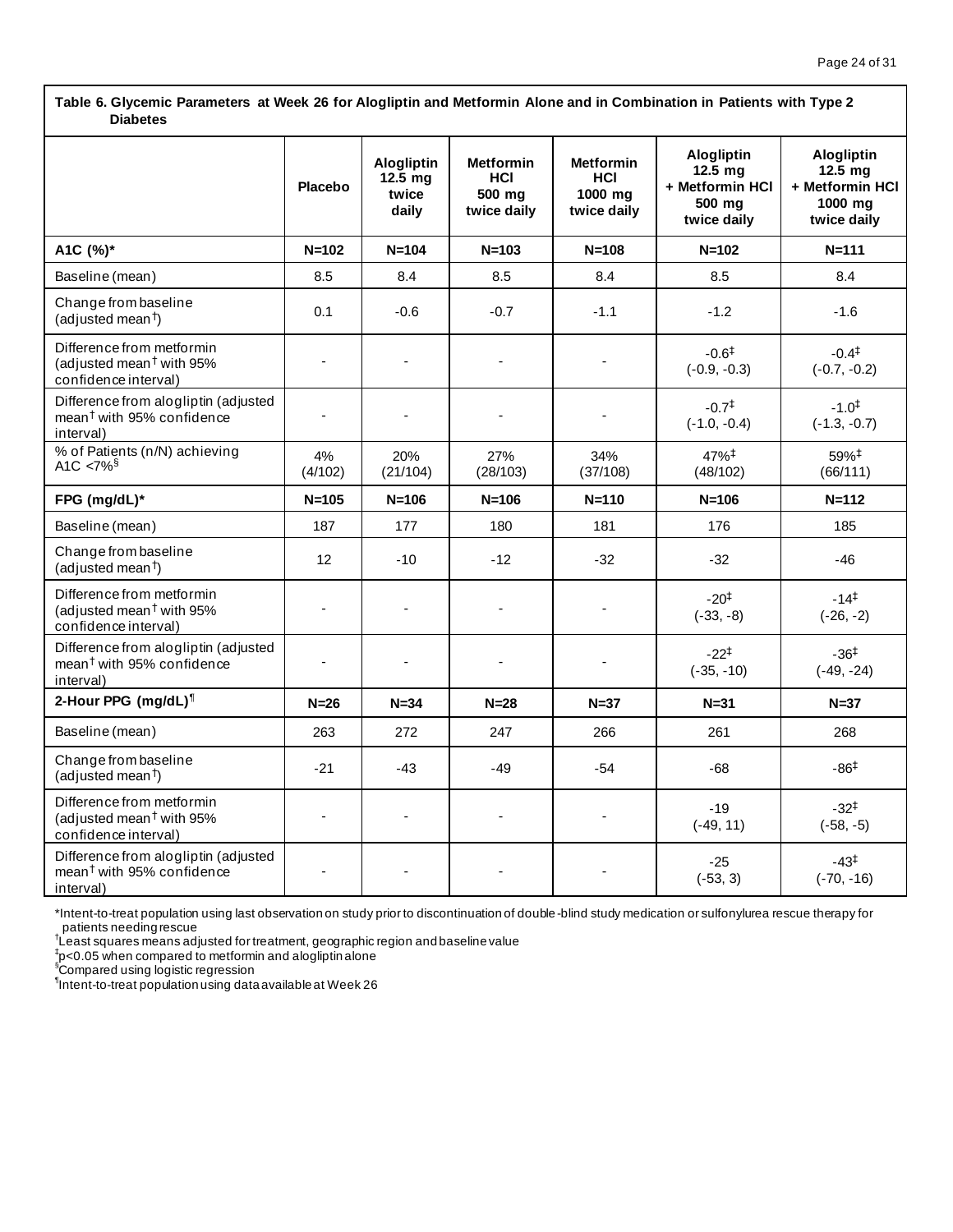

#### **Figure 3. Change from Baseline A1C at Week 26 with Alogliptin and Metformin Alone and Alogliptin in Combination with Metformin**



#### **Alogliptin and Metformin Coadministration in Patients with Type 2 Diabetes Inadequately Controlled on Metformin Alone**

In a 26 week, double-blind, placebo-controlled study, a total of 527 patients already on metformin (mean baseline  $A1C = 8\%)$  were randomized to receive alogliptin 12.5 mg, alogliptin 25 mg, or placebo once daily. Patients were maintained on a stable dose of metformin HCl (median daily dose = 1700 mg) during the treatment period. Alogliptin 25 mg in combination with metformin resulted in statistically significant improvements from baseline in A1C and FPG at Week 26, when compared to placebo *(Table 7)*. A total of 8% of patients receiving alogliptin 25 mg and 24% of patients receiving placebo required glycemic rescue. Improvements in A1C were not affected by gender, age, race, baseline BMI or baseline metformin dose.

The mean decrease in body weight was similar between alogliptin 25 mg and placebo when given in combination with metformin. Lipid effects were also neutral.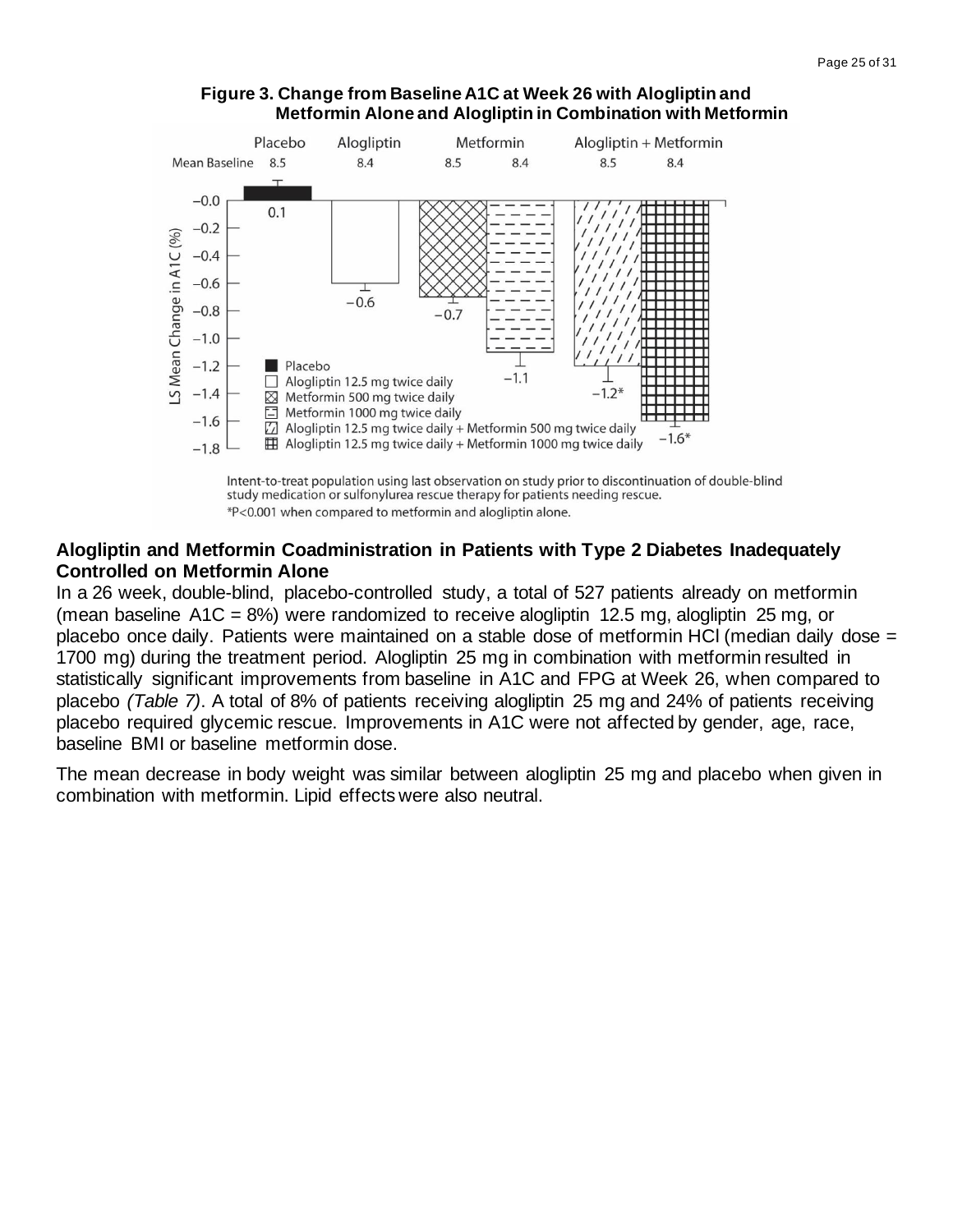| Table T. Officinity Parameters at Heen Zo in a Placebo Controlled Glady of Alegingth as Add On<br>Therapy to Metformin* |                                    |                               |  |  |  |
|-------------------------------------------------------------------------------------------------------------------------|------------------------------------|-------------------------------|--|--|--|
|                                                                                                                         | Alogliptin 25 mg<br>+ Metformin    | <b>Placebo</b><br>+ Metformin |  |  |  |
| A1C (%)                                                                                                                 | $N = 203$                          | $N = 103$                     |  |  |  |
| Baseline (mean)                                                                                                         | 7.9                                | 8.0                           |  |  |  |
| Change from baseline<br>(adjusted mean <sup>†</sup> )                                                                   | $-0.6$                             | $-0.1$                        |  |  |  |
| Difference from placebo<br>(adjusted mean <sup>†</sup> with 95% confidence interval)                                    | $-0.5$ <sup>‡</sup> $(-0.7, -0.3)$ |                               |  |  |  |
| % of patients (n/N) achieving A1C $\leq 7\%$ <sup>‡</sup>                                                               | 44% (92/207) <sup>‡</sup>          | 18% (19/104)                  |  |  |  |
| FPG (mg/dL)                                                                                                             | $N = 204$                          | $N = 104$                     |  |  |  |
| Baseline (mean)                                                                                                         | 172                                | 180                           |  |  |  |
| Change from baseline<br>(adjusted mean <sup>†</sup> )                                                                   | $-17$                              | $\mathbf 0$                   |  |  |  |
| Difference from placebo<br>(adjusted mean <sup>†</sup> with 95% confidence interval)                                    | $-17^{\ddagger}$ (-26, -9)         |                               |  |  |  |

**Table 7. Glycemic Parameters at Week 26 in a Placebo-Controlled Study of Alogliptin as Add-on** 

\*Intent-to-treat population using last observation on study.

†Least squares means adjusted for treatment, baseline value, geographic region and baseline metformin dose.

‡p<0.001 compared to placebo.

## **Alogliptin Add-On Therapy in Patients with Type 2 Diabetes Inadequately Controlled on the Combination of Metformin and Pioglitazone**

In a 52 week, active-comparator study, a total of 803 patients inadequately controlled (mean baseline A1C = 8.2%) on a current regimen of pioglitazone 30 mg and metformin were randomized to either receive the addition of once-daily alogliptin 25 mg or the titration of pioglitazone 30 mg to 45 mg following a four-week single-blind, placebo run-in period. Patients were maintained on a stable dose of metformin HCl (median daily dose = 1700 mg). Patients who failed to meet prespecified hyperglycemic goals during the 52 week treatment period received glycemic rescue therapy.

In combination with pioglitazone and metformin, alogliptin 25 mg was shown to be statistically superior in lowering A1C and FPG compared with the titration of pioglitazone from 30 to 45 mg at Week 26 and at Week 52 *(Table 8)*. A total of 11% of patients in the alogliptin 25 mg in combination with pioglitazone 30 mg and metformin treatment group and 22% of patients in the up titration of pioglitazone in combination with metformin treatment group required glycemic rescue. Improvements in A1C were not affected by gender, age, race or baseline BMI.

The mean increase in body weight was similar in both treatment arms. Lipid effects were neutral.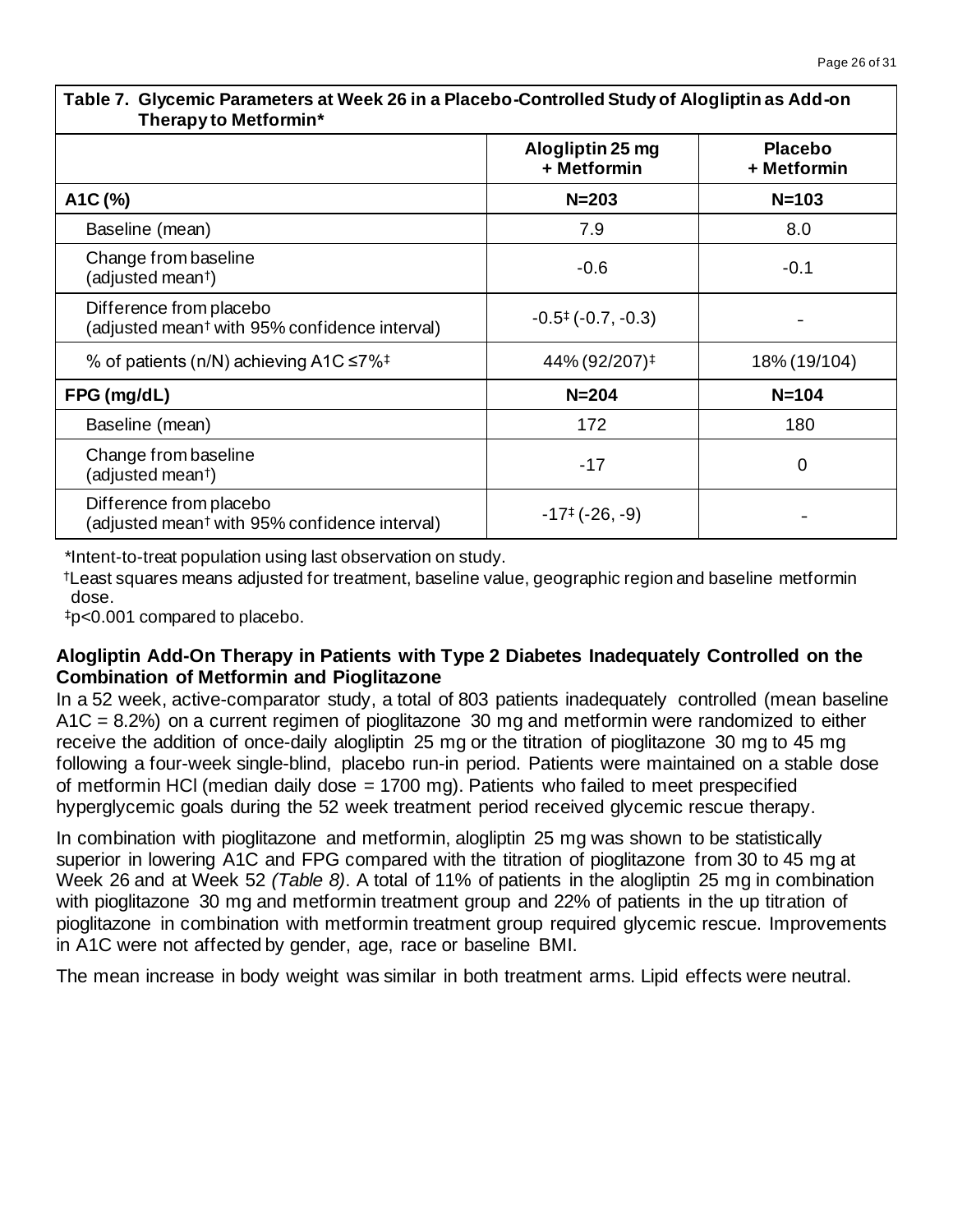| Table 8. Glycemic Parameters at Week 52 in an Active-Controlled Study of Alogliptin as Add-On<br>Combination Therapy to Metformin and Pioglitazone* |                                                         |                                   |  |  |  |
|-----------------------------------------------------------------------------------------------------------------------------------------------------|---------------------------------------------------------|-----------------------------------|--|--|--|
|                                                                                                                                                     | Alogliptin 25 mg<br>+ Pioglitazone 30 mg<br>+ Metformin | Pioglitazone 45 mg<br>+ Metformin |  |  |  |
| A1C (%)                                                                                                                                             | $N = 397$                                               | $N = 394$                         |  |  |  |
| Baseline (mean)                                                                                                                                     | 8.2                                                     | 8.1                               |  |  |  |
| Change from baseline<br>(adjusted mean <sup>†</sup> )                                                                                               | $-0.7$                                                  | $-0.3$                            |  |  |  |
| Difference from<br>pioglitazone 45 mg + metformin*<br>(adjusted mean <sup>†</sup> with 95% confidence interval)                                     | $-0.4$ <sup><math>\pm</math></sup> ( $-0.5, -0.3$ )     |                                   |  |  |  |
| % of Patients (n/N)<br>achieving A1C ≤7%                                                                                                            | 33% (134/404)§                                          | 21% (85/399)                      |  |  |  |
| Fasting Plasma Glucose (mg/dL) <sup>#</sup>                                                                                                         | $N = 399$                                               | $N = 396$                         |  |  |  |
| Baseline (mean)                                                                                                                                     | 162                                                     | 162                               |  |  |  |
| Change from baseline<br>(adjusted mean†)                                                                                                            | $-15$                                                   | -4                                |  |  |  |
| Difference from<br>pioglitazone 45 mg + metformin<br>(adjusted mean <sup>†</sup> with 95% confidence interval)                                      | $-11$ <sup>§</sup> ( $-16, -6$ )                        |                                   |  |  |  |

**Table 8. Glycemic Parameters at Week 52 in an Active-Controlled Study of Alogliptin as Add-On** 

\*Intent-to-treat population using last observation on study

†Least squares means adjusted for treatment, baseline value, geographic region and baseline metformin dose

‡Noninferior and statistically superior to metformin + pioglitazone at the 0.025 one-sided significance level §p<0.001 compared to pioglitazone 45 mg + metformin

# **Cardiovascular Safety Trial**

A randomized, double-blind, placebo-controlled cardiovascular outcomes trial (EXAMINE) was conducted to evaluate the cardiovascular risk of alogliptin. The trial compared the risk of major adverse cardiovascular events (MACE) between alogliptin (N=2701) and placebo (N=2679) when added to standard of care therapies for diabetes and atherosclerotic vascular disease (ASCVD). The trial was event driven and patients were followed until a sufficient number of primary outcome events accrued.

Eligible patients were adults with type 2 diabetes who had inadequate glycemic control at baseline (e.g., HbA1c >6.5%) and had been hospitalized for an acute coronary syndrome event (e.g., acute myocardial infarction or unstable angina requiring hospitalization) 15 to 90 days prior to randomization. The dose of alogliptin was based on estimated renal function at baseline per dosage and administration recommendations. The average time between an acute coronary syndrome event and randomization was approximately 48 days.

The mean age of the population was 61 years. Most patients were male (68%), Caucasian (73%), and were recruited from outside of the United States (86%). Asian and Black patients contributed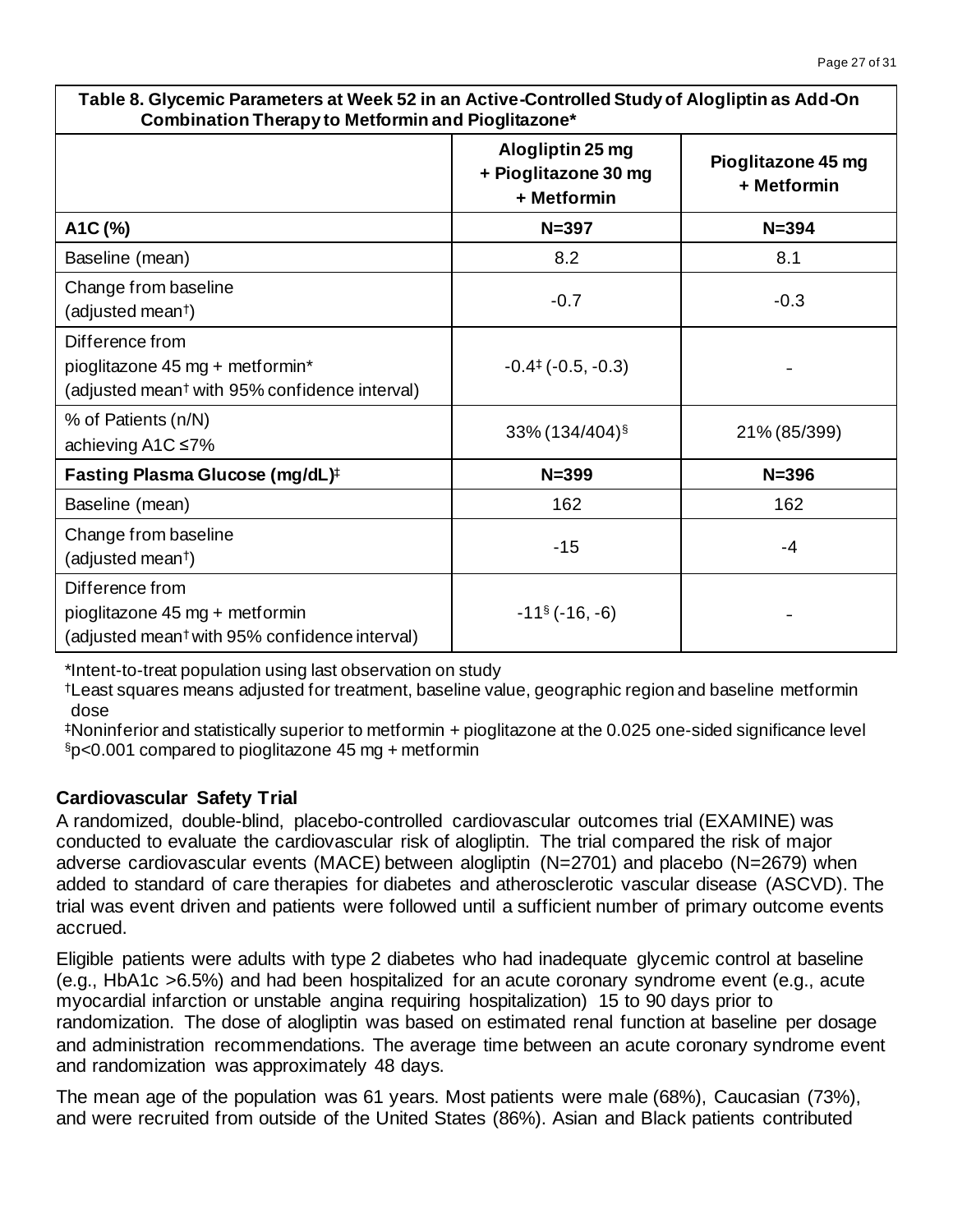20% and 4% of the total population, respectively. At the time of randomization patients had a diagnosis of type 2 diabetes mellitus for approximately 9 years, 87% had a prior myocardial infarction and 14% were current smokers. Hypertension (83%) and renal impairment (27% with an eGFR ≤60 ml/min/1.73 m2) were prevalent co-morbid conditions. Use of medications to treat diabetes (e.g., metformin 73%, sulfonylurea 54%, insulin 41%), and ASCVD (e.g., statin 94%, aspirin 93%, reninangiotensin system blocker 88%, beta-blocker 87%) was similar between patients randomized to alogliptin and placebo at baseline. During the trial, medications to treat diabetes and ASCVD could be adjusted to ensure care for these conditions adhered to standard of care recommendations set by local practice guidelines.

The primary endpoint in EXAMINE was the time to first occurrence of a MACE defined as the composite of cardiovascular death, nonfatal myocardial infarction (MI), or nonfatal stroke. The study was designed to exclude a pre-specified risk margin of 1.3 for the hazard ratio of MACE. The median exposure to study drug was 526 days and 95% of the patients were followed to study completion or death.

Table 9 shows the study results for the primary MACE composite endpoint and the contribution of each component to the primary MACE endpoint. The upper bound of the confidence interval was 1.16 and excluded a risk margin larger than 1.3.

| <b>Table 9. Patients with MACE in EXAMINE</b> |                           |                           |                                  |                           |                     |  |  |  |
|-----------------------------------------------|---------------------------|---------------------------|----------------------------------|---------------------------|---------------------|--|--|--|
|                                               | <b>Alogliptin</b>         |                           | <b>Placebo</b>                   |                           | <b>Hazard Ratio</b> |  |  |  |
|                                               | Number of<br>Patients (%) | Rate<br>per<br>100<br>PY* | <b>Number of</b><br>Patients (%) | Rate<br>per<br>100<br>PY* | (98% CI)            |  |  |  |
| Composite of first event of CV death,         | $N = 2701$                |                           | $N = 2679$                       |                           |                     |  |  |  |
| nonfatal MI or nonfatal stroke (MACE)         | 305(11.3)                 | 7.6                       | 316(11.8)                        | 7.9                       | 0.96(0.80, 1.16)    |  |  |  |
| <b>CV Death</b>                               | 89(3.3)                   | 2.2                       | 111(4.1)                         | 2.8                       |                     |  |  |  |
| Non-fatal MI                                  | 187(6.9)                  | 4.6                       | 173(6.5)                         | 4.3                       |                     |  |  |  |
| Non-fatal stroke                              | 29(1.1)                   | 0.7                       | 32(1.2)                          | 0.8                       |                     |  |  |  |

\*Patient Years (PY)

The Kaplan-Meier based cumulative event probability is presented in Figure 4 for the time to first occurrence of the primary MACE composite endpoint by treatment arm. The curves for placebo and alogliptin overlap throughout the duration of the study. The observed incidence of MACE was highest within the first 60 days after randomization in both treatment arms (14.8 MACE per 100 PY), decreased from day 60 to the end of the first year (8.4 per 100 PY) and was lowest after 1 year of follow-up (5.2 per 100 PY).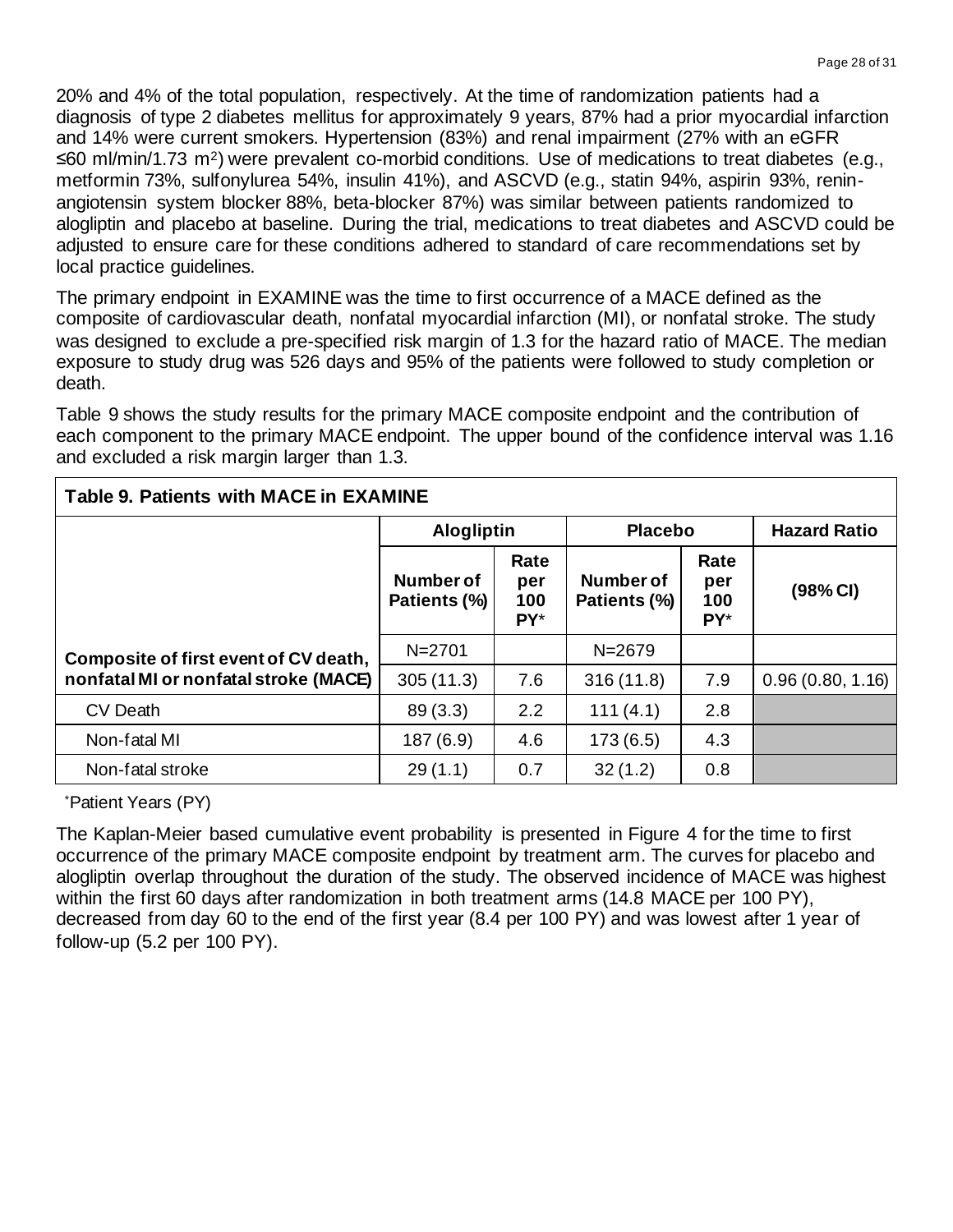

**Figure 4. Observed Cumulative Rate of MACE in EXAMINE**

The rate of all cause death was similar between treatment arms with 153 (3.6 per 100 PY) recorded among patients randomized to alogliptin and 173 (4.1 per 100 PY) among patients randomized to placebo. A total of 112 deaths (2.9 per 100 PY) among patients on alogliptin and 130 among patients on placebo (3.5 per 100 PY) were adjudicated as cardiovascular deaths.

#### **16 HOW SUPPLIED/STORAGE AND HANDLING**

KAZANO tablets are available in the following strengths and packages:

12.5 mg/500 mg tablet: pale yellow, oblong, film-coated tablets with "12.5/500" debossed on one side and "322M" debossed on the other side, available in:

NDC 64764-335-80 Bottles of 180 tablets

NDC 64764-335-77 Bottles of 500 tablets

12.5 mg/1000 mg tablet: pale yellow, oblong, film-coated tablets with "12.5/1000" debossed on one side and "322M" debossed on the other side, available in:

| NDC 64764-337-60 | Bottles of 60 tablets  |
|------------------|------------------------|
| NDC 64764-337-80 | Bottles of 180 tablets |
| NDC 64764-337-77 | Bottles of 500 tablets |

#### **Storage**

Store at 25°C (77°F); excursions permitted to 15° to 30°C (59° to 86°F) [see USP Controlled Room Temperature]. Keep container tightly closed.

## **17 PATIENT COUNSELING INFORMATION**

Advise the patient to read the FDA-approved patient labeling (Medication Guide)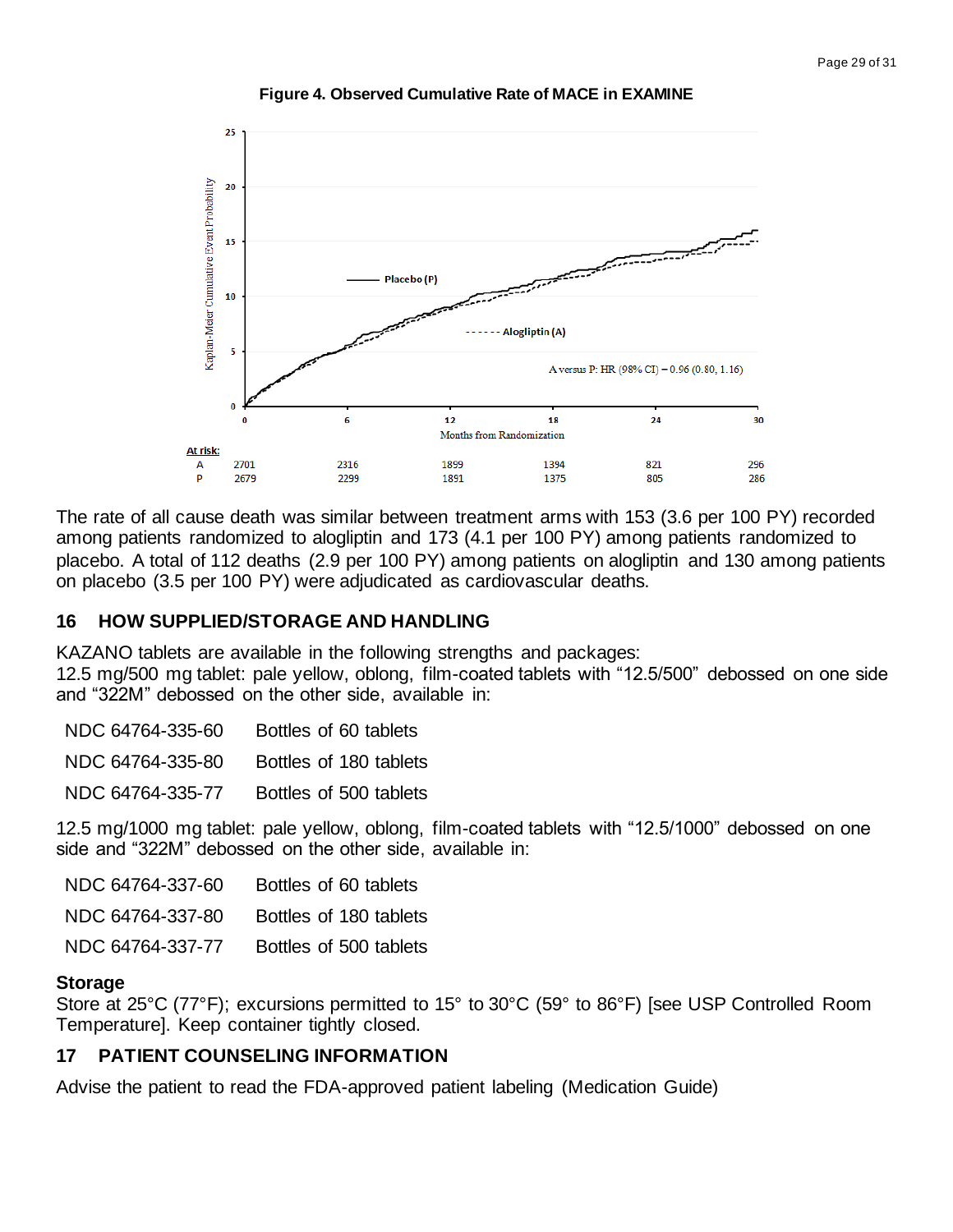## *Lactic Acidosis*

Explain the risks of lactic acidosis, its symptoms, and conditions that predispose to its development. Advise patients to discontinue KAZANO immediately and to promptly notify their healthcare provider if unexplained hyperventilation, myalgias, malaise, unusual somnolence or other nonspecific symptoms occur. Counsel patients against excessive alcohol intake and inform patients about importance of regular testing of renal function while receiving KAZANO. Instruct patients to inform their doctor that they are taking KAZANO prior to any surgical or radiological procedure, as temporary discontinuation may be required *[see Warnings and Precautions (5.1)].*

## *Pancreatitis*

Inform patients that acute pancreatitis has been reported during use of alogliptin. Educate patients that persistent, severe abdominal pain, sometimes radiating to the back, which may or may not be accompanied by vomiting, is the hallmark symptom of acute pancreatitis. Instruct patients to promptly discontinue KAZANO and contact their physician if persistent severe abdominal pain occurs. *[see Warnings and Precautions (5.2)].*

## *Heart Failure*

Inform patients of the signs and symptoms of heart failure. Before initiating KAZANO, patients should be asked about a history of heart failure or other risk factors for heart failure including moderate to severe renal impairment. Instruct patients to contact their healthcare providers as soon as possible if they experience symptoms of heart failure, including increasing shortness of breath, rapid increase in weight, or swelling of the feet. *[see Warnings and Precautions (5.3)].*

## *Hypersensitivity Reactions*

Inform patients that allergic reactions have been reported during use of alogliptin and metformin. Instruct patients if symptoms of allergic reactions (including skin rash, hives and swelling of the face, lips, tongue and throat that may cause difficulty in breathing or swallowing) occur, patients should discontinue KAZANO and seek medical advice promptly. *[see Warnings and Precautions (5.4)].*

#### *Hepatic Effects*

Inform patients that postmarketing reports of liver injury, sometimes fatal, have been reported during use of alogliptin. Instruct patients that if signs or symptoms of liver injury occur, patients should be instructed to discontinue KAZANO and seek medical advice promptly. *[see Warnings and Precautions (5.5)].*

#### *Vitamin B12 Levels*

Inform patients about importance of regular hematological parameters while receiving metformin *[see Warnings and Precautions (5.6)]*

## *Hypoglycemia with Concomitant Use with Insulin or Insulin Secretagogues*

Inform patients that hypoglycemia can occur, particularly when an insulin secretagogue or insulin is used in combination with KAZANO. Educate patients about the risks, symptoms and appropriate management of hypoglycemia. *[see Warnings and Precautions (5.7)].*

#### *Severe and Disabling Arthralgia*

Inform patients that severe and disabling joint pain may occur with this class of drugs. The time to onset of symptoms can range from one day to years. Instruct patients to seek medical advice if severe joint pain occurs. *[see Warnings and Precautions (5.8)].*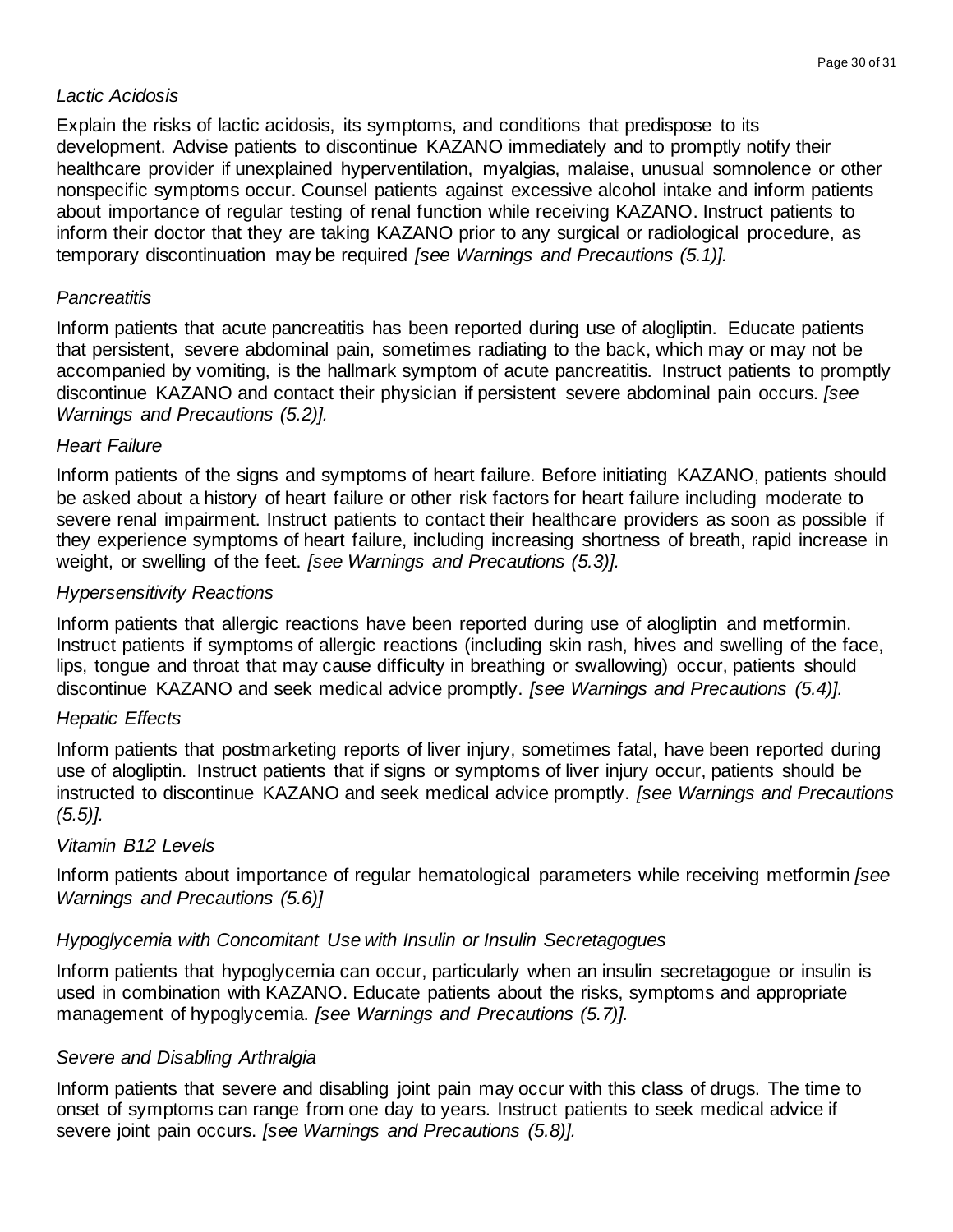#### *Bullous Pemphigoid*

Inform patients that bullous pemphigoid may occur with this class of drugs. Instruct patients to seek medical advice if blisters or erosions occur *[see Warnings and Precautions (5.9)].*

#### *Dosage*

Instruct patients to take KAZANO only as prescribed twice daily and that it should be taken with food. Instruct patients if a dose is missed, not to double their next dose. Instruct patients that the tablets must never be split.

#### *Females of Reproductive Age*

Inform female patients that treatment with metformin may result in an unintended pregnancy in some premenopausal anovulatory females due to its effects on ovulation *[see Use in Specific Populations (8.3)]*.

ALM143 R13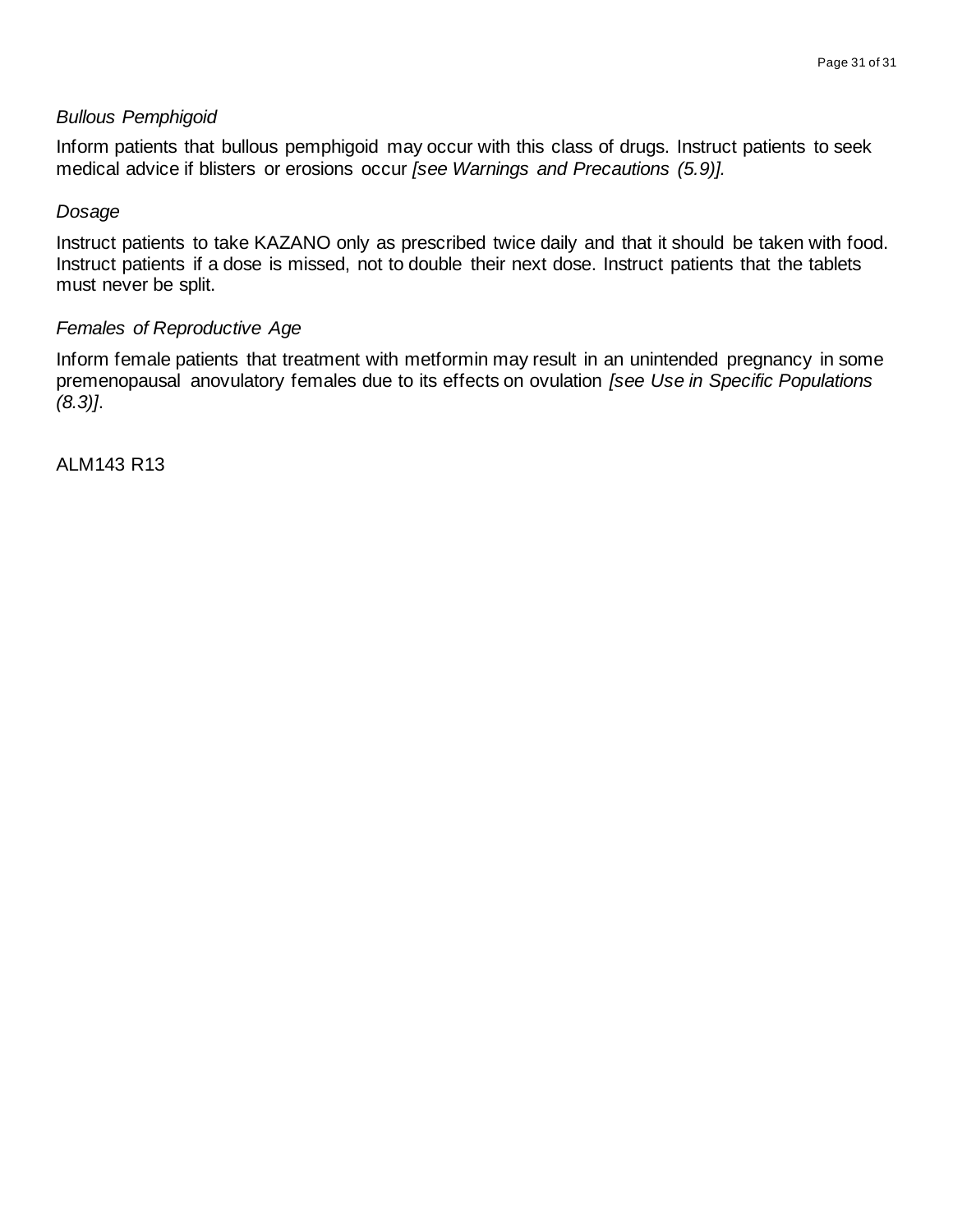#### **MEDICATION GUIDE KAZANO (Kah-ZAHN-oh) (alogliptin and metformin HCl) tablets**

Read this Medication Guide carefully before you start taking KAZANO and each time you get a refill. There may be new information. This information does not take the place of talking with your doctor about your medical condition or treatment. If you have any questions about KAZANO, ask your doctor or pharmacist.

#### **What is the most important information I should know about KAZANO?**

#### **KAZANO can cause serious side effects, including:**

1. **Lactic Acidosis. Metformin, one of the medicines in KAZANO, can cause a rare but serious condition called lactic acidosis (a buildup of an acid in the blood) that can cause death. Lactic acidosis is a medical emergency and must be treated in the hospital.**

Call your doctor right away if you have any of the following symptoms, which could be signs of lactic acidosis:

- you feel cold in your hands or feet
- you feel dizzy or lightheaded
- you have a slow or irregular heartbeat
- you feel very weak or tired
- you have unusual (not normal) muscle pain
- you have trouble breathing
- you feel sleepy or drowsy
- you have stomach pains, nausea or vomiting

Most people who have had lactic acidosis with metformin have other things that, combined with metformin, led to the lactic acidosis. Tell your doctor if you have any of the following, because you have a higher chance for getting lactic acidosis with KAZANO if you:

- have severe kidney problems or your kidneys are affected by certain x-ray tests that use injectable dye
- have liver problems
- drink alcohol very often, or drink a lot of alcohol in short-term "binge" drinking
- get dehydrated (lose a large amount of body fluids). This can happen if you are sick with a fever, vomiting, or diarrhea. Dehydration can also happen when you sweat a lot with activity or exercise and do not drink enough fluids
- have surgery
- have a heart attack, severe infection, or stroke

The best way to keep from having a problem with lactic acidosis from metformin is to tell your doctor if you have any of the problems listed above. You doctor may decide to stop KAZANO for a while if you have any of these things.

KAZANO can have other serious side effects. See "What are the possible side effects of KAZANO?"

2. **Inflammation of the pancreas (pancreatitis).** Alogliptin, one of the medicines in KAZANO, may cause pancreatitis, which may be severe. Certain medical conditions make you more likely to get pancreatitis.

## **Before you start taking KAZANO:**

Tell your doctor if you have ever had:

• pancreatitis

• kidney problems

• liver problems

- high blood triglyceride levels
- stones in your gallbladder (gall stones)
- history of alcoholism
- Stop taking KAZANO and call your doctor right away if you have pain in your stomach area (abdomen) that is severe and will not go away. The pain may be felt going from your abdomen through to your back. The pain may happen with or without vomiting. These may be symptoms of pancreatitis.

## 3. **Heart failure: Heart failure means your heart does not pump blood well enough.**

## **Before you start taking KAZANO:**

Tell your healthcare provider if you have ever had heart failure or have problems with your kidneys. Contact your healthcare provider right away if you have any of the following symptoms: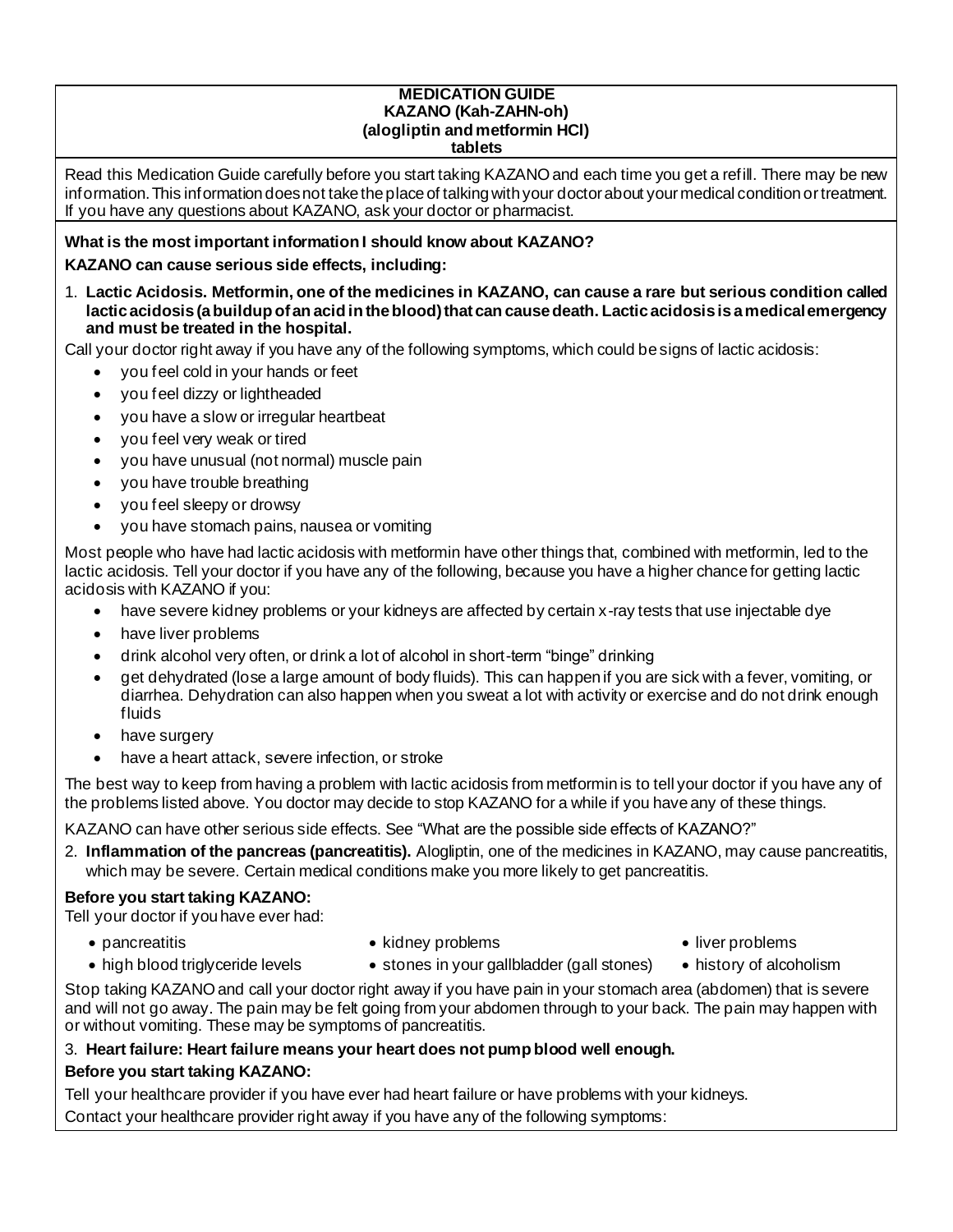- increasing shortness of breath or trouble breathing especially when lying down
- weight
- an unusually fast increase in swelling of feet, ankles, or legs

These may be symptoms of heart failure.

#### **What is KAZANO?**

• KAZANO contains 2 prescription diabetes medicines, alogliptin (NESINA) and metformin hydrochloride.

• unusual tiredness

- KAZANO is a prescription medicine used along with diet and exercise to improve blood sugar (glucose) control in adults with type 2 diabetes.
- KAZANO is not for people with type 1 diabetes.

It is not known if KAZANO is safe and effective in children under the age of 18.

#### **Who should not take KAZANO? Do not take KAZANO if you:**

- have severe kidney problems
- have a condition called metabolic acidosis or have had diabetic ketoacidosis (increased ketones in your blood or urine)
- are going to get an injection of dye or contrast agents for an x-ray procedure, KAZANO may need to be stopped for a short time. Talk to your doctor about when you should stop KAZANO and when you should start KAZANO again
- are allergic to alogliptin (NESINA) or metformin or any of the ingredients in KAZANO or have had a serious allergic (hypersensitivity) reaction to alogliptin or metformin. See the end of this Medication Guide for a complete list of the ingredients in KAZANO

Symptoms of a serious allergic reaction to KAZANO may include:

- $\circ$  swelling of your face, lips, throat and other areas on your skin  $\circ$  difficulty with swallowing or breathing
	-
- $\circ$  raised, red areas on your skin (hives)  $\circ$  skin rash, itching, flaking or peeling
- 

If you have any of these symptoms, stop taking KAZANO and contact your doctor or go to the nearest hospital emergency room right away.

## **What should I tell my doctor before and during treatment with KAZANO?**

Before you take KAZANO, tell your doctor if you:

- have or have had inflammation of your pancreas (pancreatitis)
- have severe kidney or liver problems
- have heart problems, including congestive heart failure
- are going to get an injection of dye or contrast agents for an x-ray procedure, KAZANO may need to be stopped for a short time. Talk to your doctor about when you should stop KAZANO and when you should start KAZANO again
- drink alcohol very often or drink a lot of alcohol in short-term "binge" drinking
- have other medical conditions
- are pregnant or plan to become pregnant. It is not known if KAZANO will harm your unborn baby. Talk with your doctor about the best way to control your blood sugar while you are pregnant or if you plan to become pregnant
- are breastfeeding or plan to breastfeed. It is not known if KAZANO passes into your breast milk. Talk with your doctor about the best way to feed your baby if you are taking KAZANO

**Tell your doctor about all the medicines you take,** including prescription and over-the-counter medicines, vitamins and herbal supplements. Know the medicines you take. Keep a list of them and show it to your doctor and pharmacist before you start any new medicine.

KAZANO may affect the way other medicines work, and other medicines may affect how KAZANO works. Contact your doctor before you start or stop other types of medicines.

#### **How should I take KAZANO?**

- Take KAZANO exactly as your doctor tells you to take it.
- Take KAZANO 2 times each day.
- Take KAZANO with food to lower your chances of having an upset stomach.
- Do not break or cut KAZANO tablets before swallowing.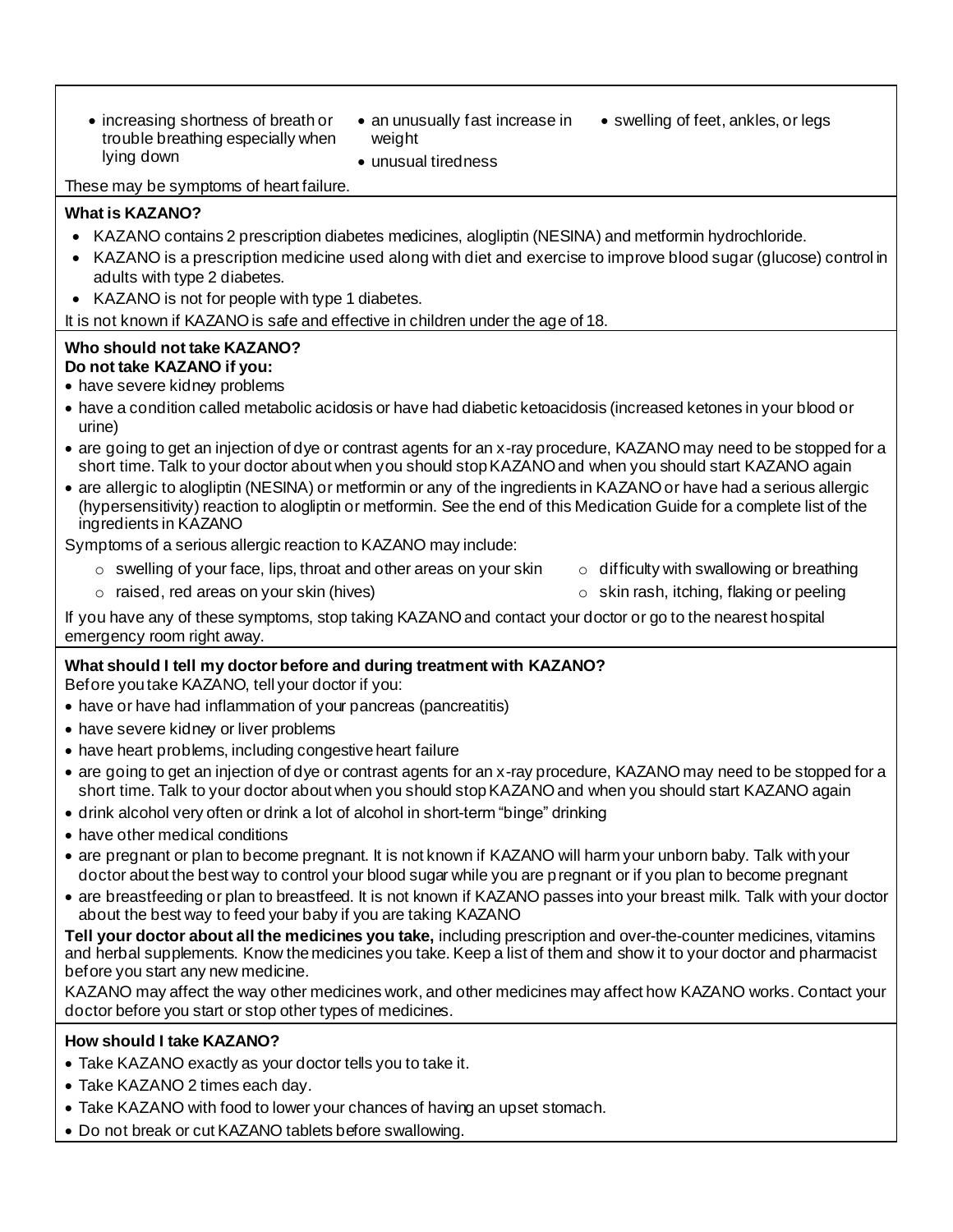- Your doctor may need to change your dose of KAZANO to control your blood glucose. Do not change your dose unless told to do so by your doctor.
- If you miss a dose, take it as soon as you remember. If you do not remember until it is time for your next dose, skip the missed dose, and take the next dose at your regular time. Do not take 2 doses of KAZANO at the same time.
- If you take too much KAZANO, call your doctor or your poison control center right away at 1-800-222-1222.
- If your body is under stress, such as from fever, infection, accident or surgery, the dose of your diabetes medicines may need to be changed. Call your doctor right away.
- Stay on your diet and exercise programs and check your blood sugar as your doctor tells you to.
- Your doctor may do certain blood tests before you start KAZANO and during treatment as needed. Your doctor may ask you to stop taking KAZANO based on the results of your blood tests due to how well your kidneys are working.
- Your doctor will check your diabetes with regular blood tests, including your blood sugar levels and your hemoglobin A1C.

#### **What are the possible side effects of KAZANO?**

#### **KAZANO can cause serious side effects, including:**

- See **"What is the most important information I should know about KAZANO?"**
- **Serious allergic (hypersensitivity) reactions,** such as:
	- $\circ$  swelling of your face, lips, throat and other areas on your skin  $\circ$  difficulty swallowing or breathing
	- $\circ$  raised, red areas on your skin (hives)  $\circ$  skin rash, itching, flaking or peeling
- -

If you have these symptoms, stop taking KAZANO and contact your doctor right away or go to the nearest hospital emergency room.

- **Liver problems.** Call your doctor right away or go to the nearest hospital emergency room if you have unexplained symptoms, such as:
	- $\circ$  nausea or vomiting  $\circ$  stomach pain  $\circ$  unusual or unexplained tiredness
		-
	- $\circ$  loss of appetite  $\circ$  dark urine  $\circ$  yellowing of your skin or the whites of your eyes
- 
- **Low Vitamin B<sup>12</sup> levels.** Some people taking metformin one of the medicines in KAZANO had low levels of Vitamin  $B_{12}$  Your doctor should do blood tests every year and check your Vitamin  $B_{12}$  levels every 2 to 3 years while you are taking KAZANO.
- **Low blood sugar (hypoglycemia).** If you take KAZANO with another medicine that can cause low blood sugar, such as a sulfonylurea or insulin, your risk of getting low blood sugar is higher. The dose of your sulfonylurea medicine or insulin may need to be lowered while you take KAZANO. If you have symptoms of low blood sugar, you should check your blood sugar and treat if low, and then call your doctor. Signs and symptoms of low blood sugar may include:
	- $\circ$  shaking or feeling jittery  $\circ$  fast heartbeat  $\circ$  hunger  $\circ$  change in mood  $\circ$  dizziness
	- o sweating o change in vision o headache o confusion
- **Joint pain.** Some people who take medicines called DPP-4 inhibitors, one of the medicines in KAZANO, may develop joint pain that can be severe. Call your doctor if you have severe joint pain.
- **Skin reaction**. Some people who take medicines called DPP-4 inhibitors, one of the medicines in KAZANO, may develop a skin reaction called bullous pemphigoid that can require treatment in a hospital. Tell your doctor right away if you develop blisters or the breakdown of the outer layer of your skin (erosion). Your doctor may tell you to stop taking KAZANO.

The most common side effects of KAZANO include:

| $\circ$ cold-like symptoms (upper respiratory tract infection) $\circ$ stuffy or runny nose and sore throat |            | ○ diarrhea  |
|-------------------------------------------------------------------------------------------------------------|------------|-------------|
| $\circ$ increase in blood pressure                                                                          | ○ headache | ○ back pain |

o urinary tract infection

Taking KAZANO with food can help lessen the common stomach side effects of metformin that usually happen at the beginning of treatment. If you have unexplained stomach problems, tell your doctor. Stomach problems that start later, during treatment, may be a sign of something more serious.

Tell your doctor if you have any side effect that bothers you or that does not go away.

These are not all the possible side effects of KAZANO. For more information, ask your doctor or pharmacist. Call your doctor for medical advice about side effects. You may report side effects to FDA at 1-800-FDA-1088.